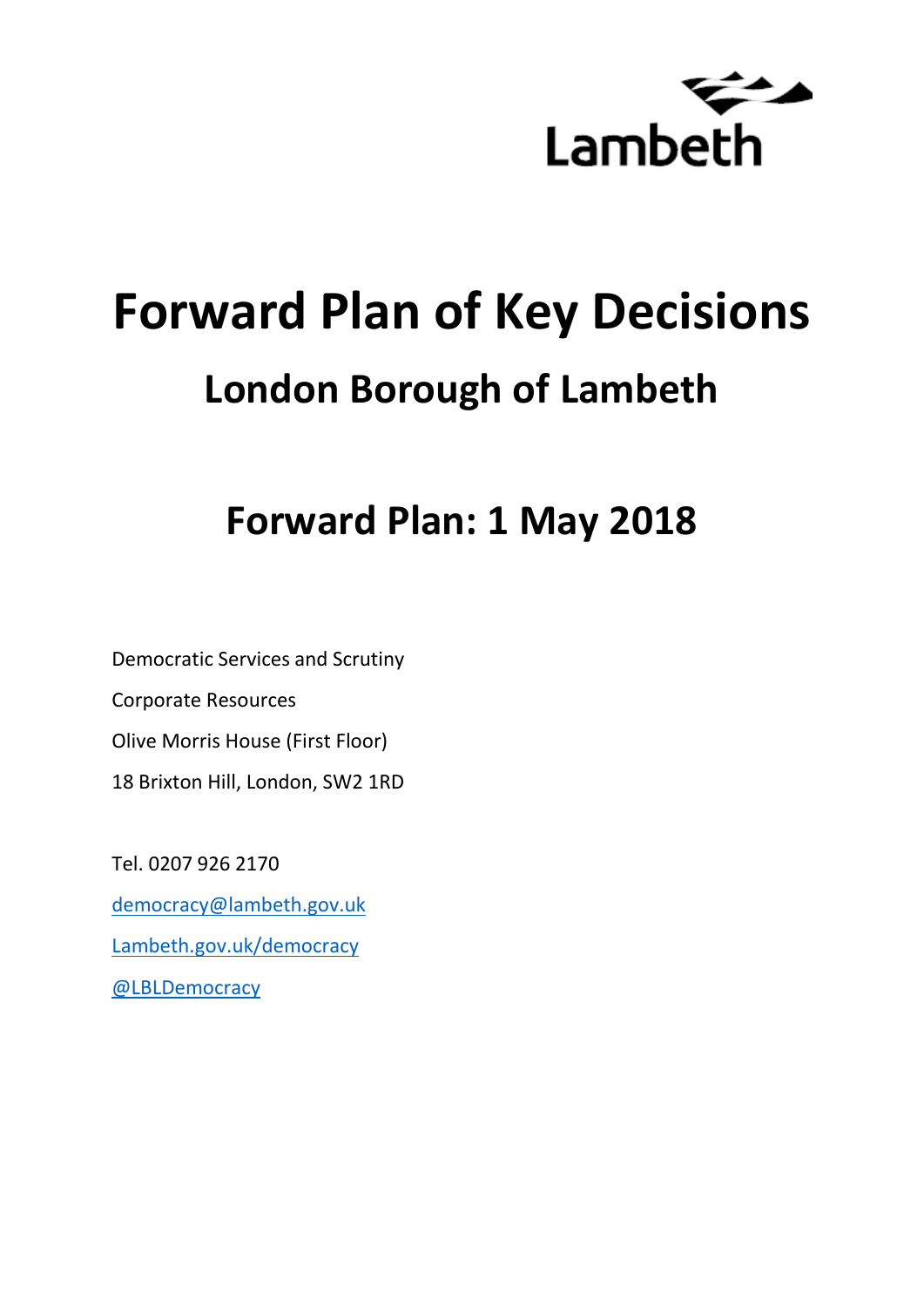#### **Notice of forthcoming Key Decisions**

Local authorities are required by law to give 28 days' notice of any key decisions to be made. The Forward Plan sets out information about the key decisions that Cabinet, individual Cabinet Members, Health and Wellbeing Board and the Better Places Joint Committee intend to make in forthcoming months. It ensures public notice of all key decisions is provided at least 28 days' in advance of the decision date.

The Forward Plan contains information about each forthcoming key decision and is published to the Council website every week, usually on a Friday.

#### **What is a Key Decision?**

The Lambeth Council Constitution defines a key decision as an executive decision that:

- 1) Requires an amendment to the Community Plan Outcomes Framework or requires a recommendation to Full Council to amend the Budget and Policy Framework.
- 2) Results in the local authority incurring expenditure, raising income or the making of savings in excess of £500,000.
- 3) Has a significant impact on:
	- a) communities living or working in an area comprising two or more wards in Lambeth;
	- b) the wellbeing of the community or the quality of service provided to a significant number of people living or working in an area; or,
	- c) Communities of interest.

The majority of key decisions are taken by the Cabinet or individual Cabinet Members (the Executive). Each Key Decision will be communicated via a comprehensive report which must be published at least five clear days before the decision is taken. Published reports can be accessed through [Decisions Online.](http://moderngov.lambeth.gov.uk/mgDelegatedDecisions.aspx?bcr=1&DM=0&DS=2&K=0&DR=&V=0) Cabinet reports will also be available in [Cabinet agenda](https://moderngov.lambeth.gov.uk/ieListMeetings.aspx?CommitteeId=225)  [packs,](https://moderngov.lambeth.gov.uk/ieListMeetings.aspx?CommitteeId=225) which are published five clear days before the meeting.

The Executive cannot consider key decisions that have not been included on the Forward Plan. However, the Council Constitution sets out procedures that can be used if a decision that has not been advertised on the Forward Plan must be taken immediately. Urgency procedures can only be used in exceptional circumstances. For further information on Access to Information procedure rules please see Part 3, Section 2 of the [Council](http://moderngov.lambeth.gov.uk/ieListMeetings.aspx?CId=738&info=1&MD=Constitution)  [Constitution](http://moderngov.lambeth.gov.uk/ieListMeetings.aspx?CId=738&info=1&MD=Constitution) or contact Democratic Services.

#### **What information is included on the Forward Plan?**

The Forward Plan gives information about:

- key decisions that are likely to be considered in forthcoming months
- the earliest date a key decision can be taken
- who will make a decision
- what consultation will be undertaken
- whether the forthcoming report is likely to include exempt or confidential information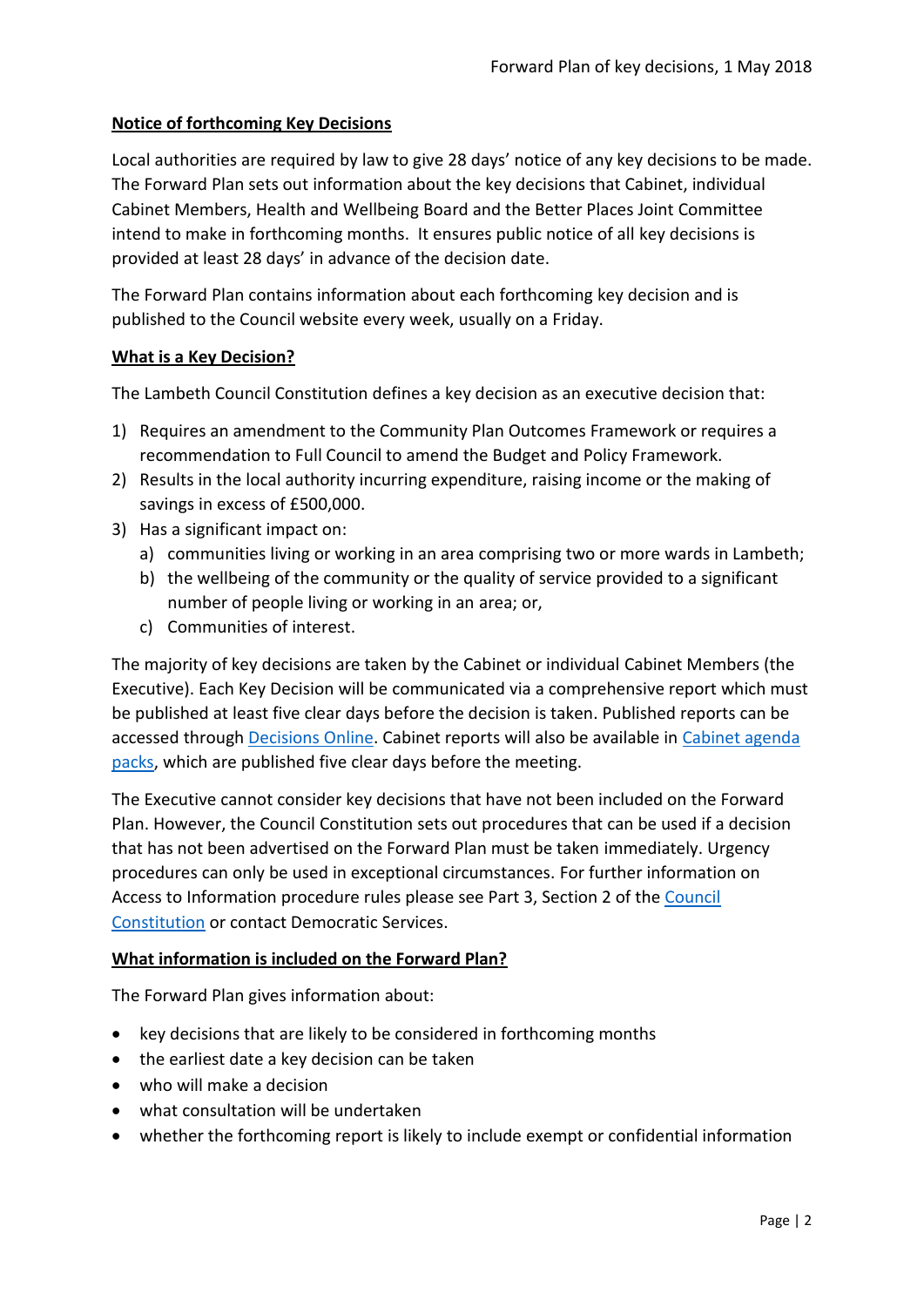- A list of background documents to be submitted to the decision maker for consideration in relation to the forthcoming decision
- who you can contact for further information

#### **Public representations and further information**

Each Forward Plan entry gives the name of the relevant officer to contact about that particular decision. Where possible, a contact name, e-mail address and telephone number are provided.

Members of the public can make representations about forthcoming decisions by:

- Contacting the Lead Officer responsible for the report
- Contacting the decision maker or relevant Cabinet Member (details can be found on the [council website\)](http://moderngov.lambeth.gov.uk/mgMemberIndex.aspx?bcr=1)
- Contacting Democratic Services

Any document listed in the Forward Plan can be requested via the Lead Officer or by contacting Democratic Services. The reader is encouraged to access any such documents electronically, however copies or extracts may be made available at the following address on request: Olive Morris House, 18 Brixton Hill, SW2 1RD.

When making representations, members of the public may submit to the decision maker any further documents relevant to the decision.

All decision dates given in the Forward Plan are subject to change. Therefore please ensure that you *always consult the latest version of the Forward Plan* for the most up to date information. Any further queries can be directed to Democratic Services.

#### **Notice of decisions likely to contain confidential or exempt information**

Local authorities are required to specify 28 days in advance of a Cabinet meeting all the reports that are likely to contain confidential or exempt information. Should this be the case, a private 'Part 2' report will be produced to accompany the main report, but will not be published. The public and press may also be asked to leave the Cabinet meeting for part of the proceedings. Any person is able to make representations if he or she believes the decision should instead be made in the open part of the meeting.

If you wish to make any such representation please contact Democratic Services. All representations will be documented in the relevant agenda a minimum of five clear days before the Cabinet meeting takes place. This will also include any response to the representations and a statement of the reasons why the meeting is be held in private.

For further information about exempt or confidential information please see the Access to Information Procedure Notes in Part 3, Section 2 of the [Council Constitution](http://www.lambeth.gov.uk/sites/default/files/ec-Council-Constitution-2014-15-approved-with-changes-November-2014.pdf) or contact Democratic Services.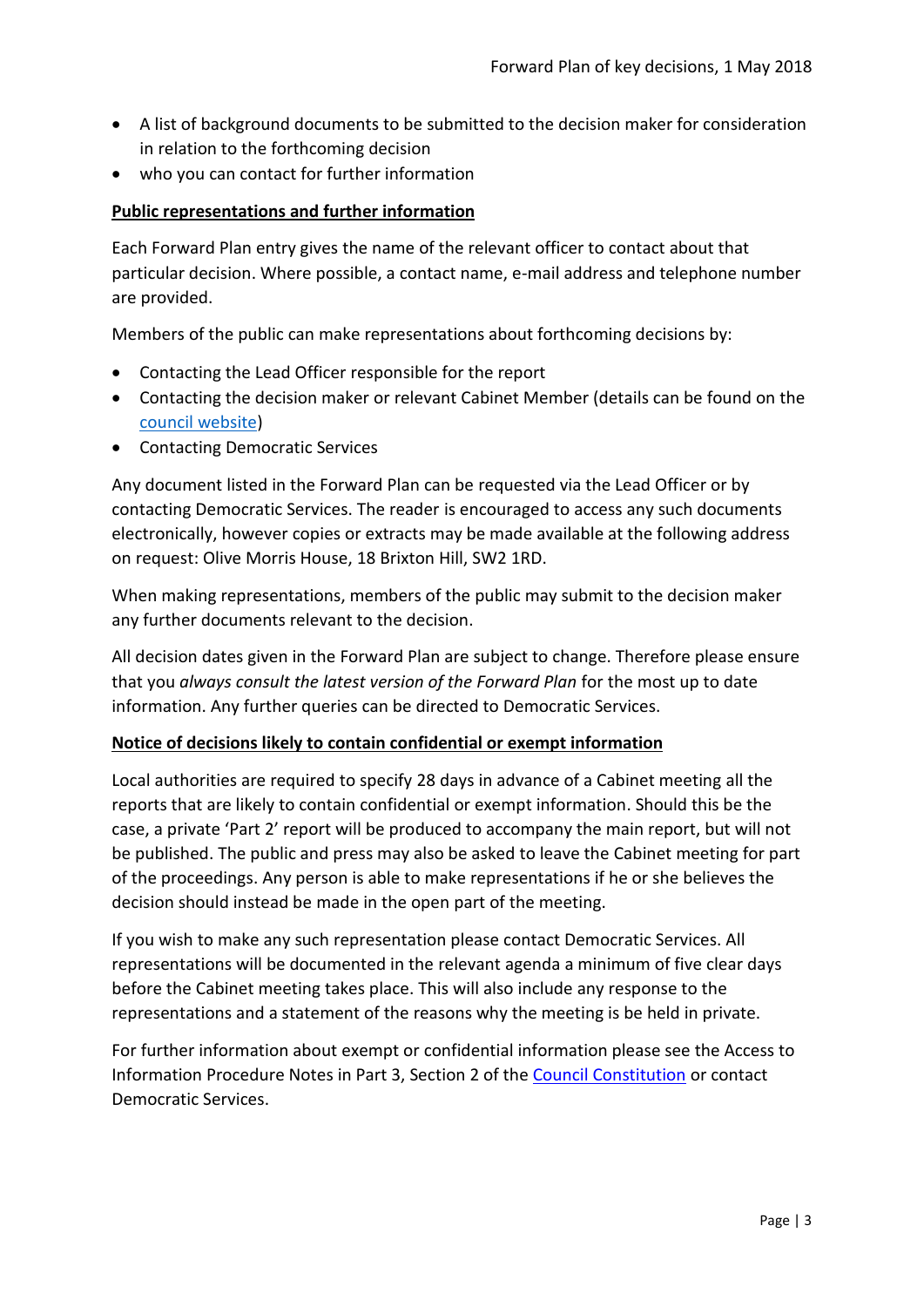| <b>Contents</b>                                                                |    |
|--------------------------------------------------------------------------------|----|
| Accessibility of Council Digital Services Scrutiny Commission                  | 8  |
| Living Well Network Alliance                                                   | 9  |
| Equality Commission - An analysis of disability in relation to Lambeth Council | 10 |
| Tackling Violence Against Young People: Outline & Vision                       | 11 |
| <b>Public Space Protection Order</b>                                           | 12 |
| South Lambeth Estate - Compulsory Purchase Order                               | 13 |
| Knights Walk Estate - Compulsory Purchase Order                                | 14 |
| Westbury Estate - Compulsory Purchase Order                                    | 15 |
| Jobs for All Scrutiny Commission                                               | 16 |
| July Finance Planning Report 2018 to 2021                                      | 17 |
| Neighbourhood Services Fees and Charges                                        | 18 |
| Server, Storage and Associated Services Contract                               | 19 |
| Oracle data archiving                                                          | 20 |
| Fenwick Estate Transport for London Development                                | 21 |
| Off-site processing for Housing Benefit and Council Tax Support assessments    | 22 |
| Development Options Appraisal - Fenwick Estate                                 | 23 |
| One Oracle Contract Extension                                                  | 24 |
| Delivery of Budget                                                             | 25 |
| The Nine Elms Vauxhall Development Business Case                               | 26 |
| Proposal regarding the site at the former Clapham Old Library                  | 27 |
| <b>Upper Norwood Joint Library</b>                                             | 28 |
| Temporary Accommodation - Modular Construction on Council Owned Hostel Sites   | 29 |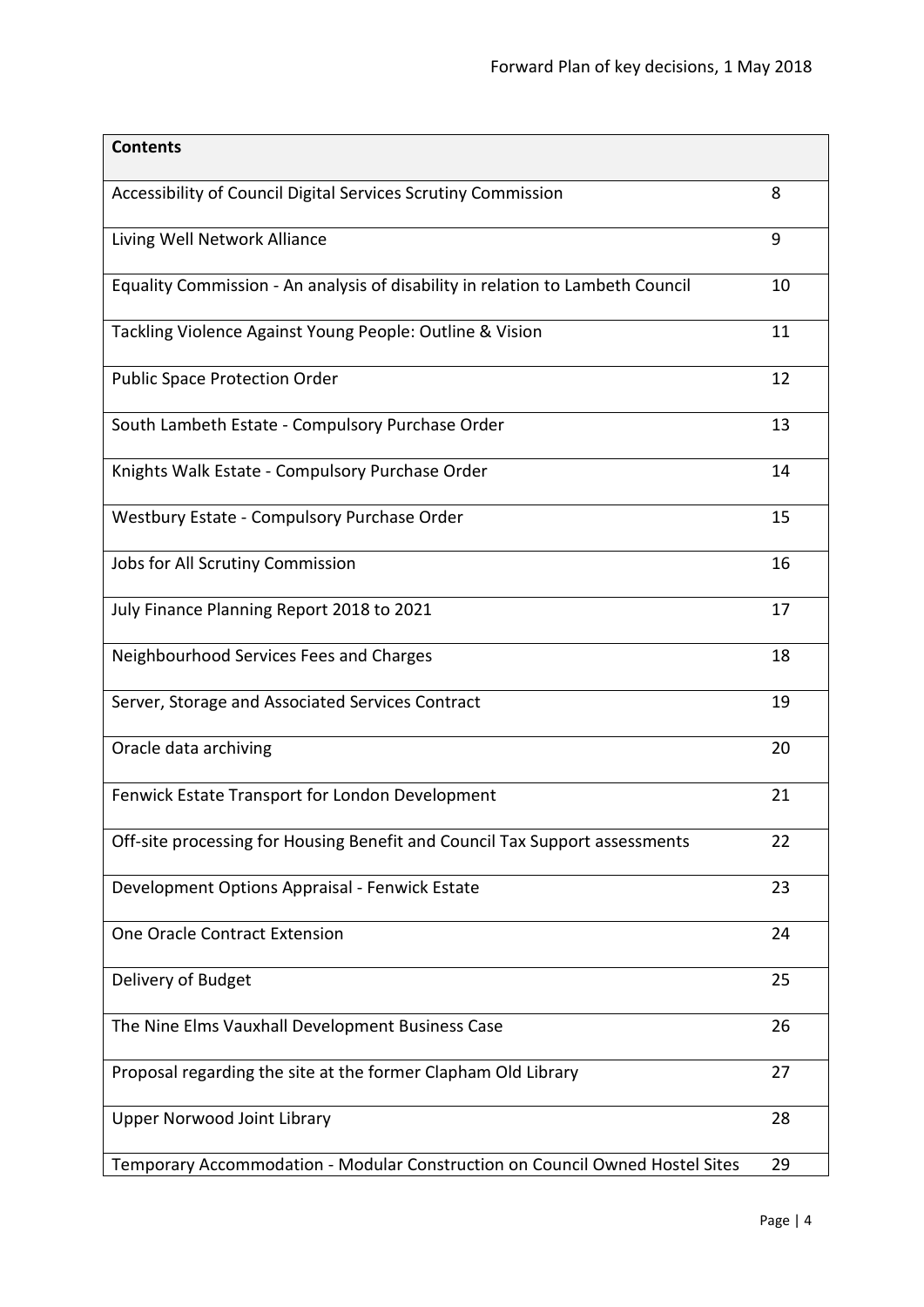| Disposal of Land at Lollard Street - Former Ethelred Youth Centre Site                                                                                  | 30 |
|---------------------------------------------------------------------------------------------------------------------------------------------------------|----|
| Carmelita Centre and Orsett Street Lead Consultant Architect                                                                                            | 31 |
| Westbury Estate St James Development Agreement                                                                                                          | 32 |
| Purchase of residential properties at Crichton Street                                                                                                   | 33 |
| Grant of Retained Right to Buy Receipts to the Guinness Trust                                                                                           | 34 |
| Contract extensions and variations for care and support services within Extra Care<br>Housing                                                           | 35 |
| Care and Support at Bankhouse Extra Care Scheme                                                                                                         | 36 |
| Tenancy Support Service - Single Homeless Project                                                                                                       | 37 |
| Independent and Living Carers Partnership (ILCP) Contract Extension                                                                                     | 38 |
| Latch House offender service                                                                                                                            | 39 |
| <b>Tenancy Support Service</b>                                                                                                                          | 40 |
| Vulnerable Adults' Pathway                                                                                                                              | 41 |
| <b>Contract Award for Supporting People Contracts</b>                                                                                                   | 42 |
| Care and Support at Extra Care Housing Schemes                                                                                                          | 43 |
| Phase 1 of the Lambeth Early Action Partnership (LEAP) Capital Works Programme.                                                                         | 44 |
| Works to Jubilee Primary School as part of the LEAP programme                                                                                           | 45 |
| Works to St Stephens C or E Primary School as part of the LEAP programme.                                                                               | 46 |
| <b>Commercial Waste Options</b>                                                                                                                         | 47 |
| <b>Garage Repairs Contract</b>                                                                                                                          | 48 |
| Asbestos Surveys and Removals                                                                                                                           | 49 |
| Floating car clubs                                                                                                                                      | 50 |
| Commencement of formal consultation on the proposed transfer of Lambeth HRA<br>properties in the London Boroughs of Bromley, Croydon, Merton and Sutton | 51 |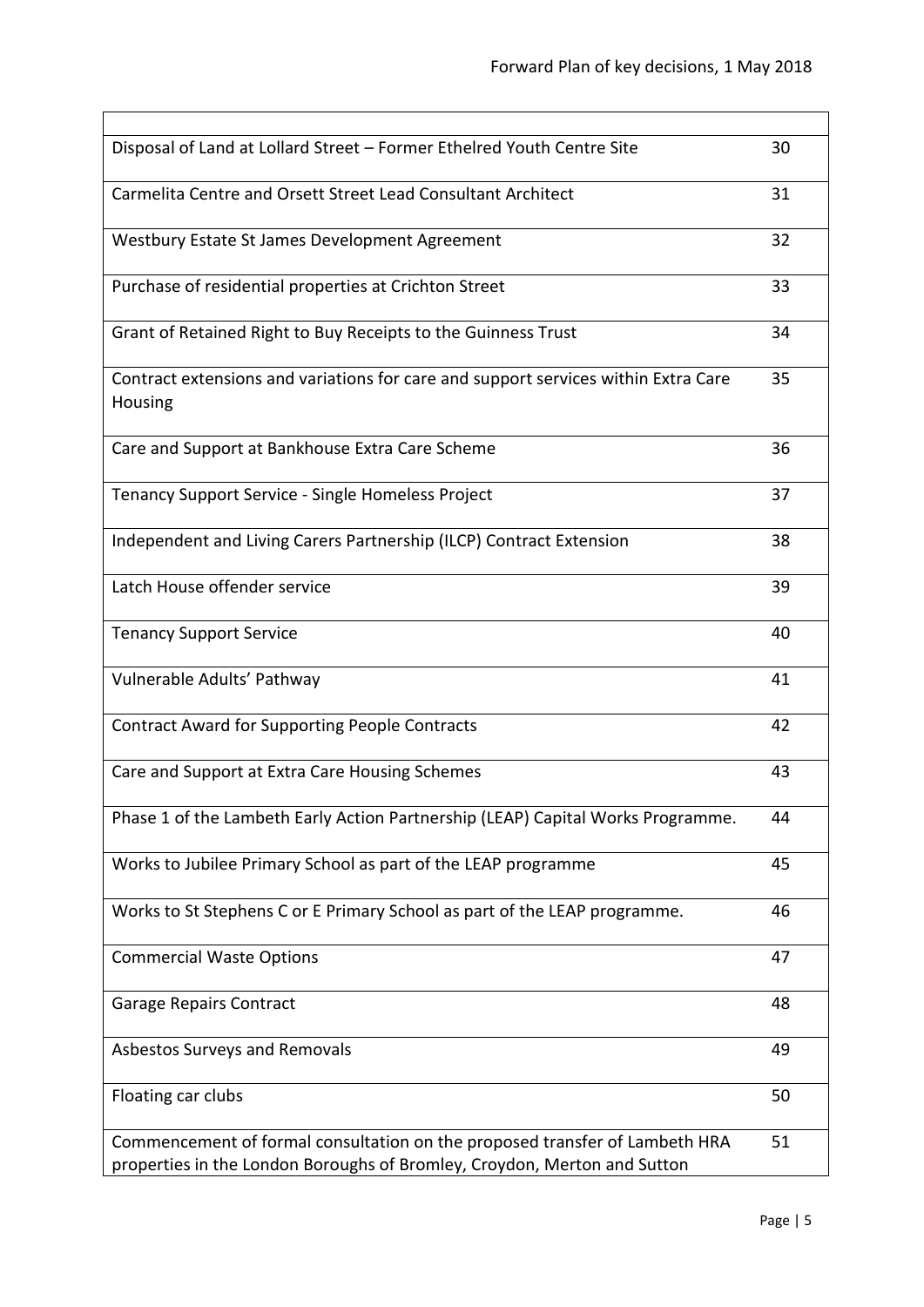| <b>Consultancy Services for Lambeth</b>                                                                      | 52 |
|--------------------------------------------------------------------------------------------------------------|----|
| Civil Enforcement Systems Procurement                                                                        | 53 |
| Our Streets- The Neighbourhood Enhancement                                                                   | 54 |
| <b>Highways Services Contract</b>                                                                            | 55 |
| Mental Health Accommodation and Community Support contract.                                                  | 56 |
| Extension to pilot level 3 specialist weight management service for children                                 | 57 |
| <b>Gateway Mental Health Support Service</b>                                                                 | 58 |
| Service to prevent and reduce offending                                                                      | 59 |
| Service to prevent and reduce female offending (South London Female Offending<br>Alliance)                   | 60 |
| Welfare, Employment and Skills - S106 Budget Commitment 2017-20                                              | 61 |
| South Bank and Waterloo Neighbours (SoWN) draft neighbourhood plan submission<br>- legal compliance          | 62 |
| <b>Basements Supplementary Planning Docuemtn (SPD)</b>                                                       | 63 |
| Recommended CIL Allocation for the Stockwell, Vassall, Larkhall Co-operative Local<br>Investment Plan (CLIP) | 64 |
| Transforming Waterloo (Waterloo Roundabout) Regeneration Project                                             | 65 |
| Redevelopment of 114 - 118 Lower Marsh                                                                       | 66 |
| Conversion of Brixton Recreation Centre storage space to work space                                          | 67 |
| Oval and Prince's Co-operative Local Investment Plan                                                         | 68 |
| <b>Future Use of International House</b>                                                                     | 69 |
| Keybridge House, Phase II Land, affordable housing subsidy                                                   | 70 |
| Norwood High Street site acquisition                                                                         | 71 |
| <b>Contract for Mortuary Provision</b>                                                                       | 72 |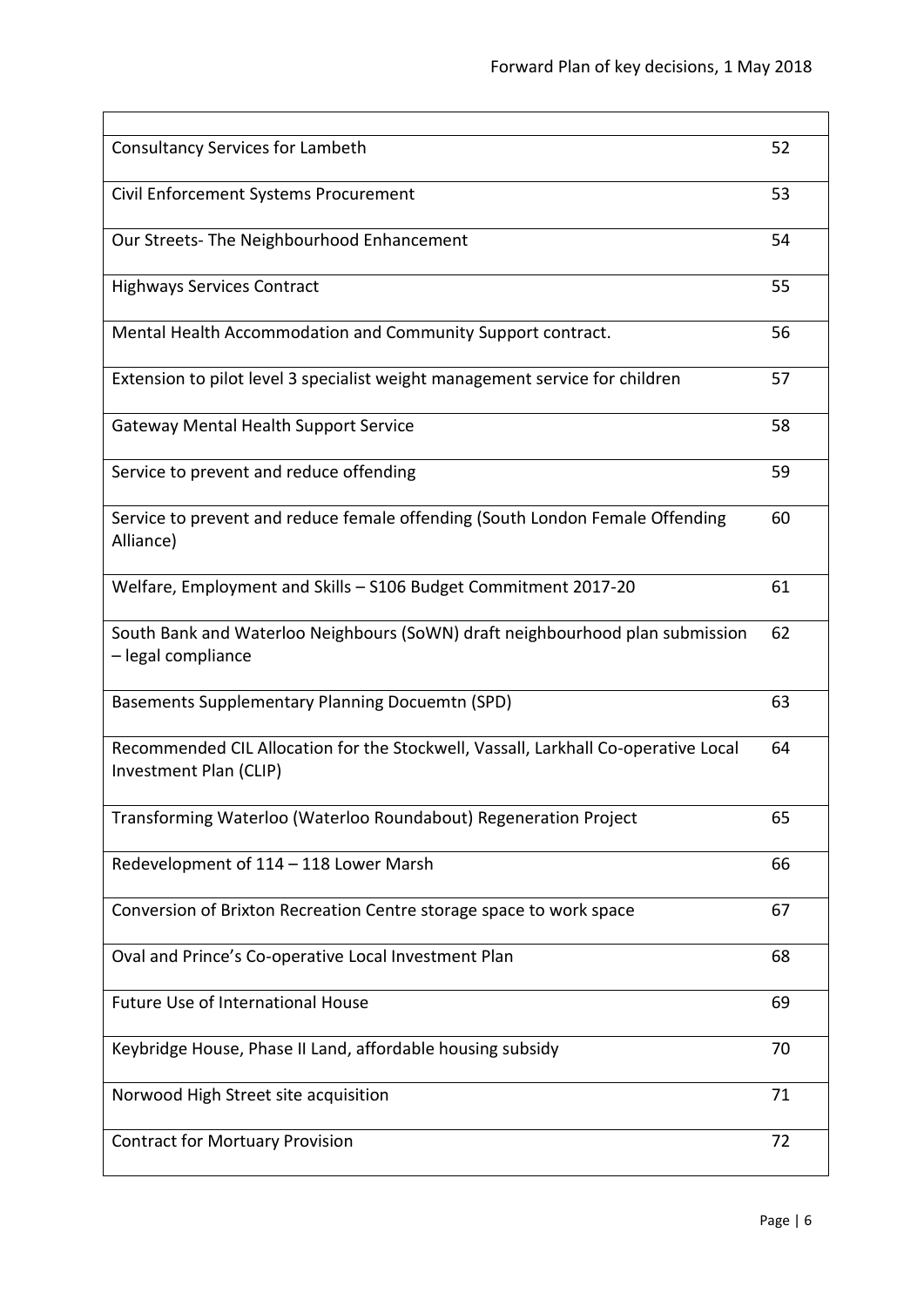| Advertising / Sponsorship Trial                                                          | 73 |
|------------------------------------------------------------------------------------------|----|
| Contract Award - Carnegie Building                                                       | 74 |
| London Eye S106 Agreement                                                                | 75 |
| Appointment of Main Contractor for Brixton Windmill Education Centre                     | 76 |
| Concession Contract for Film Service with Camden, Lambeth & Islington Councils           | 77 |
| Establishing an integrated gateway for homeless 16-21 year-olds                          | 78 |
| Supported housing for young people aged 16-21                                            | 79 |
| Schools Broadband 1st Sept 2017 - 31st August 2020                                       | 80 |
| Woodmansterne Secondary Enabling Works and Minor Modifications to the Primary<br>School. | 81 |
| Telferscot SEN Resource Base works                                                       | 82 |
| School admissions policy and arrangements for 2019/20 entry                              | 83 |
| Woodmansterne 5FE Secondary School and Sixth Form - Budget Increase                      | 84 |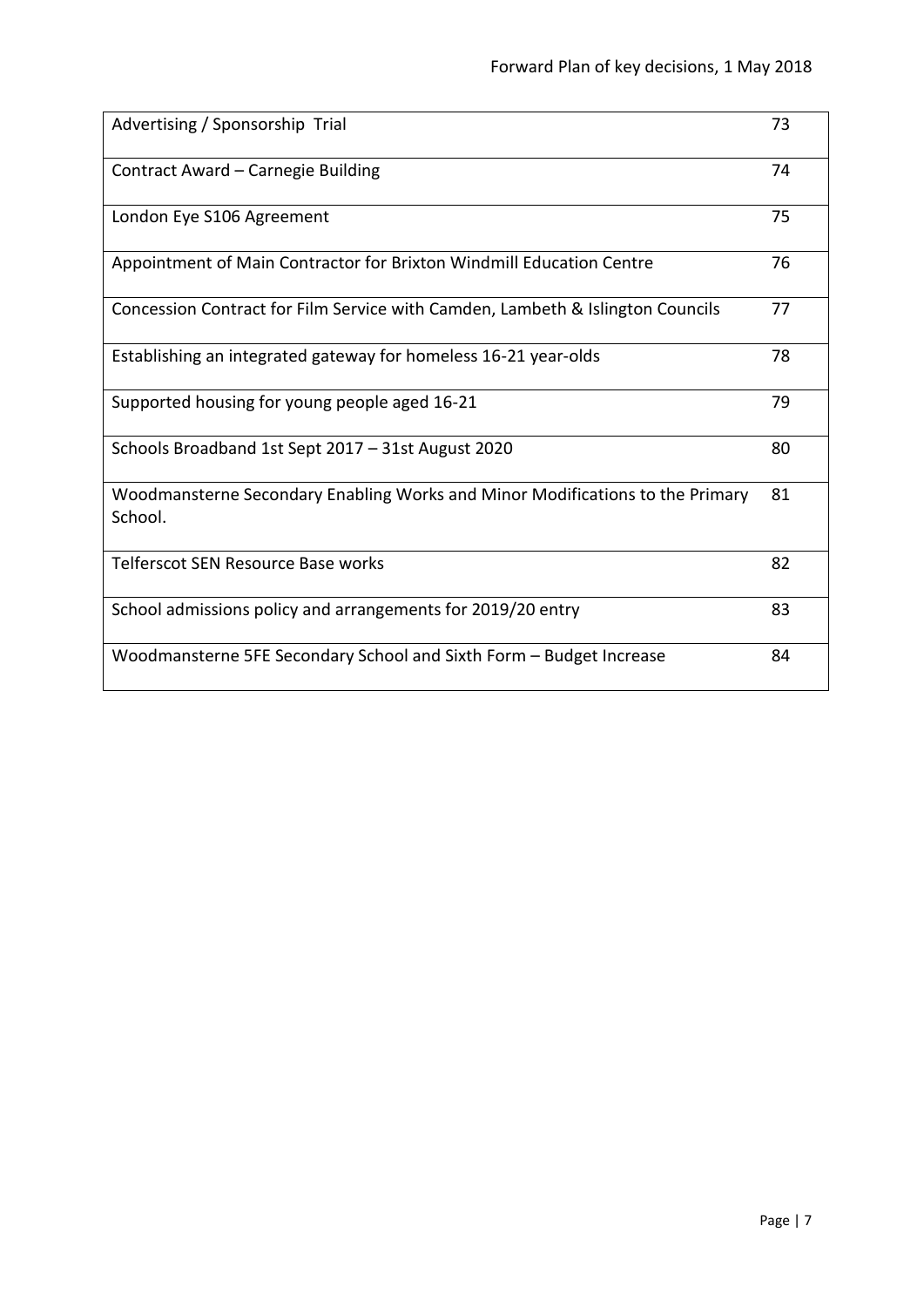#### <span id="page-7-0"></span>Decision: **Accessibility of Council Digital Services Scrutiny Commission**

The commission looked at various aspects of digital accessibility including the website user interface, frontline access & support and procedures & processes, and makes recommendations aimed at securing improvements in these areas in order that residents with access needs are not disadvantaged by the 'channel shift' from more traditional forms of customer interaction to digital.

The Cabinet report will consist of a cover report providing background, the Commission's final report (including a series of recommendations), and a departmental action plan responding to these recommendations, for which approval will be sought.

| Exempt or confidential information:                              | Consultation details: |  |
|------------------------------------------------------------------|-----------------------|--|
|                                                                  |                       |  |
|                                                                  |                       |  |
|                                                                  |                       |  |
| Decision to be taken by:                                         | Decision date:        |  |
| <b>Cabinet</b>                                                   | 19 Mar 2018           |  |
|                                                                  |                       |  |
|                                                                  |                       |  |
| <b>Background documents:</b>                                     |                       |  |
| Accessibility of Council Digital Services Scrutiny Commission    |                       |  |
|                                                                  |                       |  |
| For further information about this key decision, please contact: |                       |  |
| Gary O'Key                                                       |                       |  |
| gokey@lambeth.gov.uk                                             |                       |  |
|                                                                  |                       |  |
| Tel: 020 7926 2183                                               |                       |  |
|                                                                  |                       |  |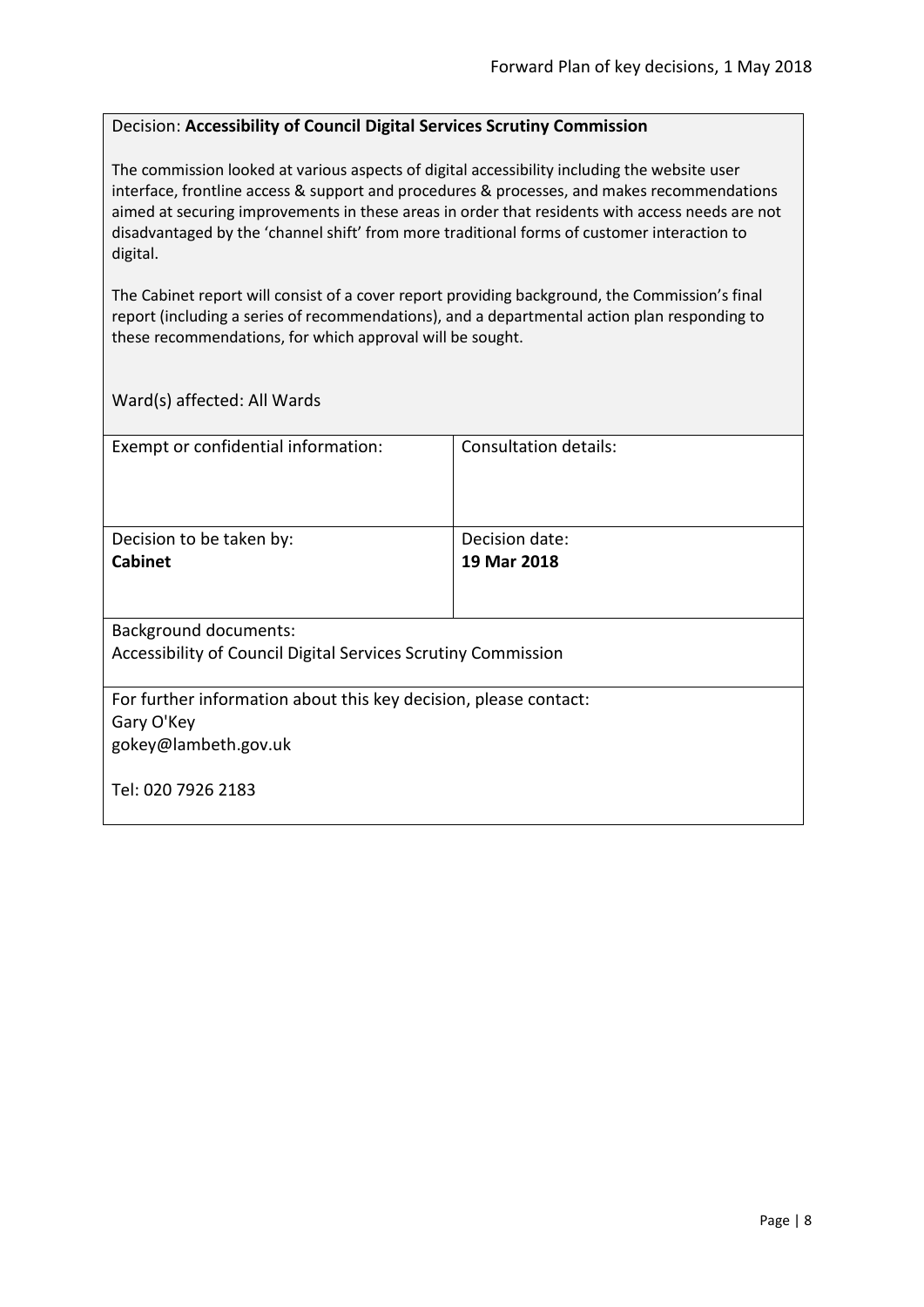# <span id="page-8-0"></span>Decision: **Living Well Network Alliance** Cabinet will be asked to approve the award of a 7 year (plus option to extend by a further 3 years) Alliance Agreement which will encompass the majority of adult mental health social care services funded by the Council and those funded by NHS Ward(s) affected: All Wards Exempt or confidential information: Consultation details: Decision to be taken by: **Cabinet** Decision date: **19 Mar 2018** Background documents: Living Well Network Alliance For further information about this key decision, please contact: Denis O'Rourke, Assistant Director Integrated Commissioning – Adult Mental Health denisorourke@nhs.net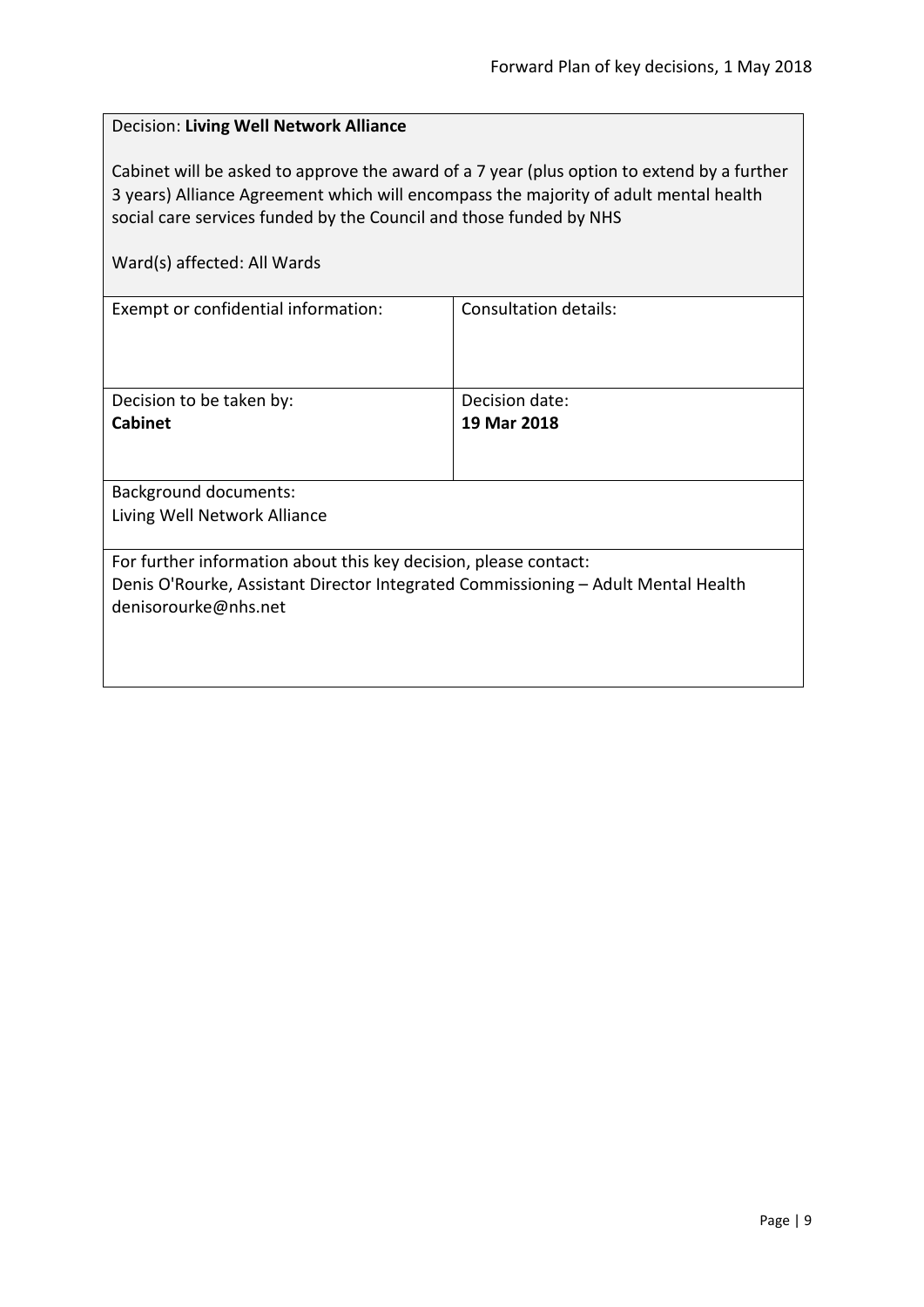#### <span id="page-9-0"></span>Decision: **Equality Commission - An analysis of disability in relation to Lambeth Council**

The Commission's final report, launched in July 2017, made a number of detailed recommendations pertaining to disability, but also made an overarching commitment to reviewing the profile and understanding of disability across the council as a whole.

The purpose of this report is to analyse council performance on disability. This is analysis focuses on the functions and services that were identified in the recent Equality Commission as being most important to disabled residents. This is with the exception of social care, which was felt too broad to include. The report sets out what we intend to do to address any areas of weakness through practical steps.

| Exempt or confidential information:                              | Consultation details: |  |
|------------------------------------------------------------------|-----------------------|--|
|                                                                  |                       |  |
|                                                                  |                       |  |
|                                                                  |                       |  |
|                                                                  |                       |  |
| Decision to be taken by:                                         | Decision date:        |  |
| <b>Cabinet</b>                                                   | 19 Mar 2018           |  |
|                                                                  |                       |  |
|                                                                  |                       |  |
|                                                                  |                       |  |
| <b>Background documents:</b>                                     |                       |  |
| Review of the organisational approach to disability              |                       |  |
|                                                                  |                       |  |
| For further information about this key decision, please contact: |                       |  |
| Bethan Hope-Evans, Policy and Communications Officer             |                       |  |
|                                                                  |                       |  |
| BHope-evans@lambeth.gov.uk                                       |                       |  |
| 3rd Floor, Olive Morris House                                    |                       |  |
| Tel: 020 7926 6793                                               |                       |  |
|                                                                  |                       |  |
|                                                                  |                       |  |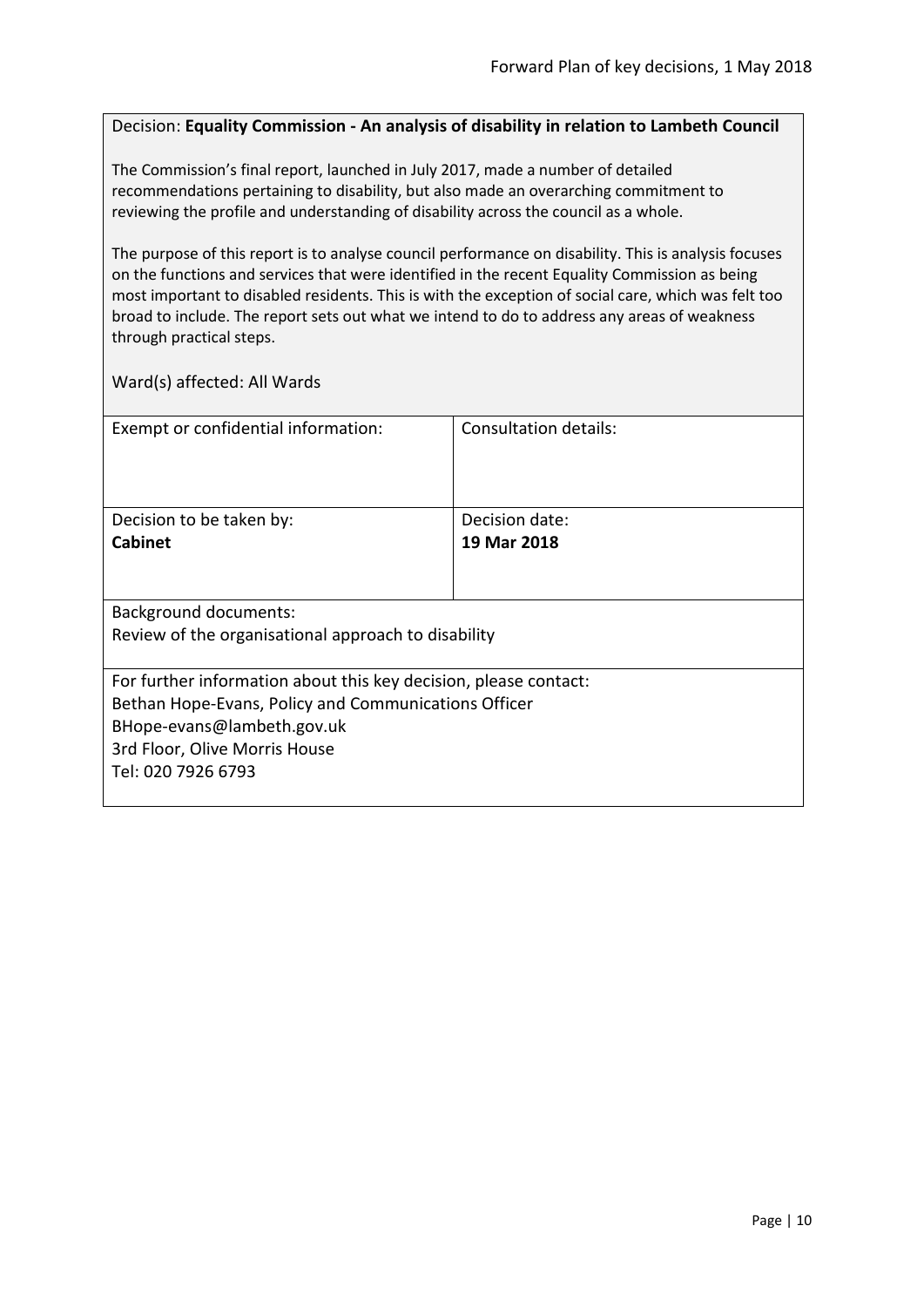<span id="page-10-0"></span>

|                                                                                                                     | Decision: Tackling Violence Against Young People: Outline & Vision |  |
|---------------------------------------------------------------------------------------------------------------------|--------------------------------------------------------------------|--|
| Outline vision of our new proposal to tackle youth violence in Lambeth. Seeking cabinet<br>endorsement and backing. |                                                                    |  |
| Ward(s) affected: All Wards                                                                                         |                                                                    |  |
| <b>Consultation details:</b><br>Exempt or confidential information:                                                 |                                                                    |  |
|                                                                                                                     |                                                                    |  |
| Decision to be taken by:                                                                                            | Decision date:                                                     |  |
| <b>Cabinet</b>                                                                                                      | 19 Mar 2018                                                        |  |
|                                                                                                                     |                                                                    |  |
| <b>Background documents:</b>                                                                                        |                                                                    |  |
| Tackling Violence Against Young People: Outline & Vision                                                            |                                                                    |  |
| For further information about this key decision, please contact:                                                    |                                                                    |  |
| Kristian Aspinall<br>kaspinall@lambeth.gov.uk                                                                       |                                                                    |  |
|                                                                                                                     |                                                                    |  |
|                                                                                                                     |                                                                    |  |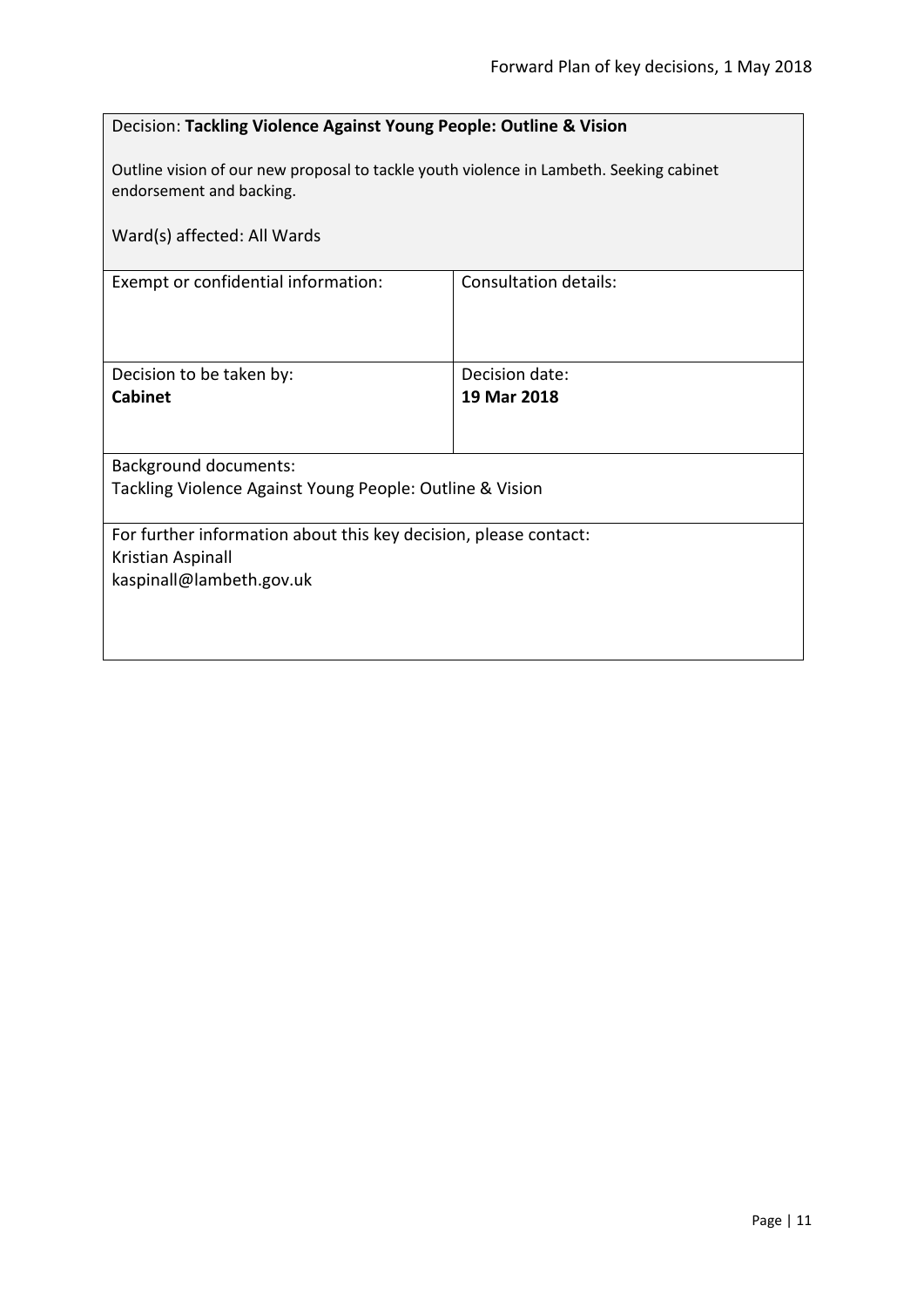#### <span id="page-11-0"></span>Decision: **Public Space Protection Order**

Report considering the results of the public consultation on the introduction of a Public Spaces Protection Order to restrict certain activities. Cabinet to make a decision based on the consultation on whether to introduce the proposed order.

| Exempt or confidential information:                              | Consultation details: |  |
|------------------------------------------------------------------|-----------------------|--|
|                                                                  |                       |  |
|                                                                  |                       |  |
| Decision to be taken by:                                         | Decision date:        |  |
| <b>Cabinet</b>                                                   | 19 Mar 2018           |  |
|                                                                  |                       |  |
|                                                                  |                       |  |
| <b>Background documents:</b>                                     |                       |  |
| <b>Public Space Protection Order</b>                             |                       |  |
|                                                                  |                       |  |
| For further information about this key decision, please contact: |                       |  |
| Kristian Aspinall                                                |                       |  |
| kaspinall@lambeth.gov.uk                                         |                       |  |
|                                                                  |                       |  |
|                                                                  |                       |  |
|                                                                  |                       |  |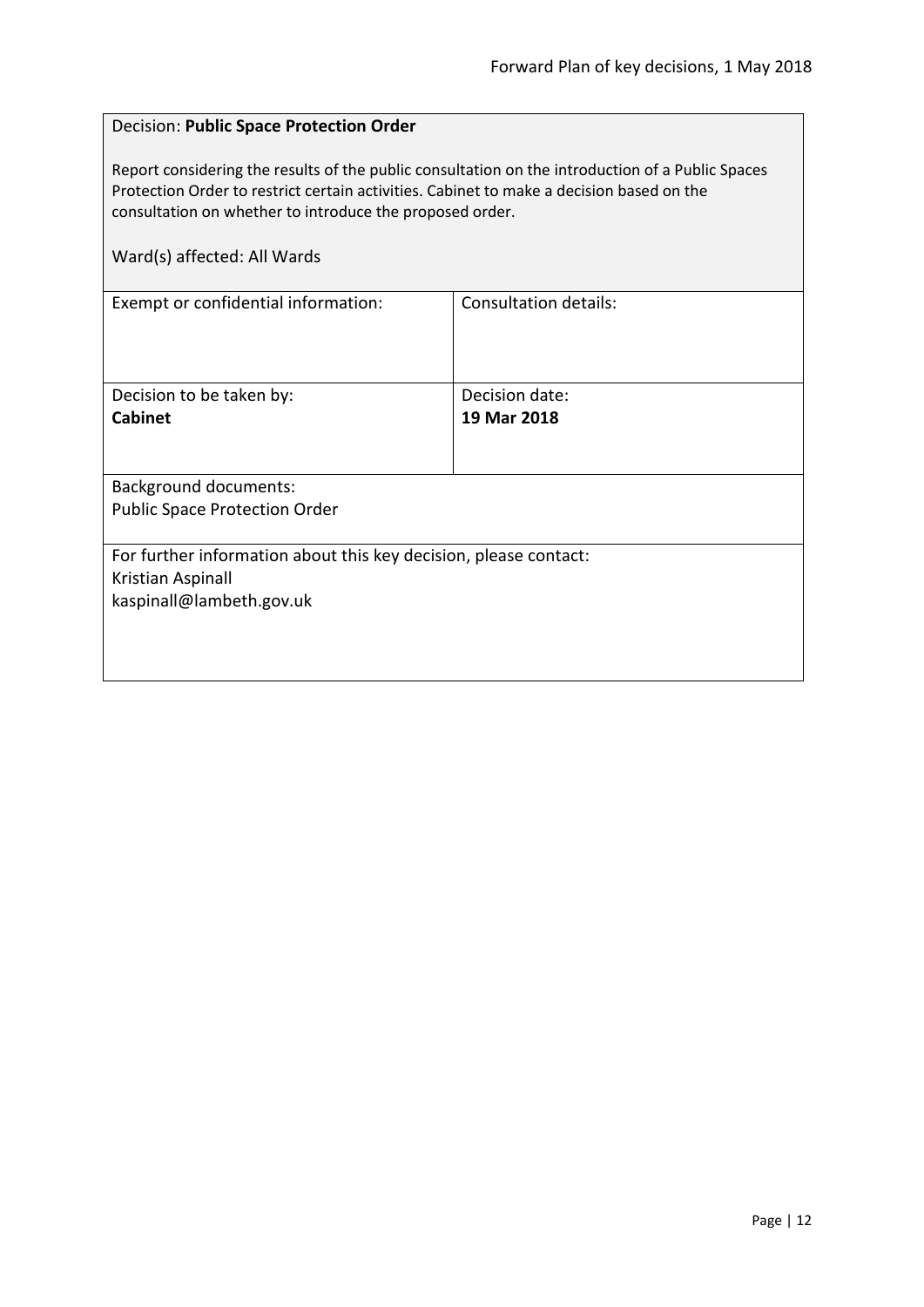#### <span id="page-12-0"></span>Decision: **South Lambeth Estate - Compulsory Purchase Order**

This report will recommend that Cabinet authorises that the council will make use of compulsory purchase order powers in order to progress the redevelopment of the South Lambeth estate.

| Ward(s) affected: Stockwell                                                           |                       |  |
|---------------------------------------------------------------------------------------|-----------------------|--|
| Exempt or confidential information:                                                   | Consultation details: |  |
| Decision to be taken by:                                                              | Decision date:        |  |
| <b>Cabinet</b>                                                                        | Not before 4 Sep 2017 |  |
|                                                                                       |                       |  |
| Background documents:                                                                 |                       |  |
| Investing in better neighbourhoods and building the homes we need to house the people |                       |  |
| of Lambeth – South Lambeth - Compulsory Purchase Order                                |                       |  |
| For further information about this key decision, please contact:                      |                       |  |
| Julian Hart, Housing Regeneration Programme Manager                                   |                       |  |
| jhart@lambeth.gov.uk                                                                  |                       |  |
| Tel: 07799 775362                                                                     |                       |  |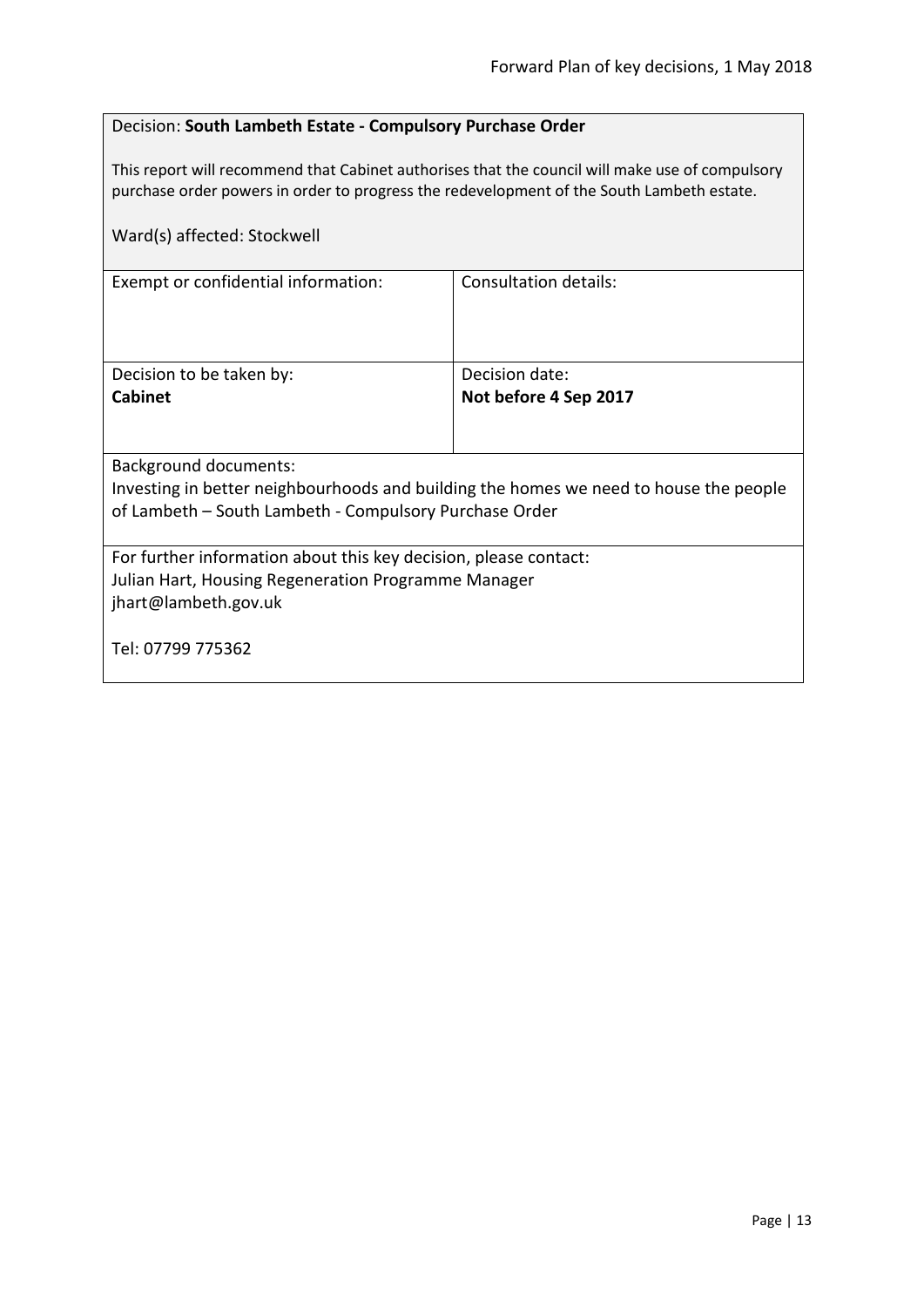#### <span id="page-13-0"></span>Decision: **Knights Walk Estate - Compulsory Purchase Order**

This report will recommend that Cabinet authorises that the council will make use of compulsory purchase order powers in order to progress the redevelopment of the Knight's Walk estate.

| Ward(s) affected: Prince's                                                                                                                                              |                              |  |
|-------------------------------------------------------------------------------------------------------------------------------------------------------------------------|------------------------------|--|
| Exempt or confidential information:                                                                                                                                     | <b>Consultation details:</b> |  |
| Decision to be taken by:                                                                                                                                                | Decision date:               |  |
| <b>Cabinet</b>                                                                                                                                                          | Not before 4 Sep 2017        |  |
|                                                                                                                                                                         |                              |  |
| Background documents:<br>Investing in better neighbourhoods and building the homes we need to house the people<br>of Lambeth - Knights Walk - Compulsory Purchase Order |                              |  |
| For further information about this key decision, please contact:<br>Julian Hart, Housing Regeneration Programme Manager<br>jhart@lambeth.gov.uk                         |                              |  |
| Tel: 07799 775362                                                                                                                                                       |                              |  |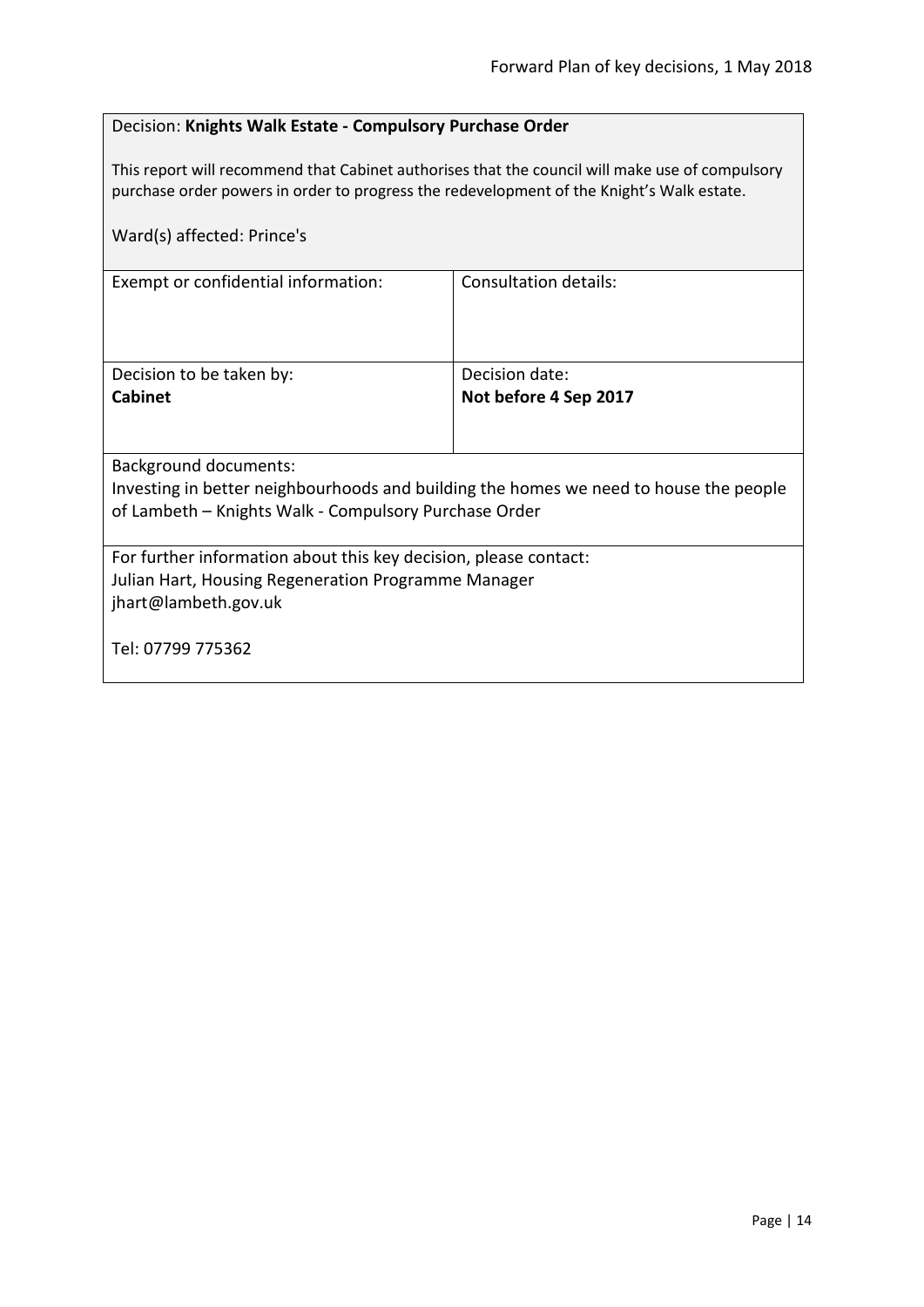#### <span id="page-14-0"></span>Decision: **Westbury Estate - Compulsory Purchase Order**

This report will recommend that Cabinet authorises that the council will make use of compulsory purchase order powers in order to progress the redevelopment of the Westbury estate.

| Ward(s) affected: Clapham Town                                                        |                              |  |
|---------------------------------------------------------------------------------------|------------------------------|--|
| Exempt or confidential information:                                                   | <b>Consultation details:</b> |  |
| Decision to be taken by:                                                              | Decision date:               |  |
| <b>Cabinet</b>                                                                        | Not before 4 Sep 2017        |  |
|                                                                                       |                              |  |
| Background documents:                                                                 |                              |  |
| Investing in better neighbourhoods and building the homes we need to house the people |                              |  |
| of Lambeth - Westbury - Compulsory Purchase Order                                     |                              |  |
| For further information about this key decision, please contact:                      |                              |  |
| Julian Hart, Housing Regeneration Programme Manager                                   |                              |  |
| jhart@lambeth.gov.uk                                                                  |                              |  |
| Tel: 07799 775362                                                                     |                              |  |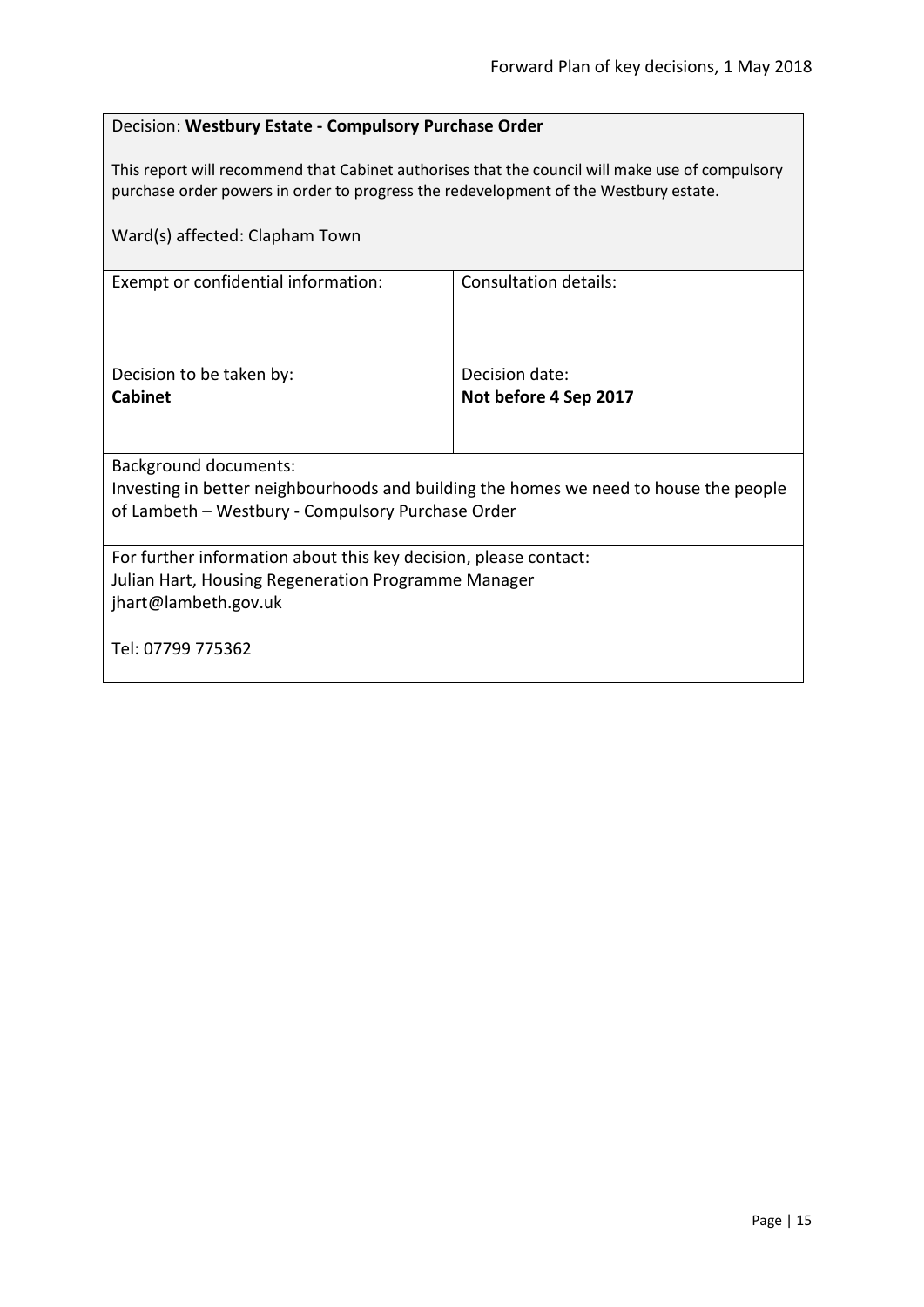#### <span id="page-15-0"></span>Decision: **Jobs for All Scrutiny Commission**

The scrutiny enquiry has sought to assess council policy and activities relating to helping people furthest from the labour market into work. The commission has in particular explored the role of individualised employment support interventions. The commission makes recommendations about opportunities that might expand or augment the range of support available.

The Cabinet report will consist of a cover report providing background, the Commission's final report (including a series of recommendations), and a departmental action plan responding to these recommendations, for which approval will be sought.

| Exempt or confidential information:                              | Consultation details:  |
|------------------------------------------------------------------|------------------------|
| Decision to be taken by:                                         | Decision date:         |
| <b>Cabinet</b>                                                   | Not before 16 Apr 2018 |
|                                                                  |                        |
| Background documents:                                            |                        |
| Jobs for All Scrutiny Commission                                 |                        |
| For further information about this key decision, please contact: |                        |
| Elaine Carter, Lead Scrutiny Officer                             |                        |
| ecarter@lambeth.gov.uk                                           |                        |
| Democratic Services, Room 200, Lambeth Town Hall, SW2 1RW        |                        |
| Tel: 020 7926 0027                                               |                        |
|                                                                  |                        |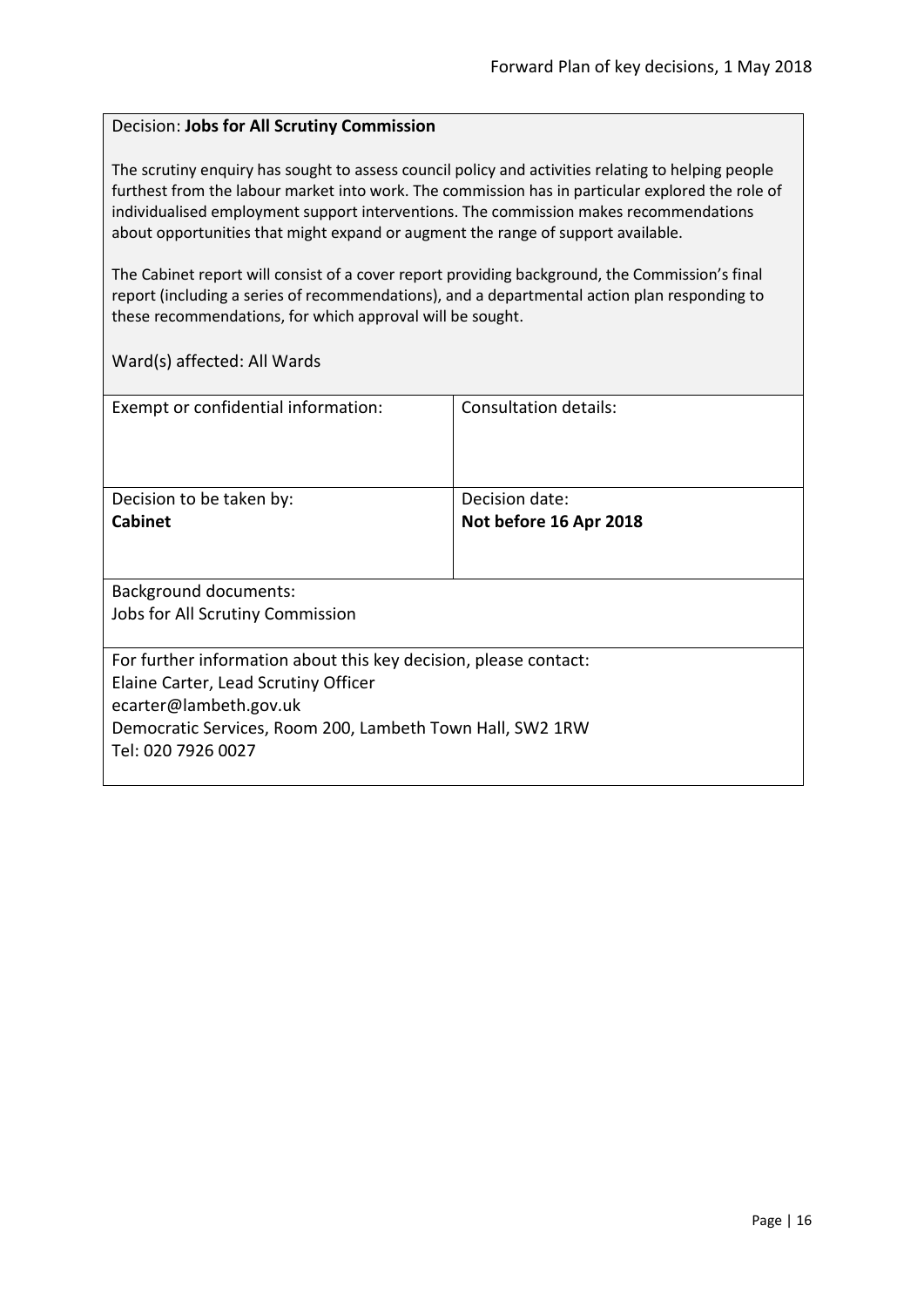#### <span id="page-16-0"></span>Decision: **July Finance Planning Report 2018 to 2021**

The July Financial Planning Report will provide an update on the economic outlook, risk areas and revenue budget implementations plans for 2019-20 and the Capital Investment Programme and Asset Disposals Strategy.

| Ward(s) affected: All Wards                                                                                                                                                                 |                                         |
|---------------------------------------------------------------------------------------------------------------------------------------------------------------------------------------------|-----------------------------------------|
| Exempt or confidential information:                                                                                                                                                         | <b>Consultation details:</b>            |
| Decision to be taken by:<br><b>Cabinet</b>                                                                                                                                                  | Decision date:<br>Not before 1 Jul 2018 |
| <b>Background documents:</b><br>July Finance Planning Report 2018 to 2021                                                                                                                   |                                         |
| For further information about this key decision, please contact:<br>Christina Thompson, Director of Finance<br>CThompson3@lambeth.gov.uk<br>Phoenix House - 8th Floor<br>Tel: 020 7926 2634 |                                         |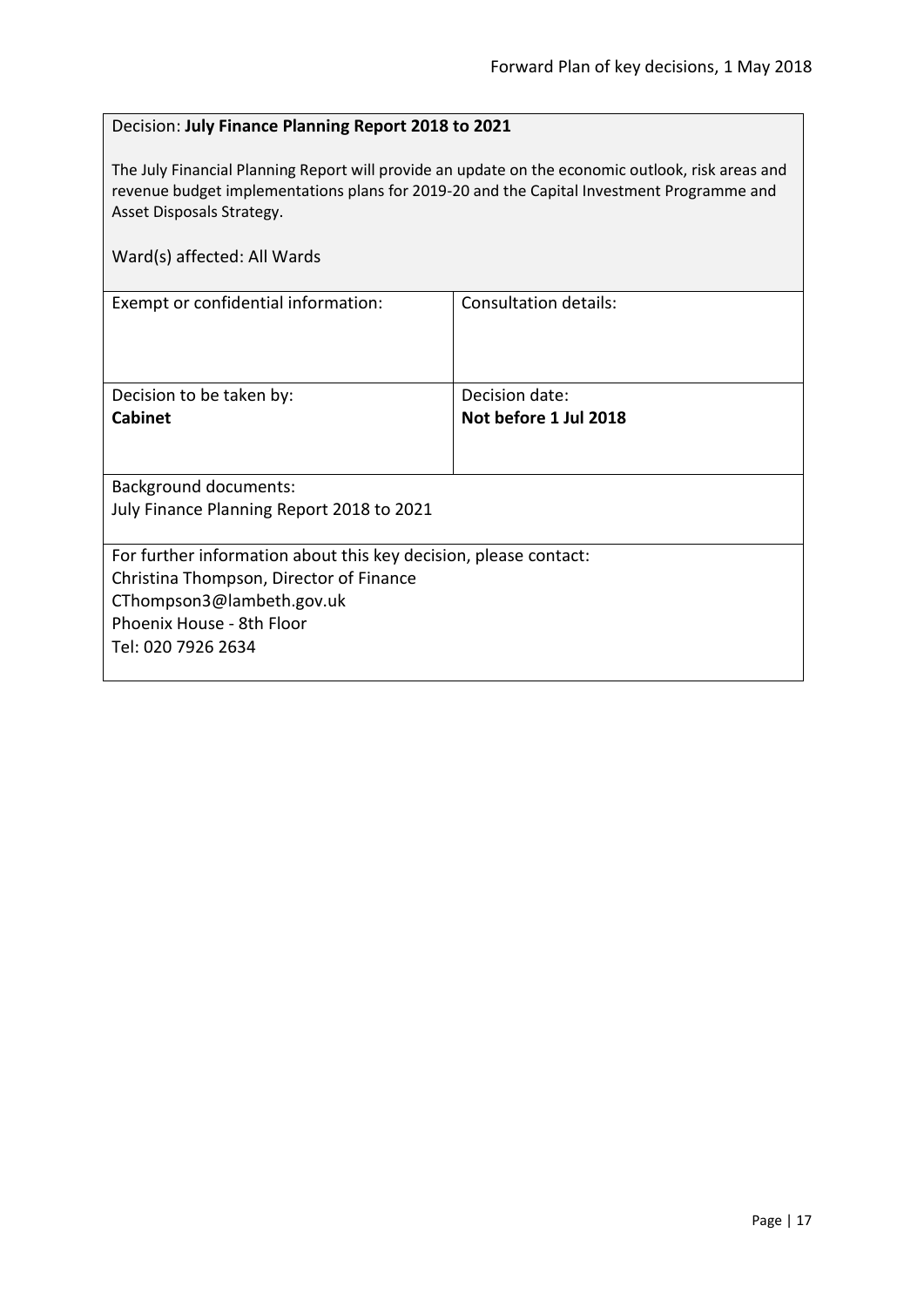#### <span id="page-17-0"></span>Decision: **Neighbourhood Services Fees and Charges**

To approve new fees and charges across Neighbourhood Services (parks, cemeteries and sustainability). It is needed to help ensure these services remain within budget and meet their income targets during 2017/18; and to meet the Council's overall aim to increase income

| Exempt or confidential information:                              | Consultation details:  |
|------------------------------------------------------------------|------------------------|
|                                                                  |                        |
|                                                                  |                        |
|                                                                  |                        |
| Decision to be taken by:                                         | Decision date:         |
| Deputy Leader of the Council (Finance and                        | Not before 29 May 2017 |
| Resources)                                                       |                        |
|                                                                  |                        |
| <b>Background documents:</b>                                     |                        |
|                                                                  |                        |
|                                                                  |                        |
| For further information about this key decision, please contact: |                        |
| Kevin Crook, Head of Neighbourhoods                              |                        |
| kcrook@lambeth.gov.uk                                            |                        |
| Blue Star House - 4th Floor                                      |                        |
| Tel: 020 7926 8973                                               |                        |
|                                                                  |                        |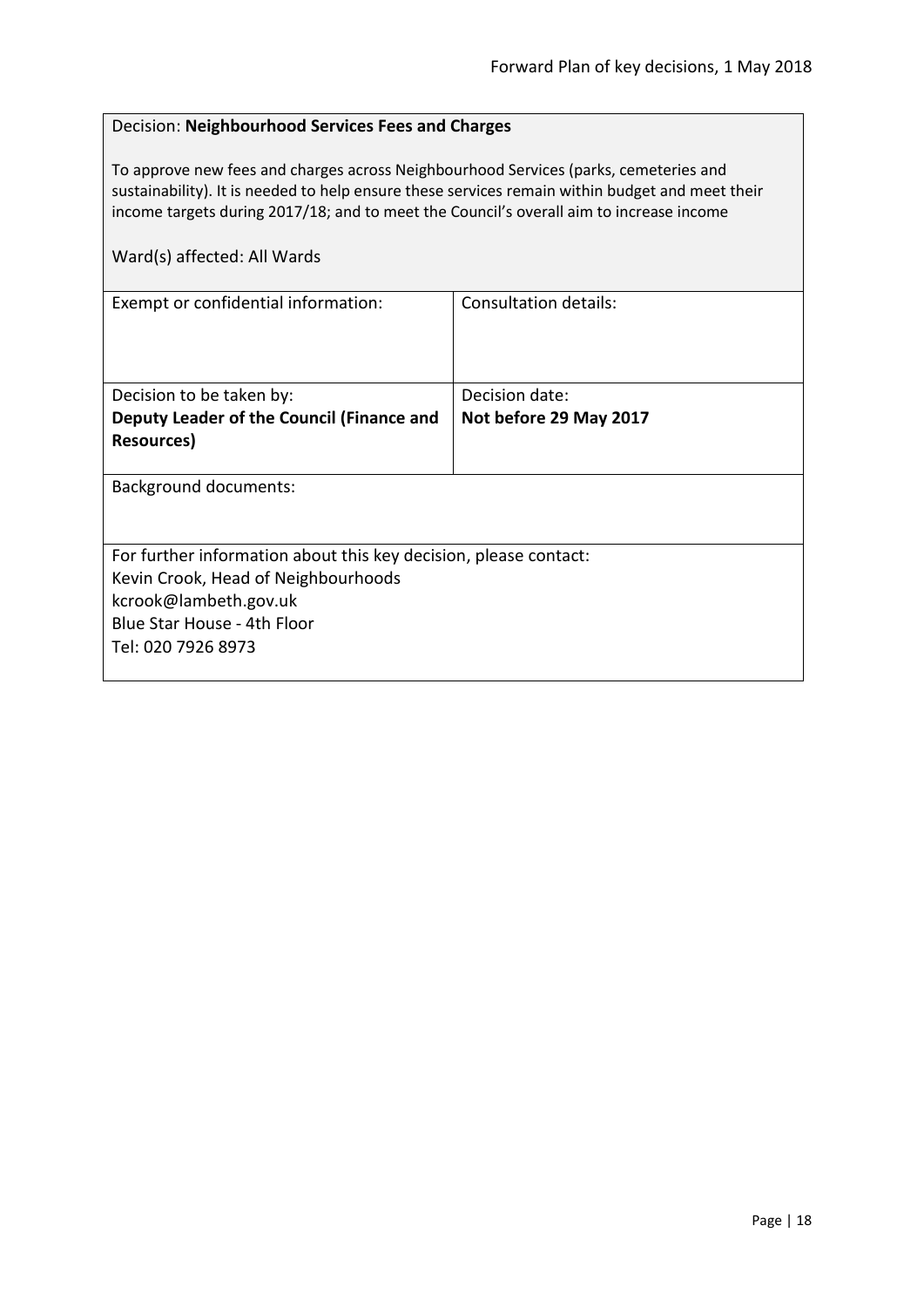#### <span id="page-18-0"></span>Decision: **Server, Storage and Associated Services Contract**

To award new contract for Server, Storage and Associated Services for Lambeth. The Council has an existing investment programme for upgrading server and storage hardware. The key outcome will be to derive value and create a route to market and to support new Lambeth initiatives such as Organisational redesign and move to new Town hall/Civic Suite.

| Exempt or confidential information:<br>Part exempt<br>Information relating to the financial or<br>business affairs of any particular person<br>(including the authority holding that)<br>information) | Consultation details:  |
|-------------------------------------------------------------------------------------------------------------------------------------------------------------------------------------------------------|------------------------|
| Decision to be taken by:                                                                                                                                                                              | Decision date:         |
| Deputy Leader of the Council (Finance and                                                                                                                                                             | Not before 24 Jul 2017 |
| <b>Resources</b> )                                                                                                                                                                                    |                        |
| <b>Background documents:</b>                                                                                                                                                                          |                        |
| For further information about this key decision, please contact:<br>Neeraj Mittra, Senior ICT Officer Contract Management, Business Transformation<br>NMittra@lambeth.gov.uk                          |                        |
| Tel: 020 7926 9274                                                                                                                                                                                    |                        |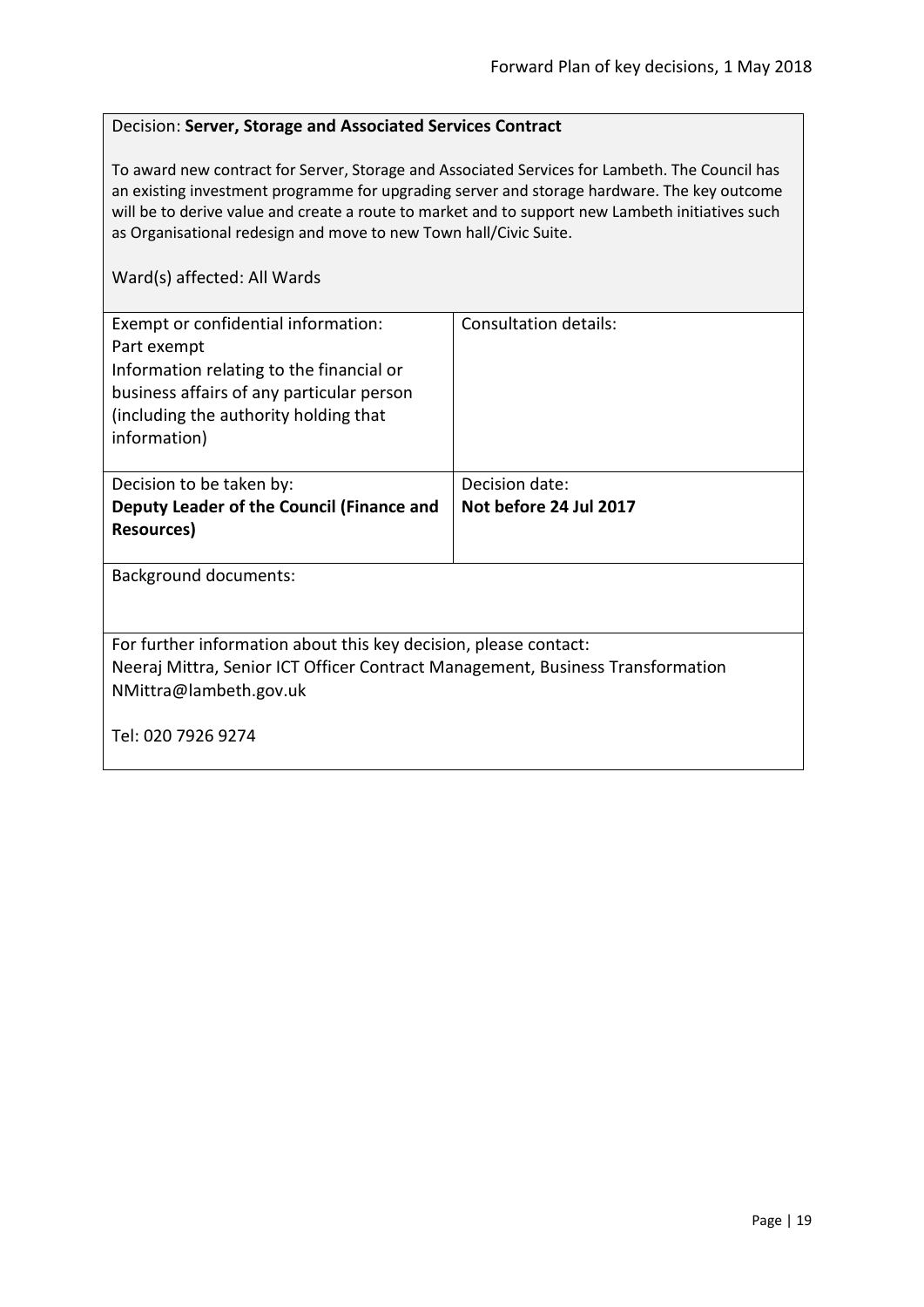<span id="page-19-0"></span>

| Decision: Oracle data archiving                                                                                                                                                                      |                       |  |
|------------------------------------------------------------------------------------------------------------------------------------------------------------------------------------------------------|-----------------------|--|
| Award of the Oracle data archiving contract to provide a data archiving solution for Oracle R12<br>data prior to the move to Oracle Cloud.                                                           |                       |  |
| Ward(s) affected: All Wards                                                                                                                                                                          |                       |  |
| Exempt or confidential information:<br>Part exempt<br>Information relating to the financial or<br>business affairs of any particular person<br>(including the authority holding that<br>information) | Consultation details: |  |
| Decision to be taken by:                                                                                                                                                                             | Decision date:        |  |
| Deputy Leader of the Council (Finance and<br><b>Resources)</b>                                                                                                                                       | Not before 8 Jan 2018 |  |
| Background documents:                                                                                                                                                                                |                       |  |
| For further information about this key decision, please contact:                                                                                                                                     |                       |  |
| Rachel Willsher, Head of Procurement                                                                                                                                                                 |                       |  |
| rwillsher@lambeth.gov.uk                                                                                                                                                                             |                       |  |
|                                                                                                                                                                                                      |                       |  |
|                                                                                                                                                                                                      |                       |  |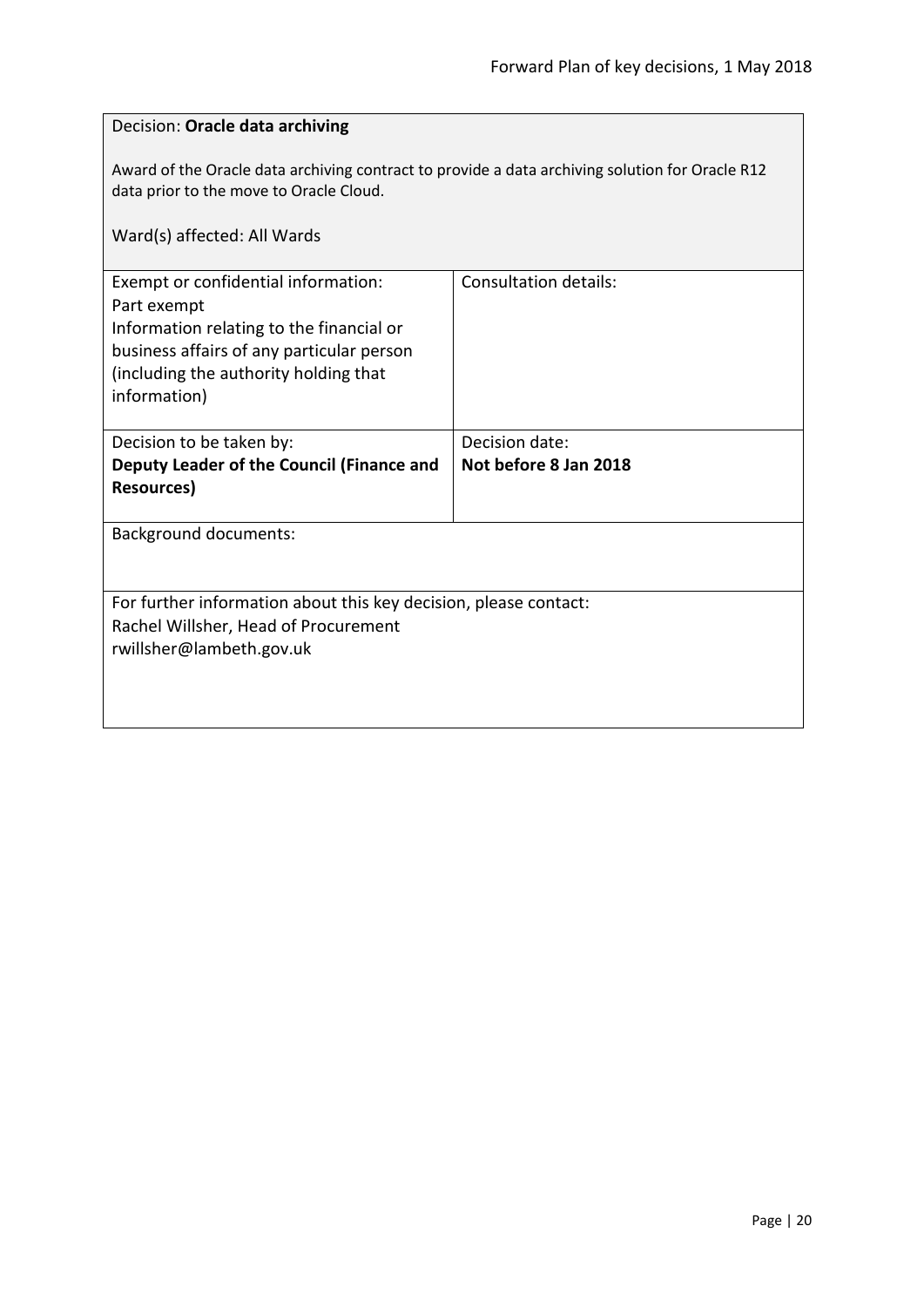<span id="page-20-0"></span>

| Decision: Fenwick Estate Transport for London Development                                                                                       |                              |  |
|-------------------------------------------------------------------------------------------------------------------------------------------------|------------------------------|--|
| To amend the Development Agreement with Transport for London regarding the delivery of new<br>homes for Council rent on sites at Fenwick South. |                              |  |
| Ward(s) affected: Larkhall                                                                                                                      |                              |  |
| Exempt or confidential information:                                                                                                             | <b>Consultation details:</b> |  |
|                                                                                                                                                 |                              |  |
| Decision to be taken by:                                                                                                                        | Decision date:               |  |
| Deputy Leader of the Council (Finance and                                                                                                       | Not before 2 Apr 2018        |  |
| <b>Resources</b> )                                                                                                                              |                              |  |
| <b>Background documents:</b>                                                                                                                    |                              |  |
|                                                                                                                                                 |                              |  |
| For further information about this key decision, please contact:                                                                                |                              |  |
| Jed Young, Assistant Director Housing Regeneration                                                                                              |                              |  |
| JYoung1@lambeth.gov.uk                                                                                                                          |                              |  |
| Tel: 0207 926 3463                                                                                                                              |                              |  |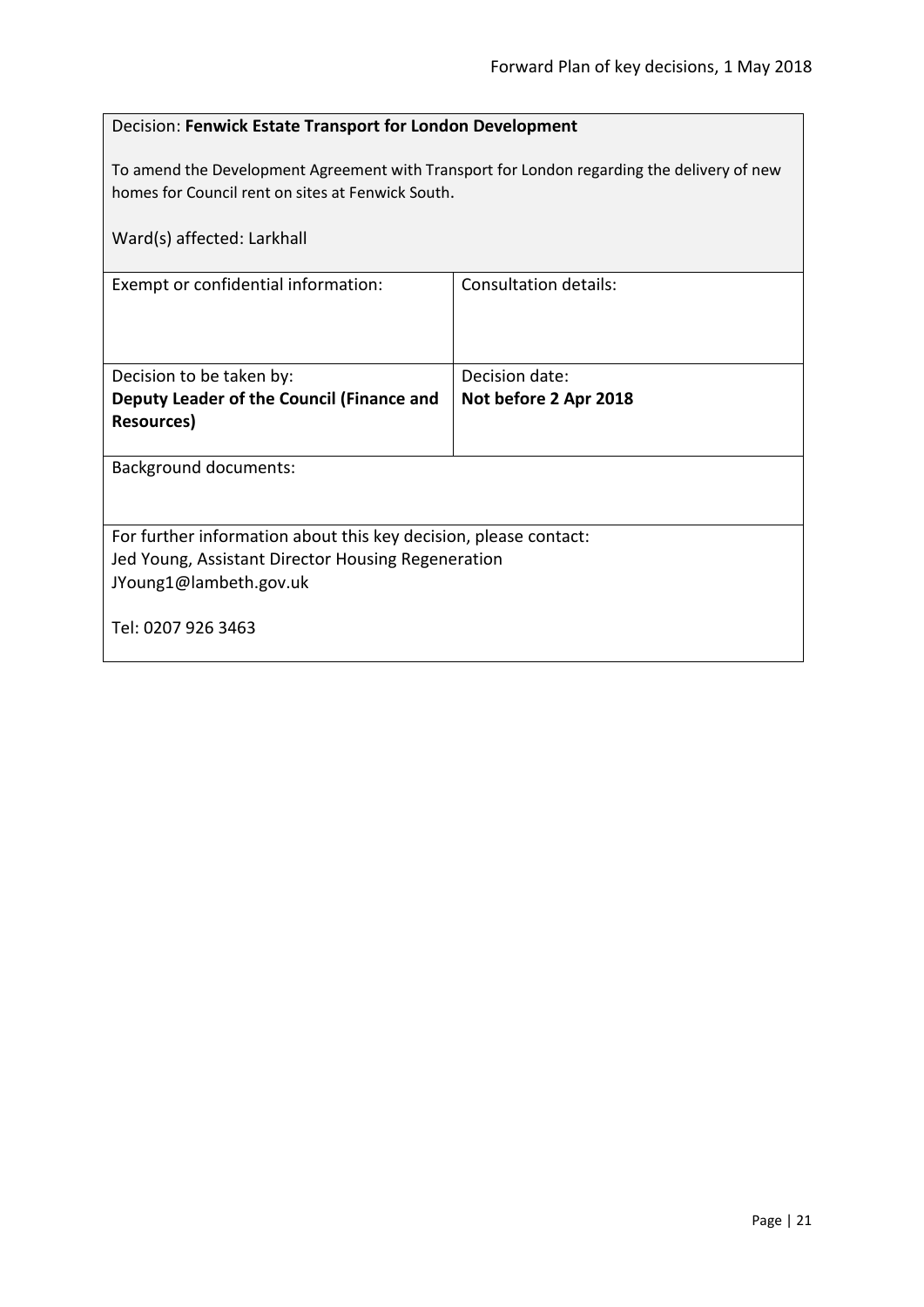<span id="page-21-0"></span>

| Decision: Off-site processing for Housing Benefit and Council Tax Support assessments                                                                                                                                               |                        |
|-------------------------------------------------------------------------------------------------------------------------------------------------------------------------------------------------------------------------------------|------------------------|
| To approve the variation to the off-site Housing Benefit and Council Tax Support processing<br>contract with Civica UK Ltd, increasing the contract value from £485,200 to £1,038,350, and<br>extending the contract to March 2020. |                        |
| Ward(s) affected: All Wards                                                                                                                                                                                                         |                        |
| Exempt or confidential information:                                                                                                                                                                                                 | Consultation details:  |
| Decision to be taken by:                                                                                                                                                                                                            | Decision date:         |
| Deputy Leader of the Council (Finance and<br><b>Resources)</b>                                                                                                                                                                      | Not before 23 Apr 2018 |
| <b>Background documents:</b>                                                                                                                                                                                                        |                        |
| For further information about this key decision, please contact:<br>Miranda Feasey, Acting Head of Assessments and Customer Centre<br>mhfeasey@lambeth.gov.uk                                                                       |                        |
| Tel: 0207 926 7653                                                                                                                                                                                                                  |                        |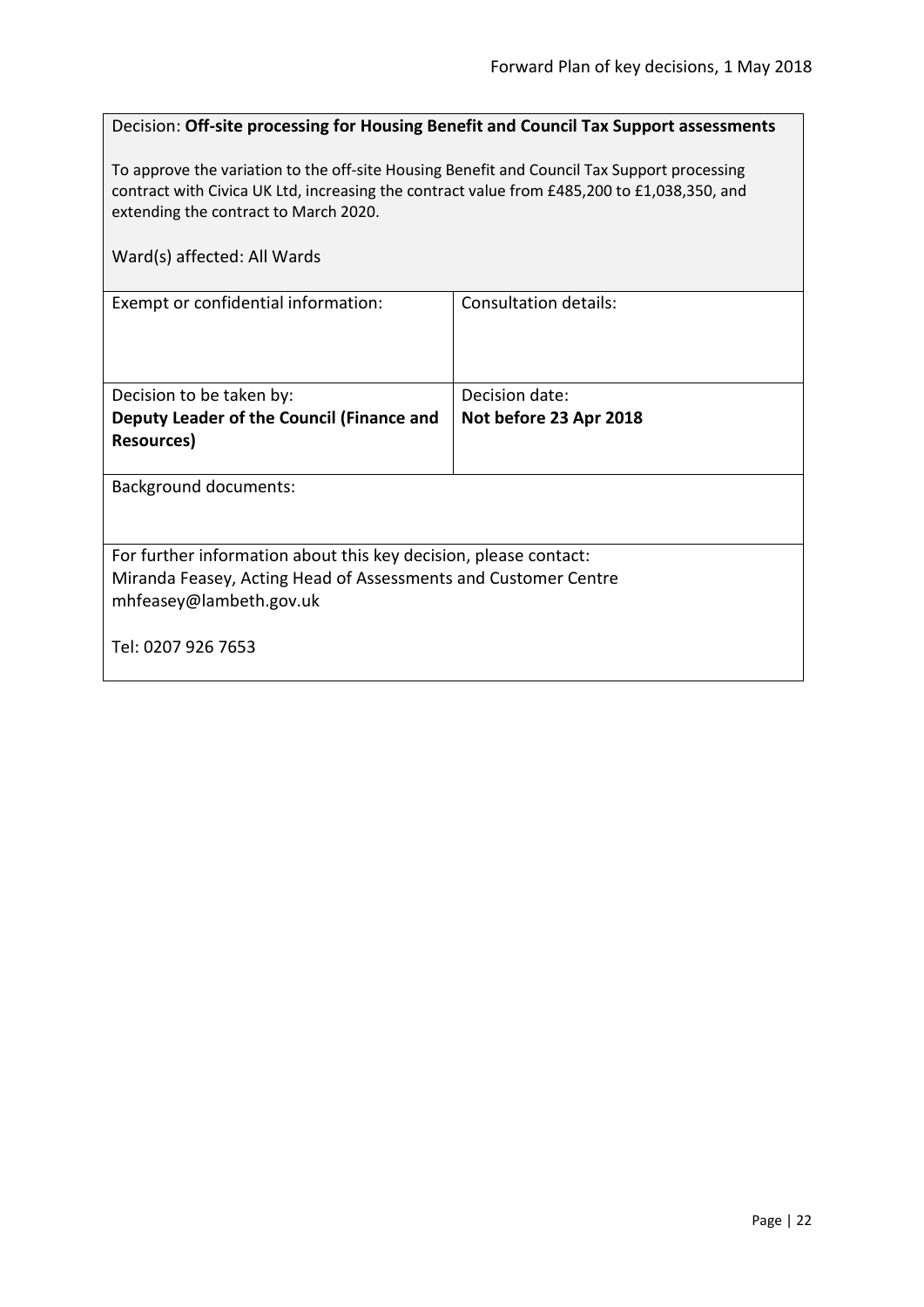## <span id="page-22-0"></span>Decision: **Development Options Appraisal - Fenwick Estate** To approve the opportunity sites in Fenwick estate as the location for offsite affordable housing provision by Sainsbury/TfL Ward(s) affected: Larkhall Exempt or confidential information: Consultation details: Resident participation in the project will be designed in close liaison with the TRA. A communications plan will be developed by the project team involving drop in, newsletters, events etc to engage with residents and coproduce a project plan. Local residents and ward councillors Decision to be taken by: **Deputy Leader of the Council (Investment and Partnerships)** Decision date: **Not before 26 Jun 2015** Background documents: For further information about this key decision, please contact: Lesley Johnson, Consultant, Strategic Housing, Regeneration & Communities Ljohnson3@lambeth.gov.uk International House, 7th Floor Tel: 020 7926 7125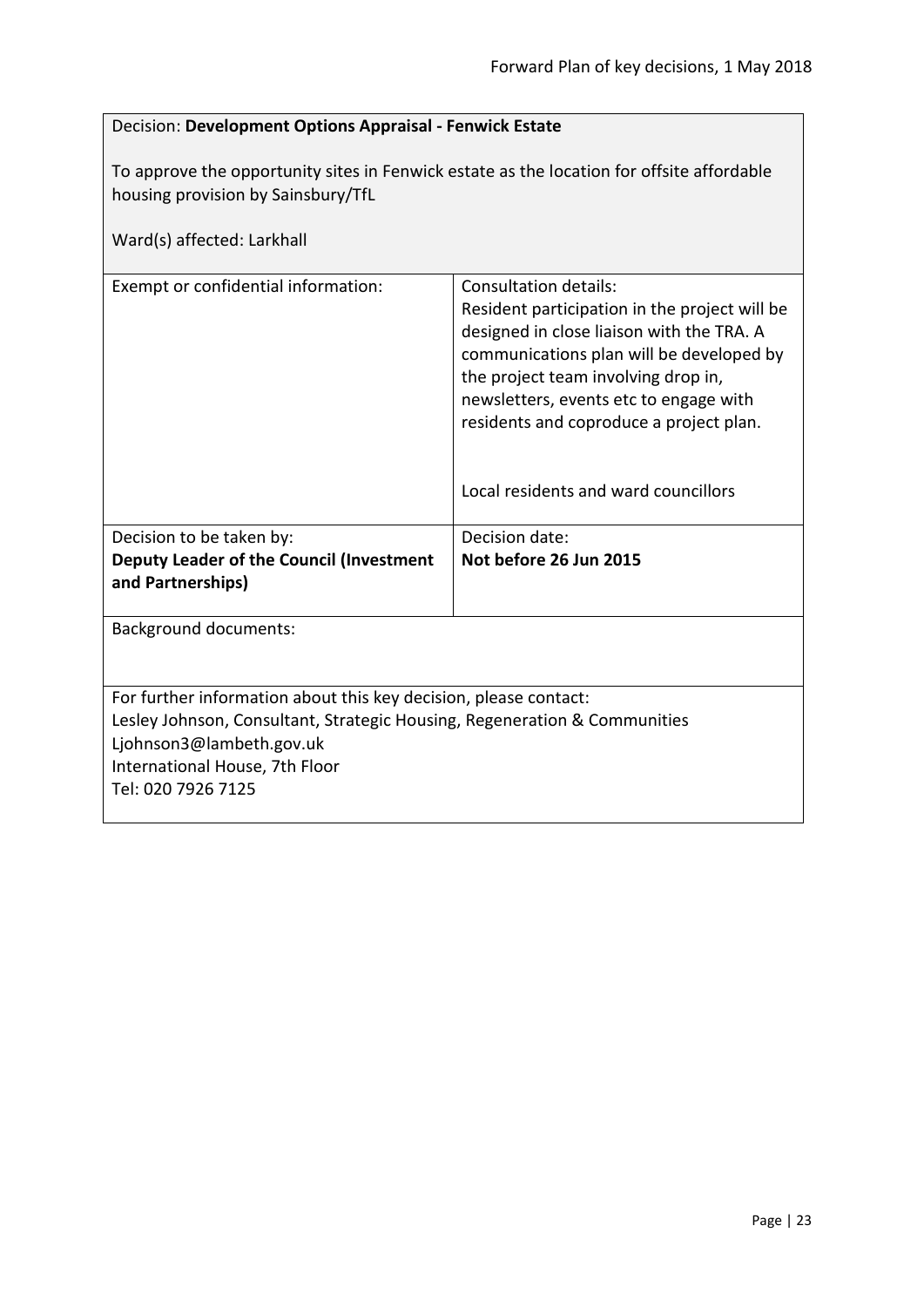$\overline{\phantom{0}}$ 

<span id="page-23-0"></span>

| <b>Decision: One Oracle Contract Extension</b>                                                                                                                                                                                                      |                              |  |
|-----------------------------------------------------------------------------------------------------------------------------------------------------------------------------------------------------------------------------------------------------|------------------------------|--|
| To extend the existing One Oracle support arrangements by a further 2 years. This is<br>necessary to ensure that the Council can maintain its obligations of Paying people, Paying<br>suppliers and Collecting Debt.<br>Ward(s) affected: All Wards |                              |  |
|                                                                                                                                                                                                                                                     |                              |  |
| Exempt or confidential information:                                                                                                                                                                                                                 | <b>Consultation details:</b> |  |
| Decision to be taken by:                                                                                                                                                                                                                            | Decision date:               |  |
| Deputy Leader of the Council (Investment<br>and Partnerships)                                                                                                                                                                                       | Not before 31 Mar 2016       |  |
| Background documents:                                                                                                                                                                                                                               |                              |  |
| For further information about this key decision, please contact:                                                                                                                                                                                    |                              |  |
| Jason Martin, Technical Project Manager                                                                                                                                                                                                             |                              |  |
| JMartin@lambeth.gov.uk                                                                                                                                                                                                                              |                              |  |
| Olive Morris House - 2nd Floor                                                                                                                                                                                                                      |                              |  |
| Tel: 020 7926 6244                                                                                                                                                                                                                                  |                              |  |

 $\mathbf{r}$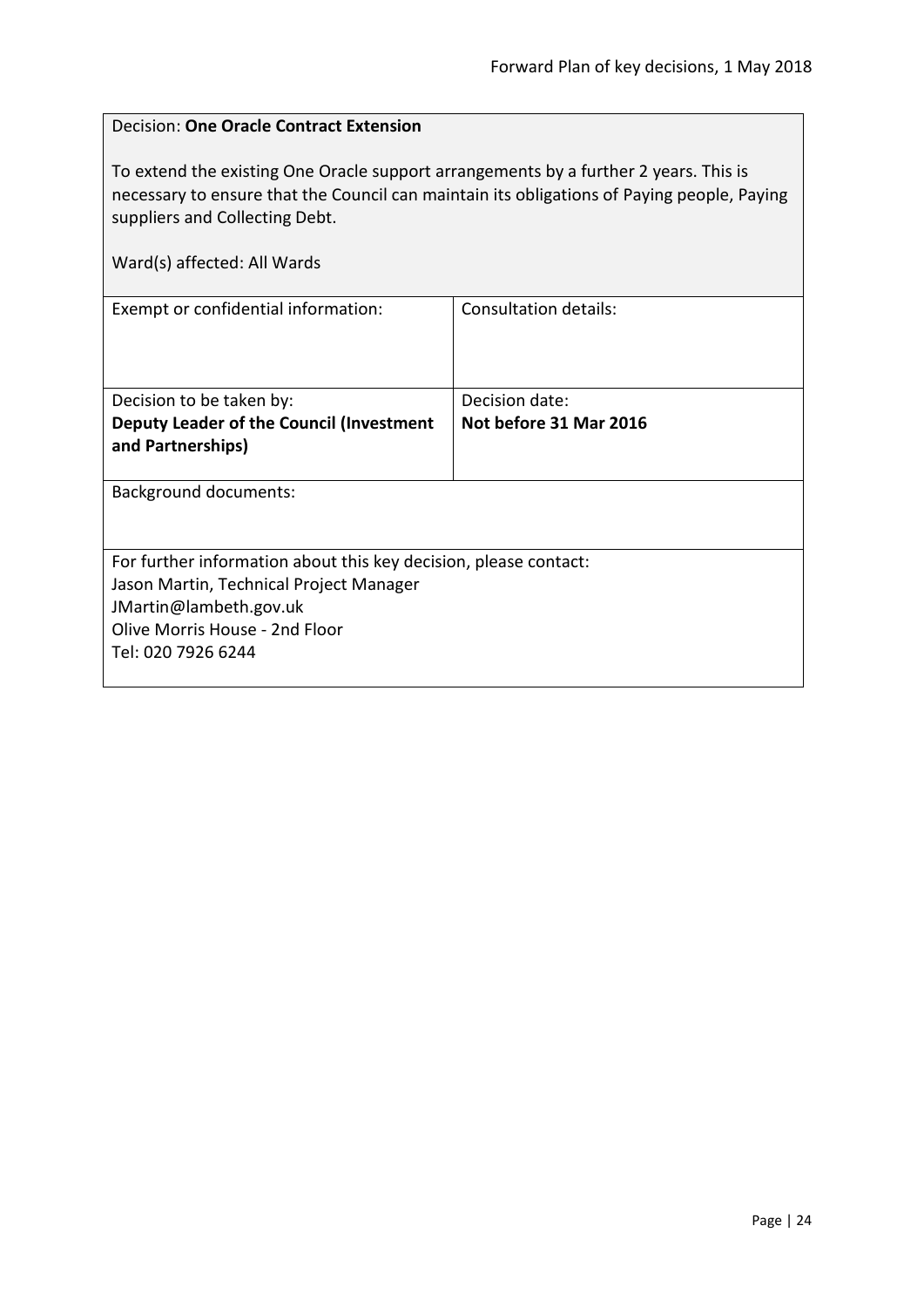<span id="page-24-0"></span>

| Decision: Delivery of Budget                                     |                                         |  |
|------------------------------------------------------------------|-----------------------------------------|--|
| Implementation of budget recommendations                         |                                         |  |
| Ward(s) affected: All Wards                                      |                                         |  |
| Exempt or confidential information:                              | Consultation details:                   |  |
|                                                                  |                                         |  |
| Decision to be taken by:                                         | Decision date:<br>Not before 6 Oct 2016 |  |
| Deputy Leader of the Council (Investment<br>and Partnerships)    |                                         |  |
| <b>Background documents:</b>                                     |                                         |  |
|                                                                  |                                         |  |
| For further information about this key decision, please contact: |                                         |  |
| Christina Thompson, Director of Finance                          |                                         |  |
| CThompson3@lambeth.gov.uk<br>Phoenix House - 8th Floor           |                                         |  |
| Tel: 020 7926 2634                                               |                                         |  |
|                                                                  |                                         |  |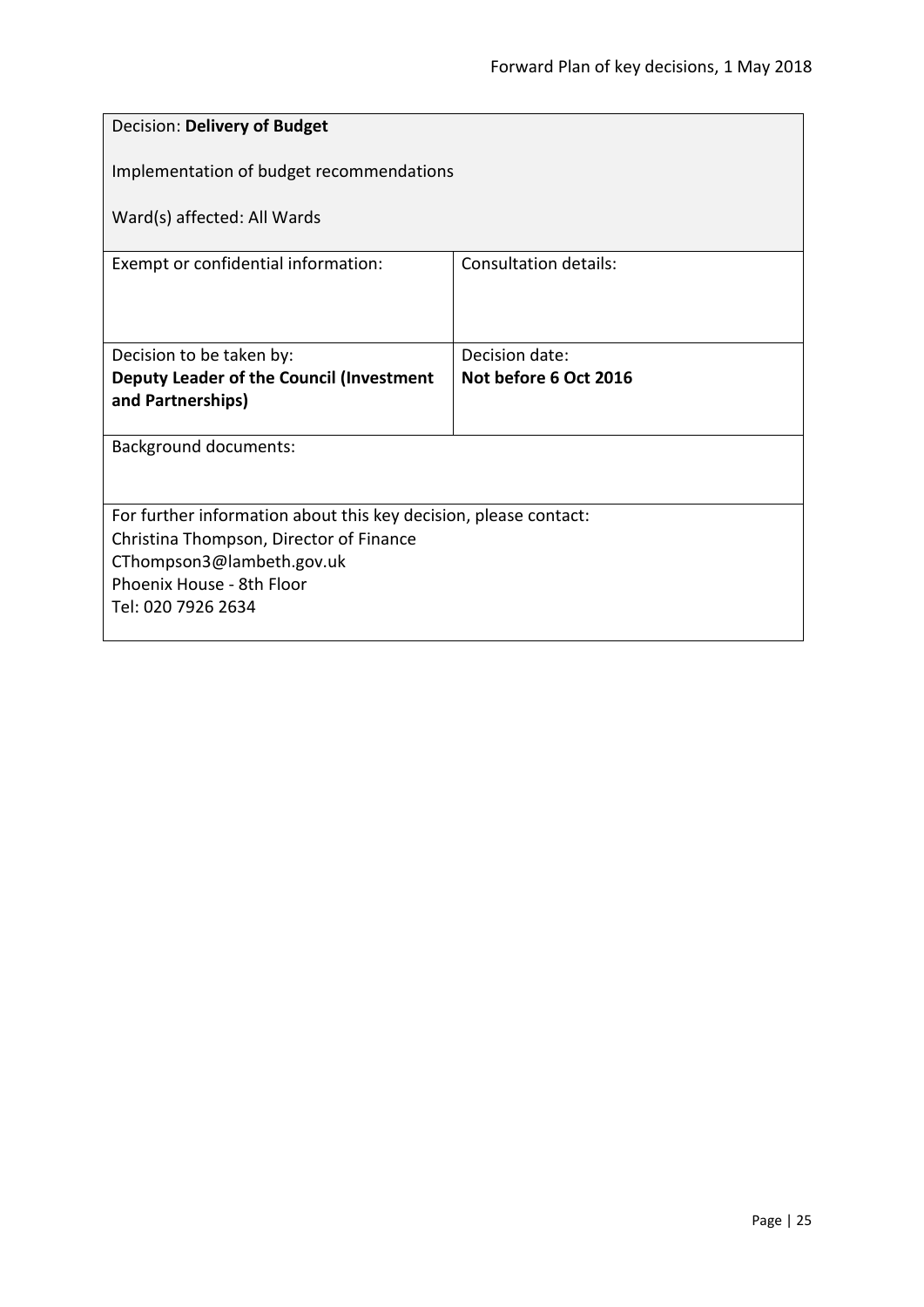<span id="page-25-0"></span>

| Decision: The Nine Elms Vauxhall Development Business Case                                                                                                |                        |  |
|-----------------------------------------------------------------------------------------------------------------------------------------------------------|------------------------|--|
| The approval of £1.986m from s106/Community Infrastructure Levy in Nine Elms Vauxhall<br>for 2017/18.                                                     |                        |  |
| Ward(s) affected: Oval; Stockwell                                                                                                                         |                        |  |
| <b>Consultation details:</b><br>Exempt or confidential information:                                                                                       |                        |  |
|                                                                                                                                                           |                        |  |
| Decision to be taken by:                                                                                                                                  | Decision date:         |  |
| Deputy Leader of the Council (Investment<br>and Partnerships)                                                                                             | Not before 12 Dec 2016 |  |
| <b>Background documents:</b>                                                                                                                              |                        |  |
| For further information about this key decision, please contact:<br>Moira McGrath, Director of Strategy and Commissioning Adults<br>moira.mcgrath@nhs.net |                        |  |
| Tel: 0203 049 4481                                                                                                                                        |                        |  |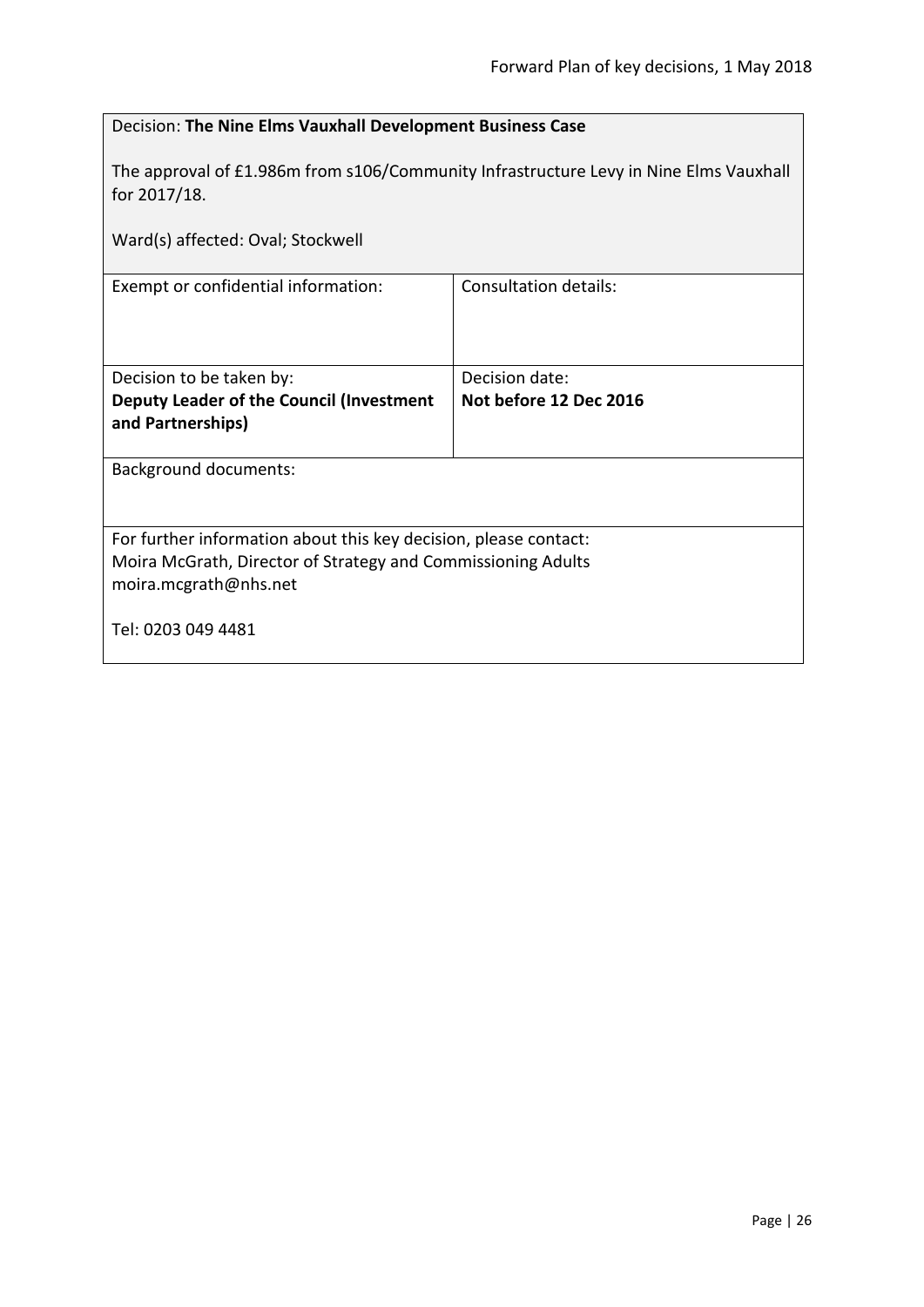#### <span id="page-26-0"></span>Decision: **Proposal regarding the site at the former Clapham Old Library**

Following the acquisition of the property at 60 Orlando Road, the Council is proposing to work with Ipsus Developments and Omnibus Theatre to bring forward plans for a small scale redevelopment of the rear of the site, with the aim of creating a new asset, subject to further discussions with the planning department and formal consent, which will provide a sustainable revenue stream to the parties. The form of this joint venture is being discussed and it is anticipated that any works contracts will be under the OJEU threshold.

The Council wishes to engage with the above parties who will bring the local and commercial expertise to the venture. Ipsus Developments brought the opportunity to the Council and in recognition of their input to the process, it is proposed that the Council continues to utilise their significant local development expertise.

The Council also wishes to continue to work collaboratively with Omnibus to ensure the future of the building as a leading performance arts venue.

Ward(s) affected: Clapham Town

| Exempt or confidential information:                              | Consultation details:  |
|------------------------------------------------------------------|------------------------|
|                                                                  |                        |
|                                                                  |                        |
| Decision to be taken by:                                         | Decision date:         |
| Deputy Leader of the Council (Investment                         | Not before 12 Jun 2017 |
| and Partnerships)                                                |                        |
|                                                                  |                        |
| <b>Background documents:</b>                                     |                        |
|                                                                  |                        |
|                                                                  |                        |
| For further information about this key decision, please contact: |                        |
| Sophie Linton, Head of Valuation and Strategic Property Services |                        |
| SLinton@lambeth.gov.uk                                           |                        |
| 2nd Floor, Olive Morris House                                    |                        |
| Tel: 020 7926 6954                                               |                        |
|                                                                  |                        |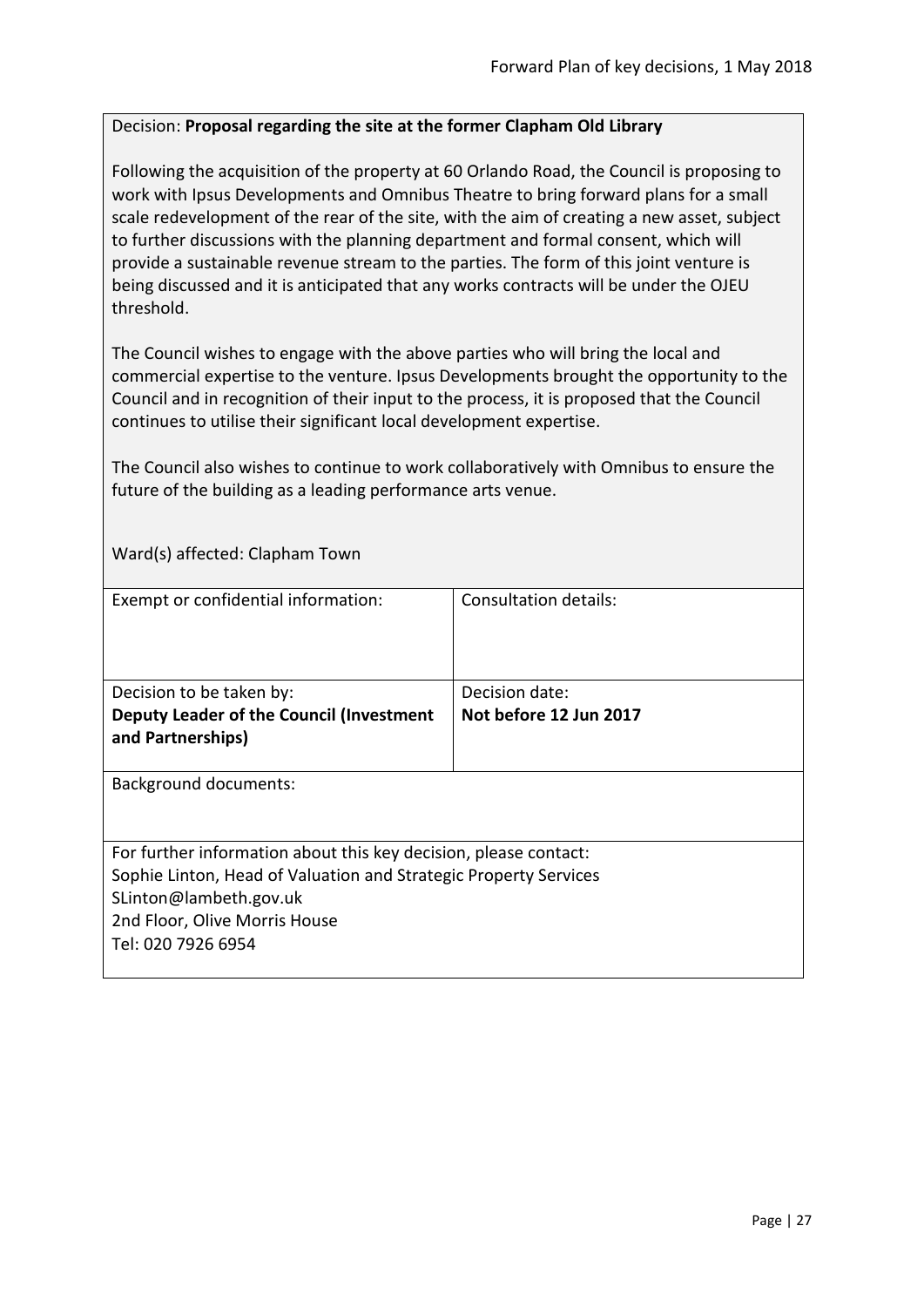<span id="page-27-0"></span>

| Decision: Upper Norwood Joint Library                                                                      |                              |  |
|------------------------------------------------------------------------------------------------------------|------------------------------|--|
| To grant a 25 year lease to Upper Norwood Library Trust at a peppercorn rent                               |                              |  |
| Ward(s) affected: Gipsy Hill                                                                               |                              |  |
| Exempt or confidential information:                                                                        | <b>Consultation details:</b> |  |
|                                                                                                            |                              |  |
| Decision to be taken by:                                                                                   | Decision date:               |  |
| Deputy Leader of the Council (Investment<br>and Partnerships)                                              | Not before 17 Jul 2017       |  |
|                                                                                                            |                              |  |
| <b>Background documents:</b>                                                                               |                              |  |
|                                                                                                            |                              |  |
| For further information about this key decision, please contact:                                           |                              |  |
| Donna Wiggins, Lead Commissioner, Strategic Housing, Regeneration & Communities<br>dwiggins@lambeth.gov.uk |                              |  |
| Phoenix House - 3rd Floor                                                                                  |                              |  |
| Tel: 020 7926 2681                                                                                         |                              |  |
|                                                                                                            |                              |  |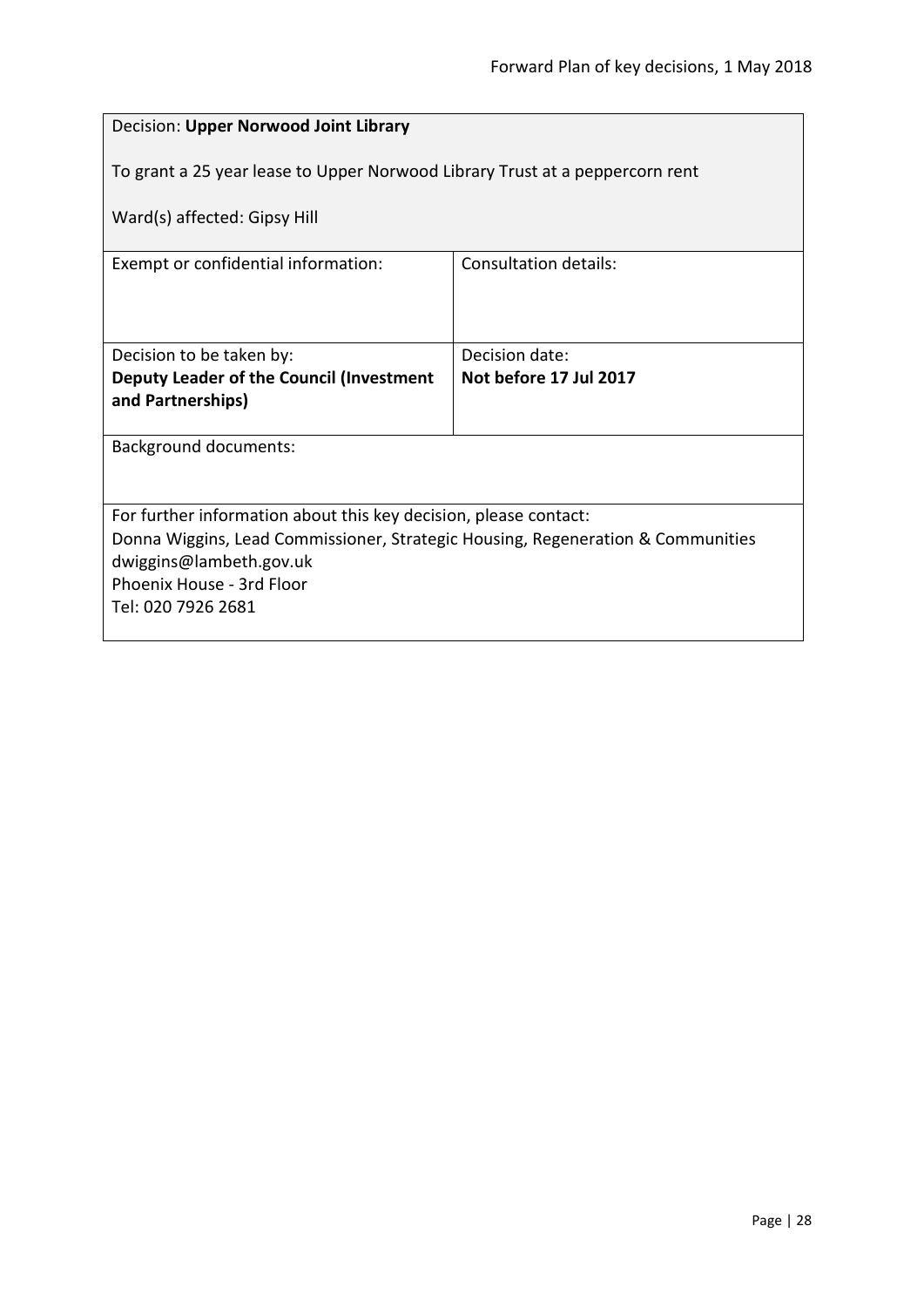<span id="page-28-0"></span>Decision: **Temporary Accommodation - Modular Construction on Council Owned Hostel Sites**

To approve investment of £3,000,000 for the construction of Temporary Accommodation modular type units on two council owned hostel sites for the purpose of providing temporary accommodation to homeless households.

Ward(s) affected: Gipsy Hill; Streatham South

| Exempt or confidential information:                                                                                                                                                                              | Consultation details:                    |
|------------------------------------------------------------------------------------------------------------------------------------------------------------------------------------------------------------------|------------------------------------------|
| Decision to be taken by:<br>Deputy Leader of the Council (Investment<br>and Partnerships)                                                                                                                        | Decision date:<br>Not before 31 Jul 2017 |
| Background documents:                                                                                                                                                                                            |                                          |
| For further information about this key decision, please contact:<br>Mandy Green (Associate Director Commissioning), Assistant Director Accommodation &<br>Property<br>mgreen3@lambeth.gov.uk<br>Tel: 02079267020 |                                          |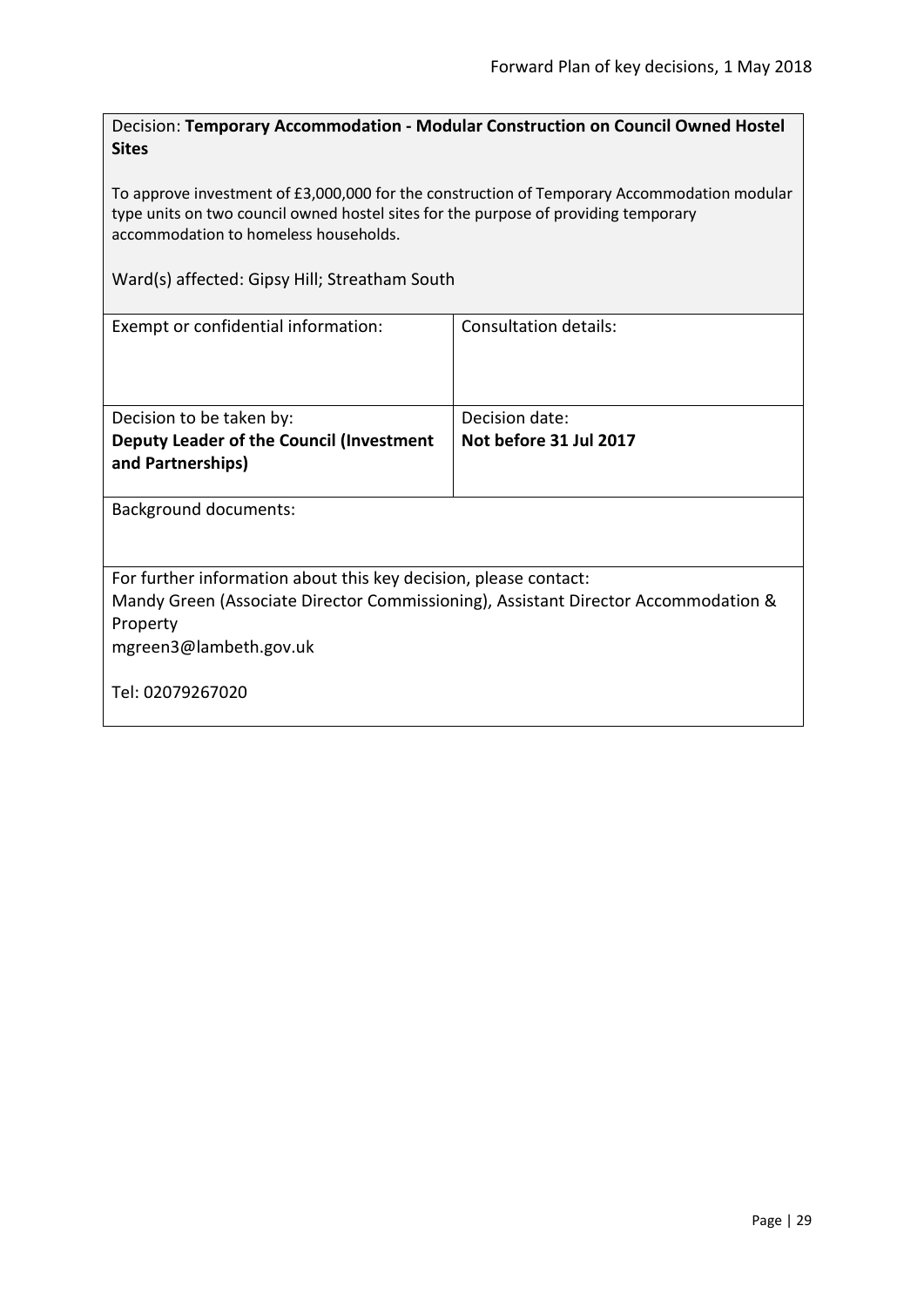### <span id="page-29-0"></span>Decision: **Disposal of Land at Lollard Street – Former Ethelred Youth Centre Site**

To enter into a Development Agreement of the land at Lollard Street SE11 6QH with the Education and Skills Funding Agency (ESFA) and on completion to grant a 125 year lease to the EFSA's nominated school operator, the National Autistic Society for the purpose of providing an SEN Free School.

Ward(s) affected: Prince's

| Exempt or confidential information:                                                                                                                                                                                   | Consultation details:  |
|-----------------------------------------------------------------------------------------------------------------------------------------------------------------------------------------------------------------------|------------------------|
|                                                                                                                                                                                                                       |                        |
| Decision to be taken by:                                                                                                                                                                                              | Decision date:         |
| Deputy Leader of the Council (Investment<br>and Partnerships)                                                                                                                                                         | Not before 18 Dec 2017 |
| <b>Background documents:</b>                                                                                                                                                                                          |                        |
| For further information about this key decision, please contact:<br>Sophie Linton, Head of Valuation and Strategic Property Services<br>SLinton@lambeth.gov.uk<br>2nd Floor, Olive Morris House<br>Tel: 020 7926 6954 |                        |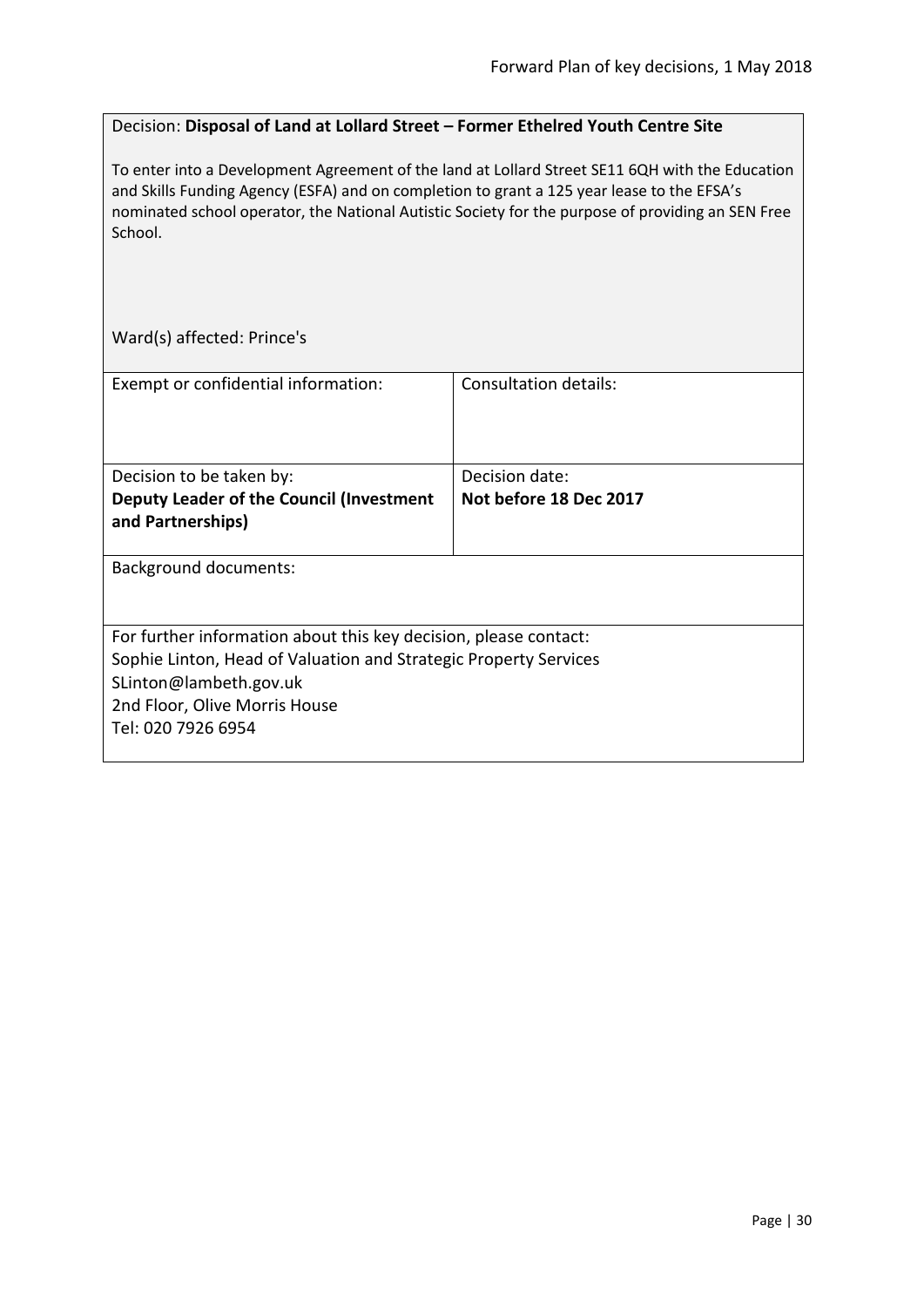#### <span id="page-30-0"></span>Decision: **Carmelita Centre and Orsett Street Lead Consultant Architect**

To appoint a Lead Consultant Architect for the Carmelita Centre and Orsett Street projects. This appointment will allow the progression of these projects – the architect will present several options for the developments, and after a decision is made will work on their further design.

#### Ward(s) affected: Prince's

| Exempt or confidential information:<br>Part exempt<br>Information relating to the financial or<br>business affairs of any particular person<br>(including the authority holding that<br>information) | <b>Consultation details:</b> |  |
|------------------------------------------------------------------------------------------------------------------------------------------------------------------------------------------------------|------------------------------|--|
| Decision to be taken by:                                                                                                                                                                             | Decision date:               |  |
| Deputy Leader of the Council (Investment<br>and Partnerships)                                                                                                                                        | Not before 15 Jan 2018       |  |
| <b>Background documents:</b>                                                                                                                                                                         |                              |  |
| For further information about this key decision, please contact:<br>Annabel Gray, Consultant Project Manager<br>AGray@lambeth.gov.uk                                                                 |                              |  |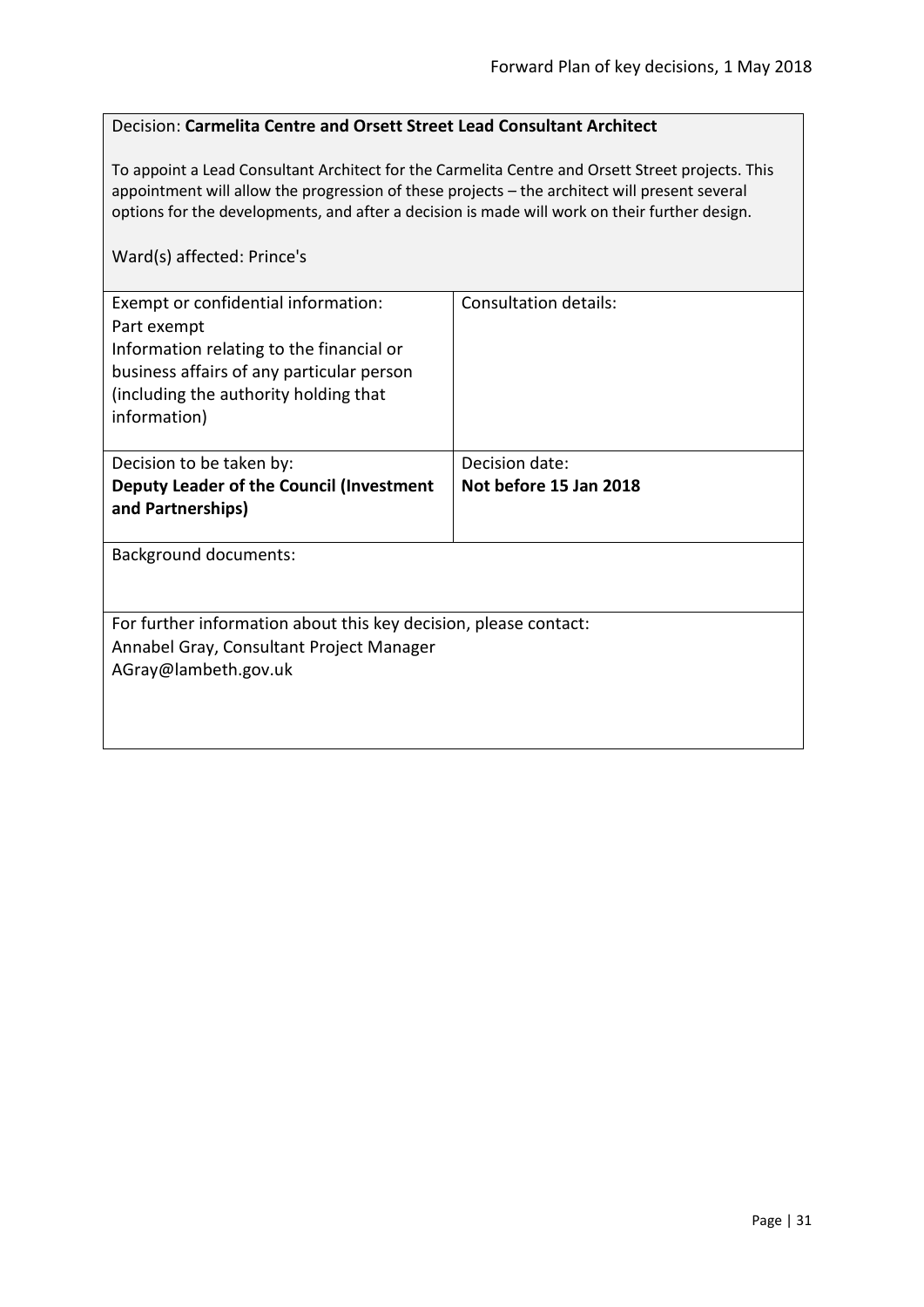<span id="page-31-0"></span>

| Decision: Westbury Estate St James Development Agreement                                                                                        |                       |  |
|-------------------------------------------------------------------------------------------------------------------------------------------------|-----------------------|--|
| Authority to enter into the Development Agreement with St James regarding the delivery of new<br>homes for Council rent on the Westbury Estate. |                       |  |
| Ward(s) affected: Clapham Town                                                                                                                  |                       |  |
| Exempt or confidential information:                                                                                                             | Consultation details: |  |
|                                                                                                                                                 |                       |  |
| Decision to be taken by:                                                                                                                        | Decision date:        |  |
| Deputy Leader of the Council (Investment<br>and Partnerships)                                                                                   | Not before 2 Apr 2018 |  |
| <b>Background documents:</b>                                                                                                                    |                       |  |
|                                                                                                                                                 |                       |  |
| For further information about this key decision, please contact:                                                                                |                       |  |
| Jed Young, Assistant Director Housing Regeneration<br>JYoung1@lambeth.gov.uk                                                                    |                       |  |
|                                                                                                                                                 |                       |  |
| Tel: 0207 926 3463                                                                                                                              |                       |  |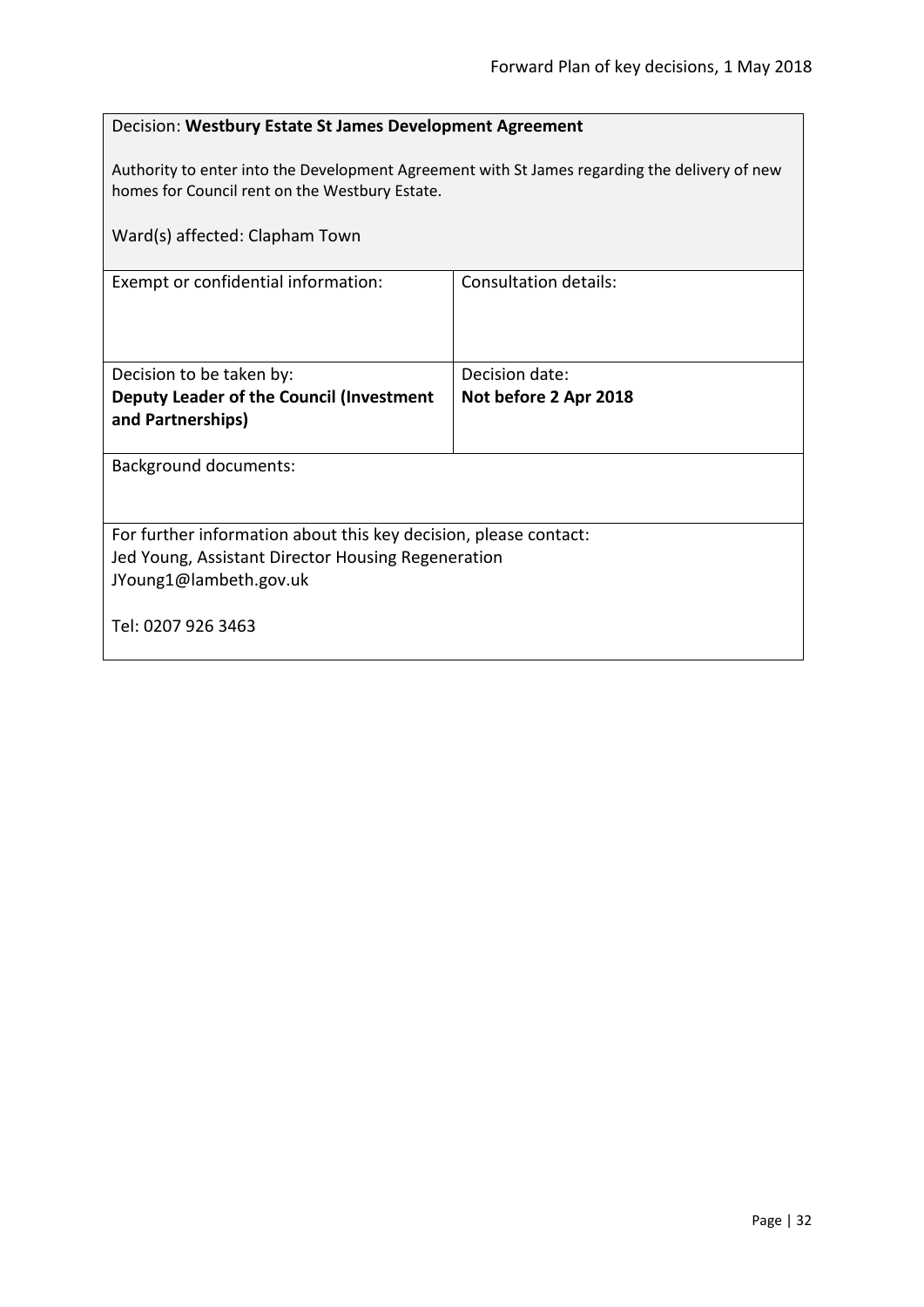<span id="page-32-0"></span>

| Decision: Purchase of residential properties at Crichton Street                                                                                  |                       |  |
|--------------------------------------------------------------------------------------------------------------------------------------------------|-----------------------|--|
| Ward(s) affected: Clapham Town                                                                                                                   |                       |  |
| Exempt or confidential information:                                                                                                              | Consultation details: |  |
| Decision to be taken by:                                                                                                                         | Decision date:        |  |
| Deputy Leader of the Council (Investment<br>and Partnerships)                                                                                    | 10 Apr 2018           |  |
| <b>Background documents:</b>                                                                                                                     |                       |  |
| For further information about this key decision, please contact:<br>Jed Young, Assistant Director Housing Regeneration<br>JYoung1@lambeth.gov.uk |                       |  |
| Tel: 0207 926 3463                                                                                                                               |                       |  |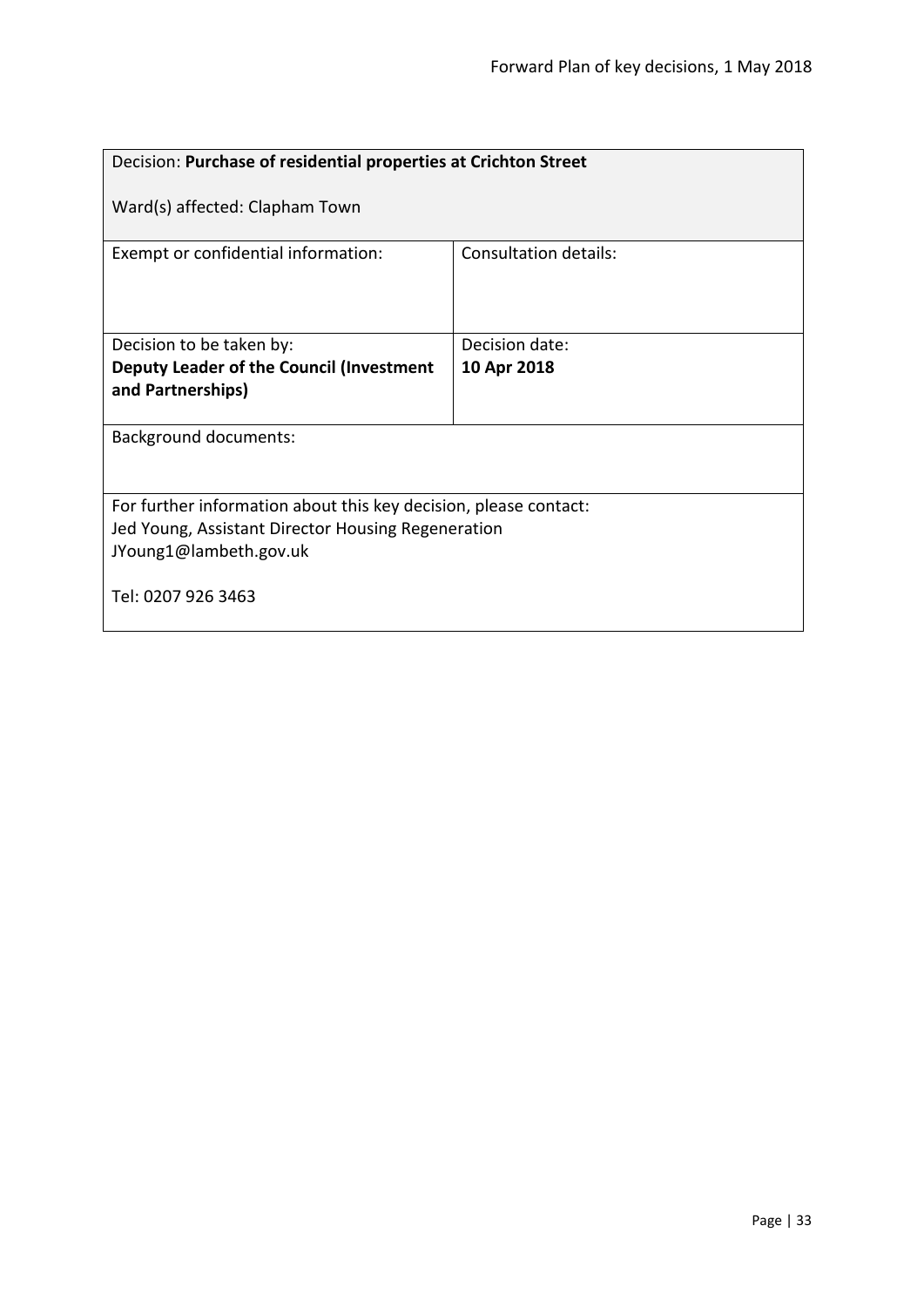<span id="page-33-0"></span>

| Decision: Grant of Retained Right to Buy Receipts to the Guinness Trust                                                                                                                                                                                                                                |                              |  |
|--------------------------------------------------------------------------------------------------------------------------------------------------------------------------------------------------------------------------------------------------------------------------------------------------------|------------------------------|--|
| Approve the payment of £1.9m in Right to Buy receipts so as to reduce the rents levels of<br>33 Affordable Rented units to Housing Benefit Levels, for which the Council will have<br>nomination rights, as part of the regeneration of the Loughborough Park Estate.<br>Ward(s) affected: Coldharbour |                              |  |
| Exempt or confidential information:                                                                                                                                                                                                                                                                    | <b>Consultation details:</b> |  |
| Decision to be taken by:                                                                                                                                                                                                                                                                               | Decision date:               |  |
| Deputy Leader of the Council (Investment<br>and Partnerships)                                                                                                                                                                                                                                          | Not before 16 Apr 2018       |  |
| <b>Background documents:</b>                                                                                                                                                                                                                                                                           |                              |  |
| For further information about this key decision, please contact:<br>Andy Radice, Social Housing Liaison Manager<br>aradice@lambeth.gov.uk<br>Hambrook House<br>Tel: 020 7926 3611                                                                                                                      |                              |  |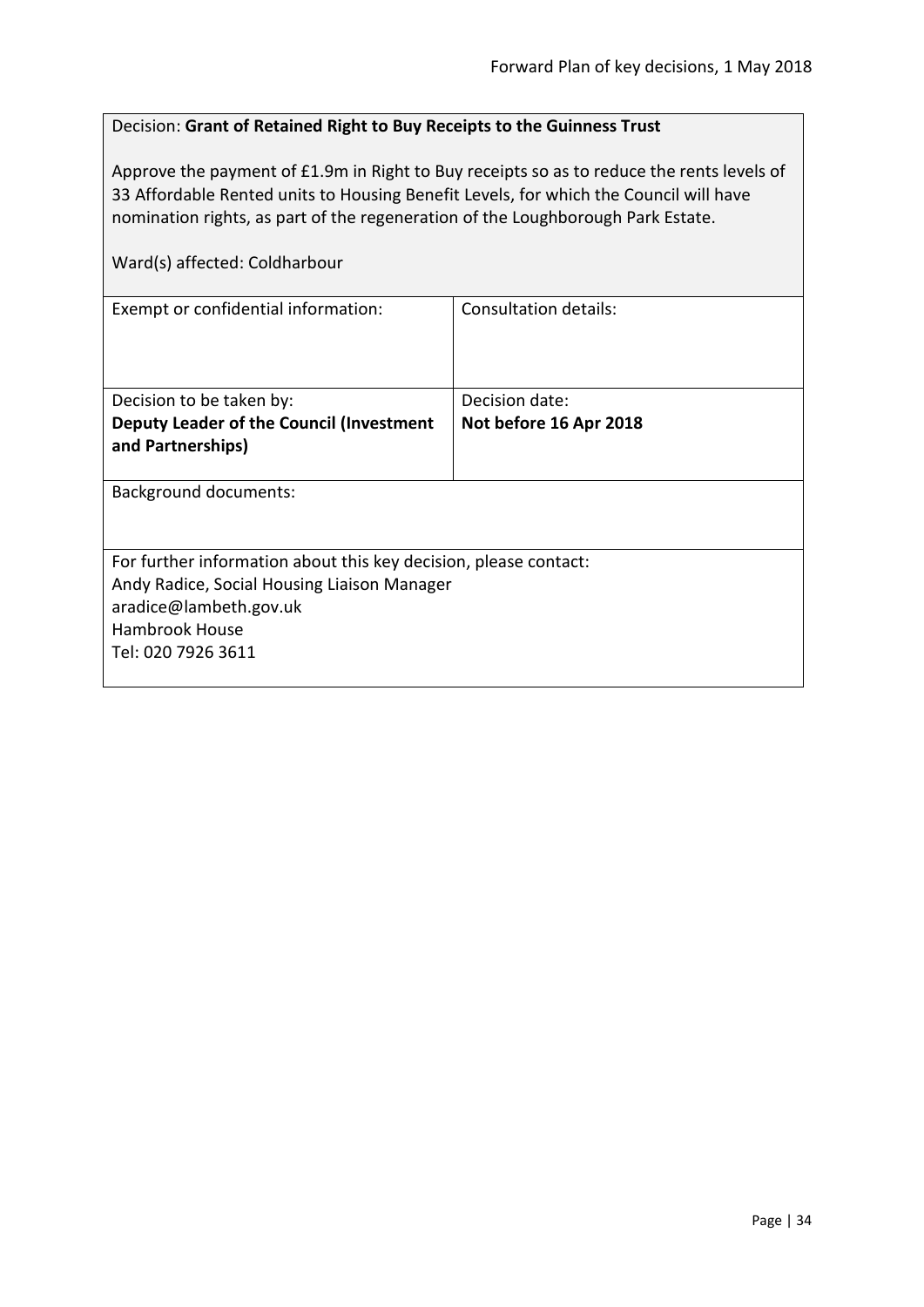<span id="page-34-0"></span>Decision: **Contract extensions and variations for care and support services within Extra Care Housing**

The proposal was to extend both current contracts for the provision of care and support within extra care schemes for two years from 1st April 2015 to 31st March 2017.

Outcome-based models for extra care will be investigated in order to find one (or more) that provide the best value for both tenants and the council, while promoting community involvement both within and without the schemes. Various models are available and best practise in extra care is developing rapidly. A two year extension will allow time for a thorough investigation of these options and a procurement exercise.

| Exempt or confidential information:                              | Consultation details:                      |  |
|------------------------------------------------------------------|--------------------------------------------|--|
|                                                                  | Discussion with ward councillors will take |  |
|                                                                  | place during the extension period.         |  |
|                                                                  |                                            |  |
|                                                                  |                                            |  |
| Decision to be taken by:                                         | Decision date:                             |  |
| <b>Cabinet Member for Adult Social Care</b>                      | Not before 31 Oct 2016                     |  |
|                                                                  |                                            |  |
|                                                                  |                                            |  |
| <b>Background documents:</b>                                     |                                            |  |
|                                                                  |                                            |  |
|                                                                  |                                            |  |
| For further information about this key decision, please contact: |                                            |  |
| Ginny Hume, Commissioning Lead- Domiciliary Care                 |                                            |  |
| GHume@lambeth.gov.uk                                             |                                            |  |
|                                                                  |                                            |  |
| <b>Phoenix House</b>                                             |                                            |  |
| Tel: 020 7926 5178                                               |                                            |  |
|                                                                  |                                            |  |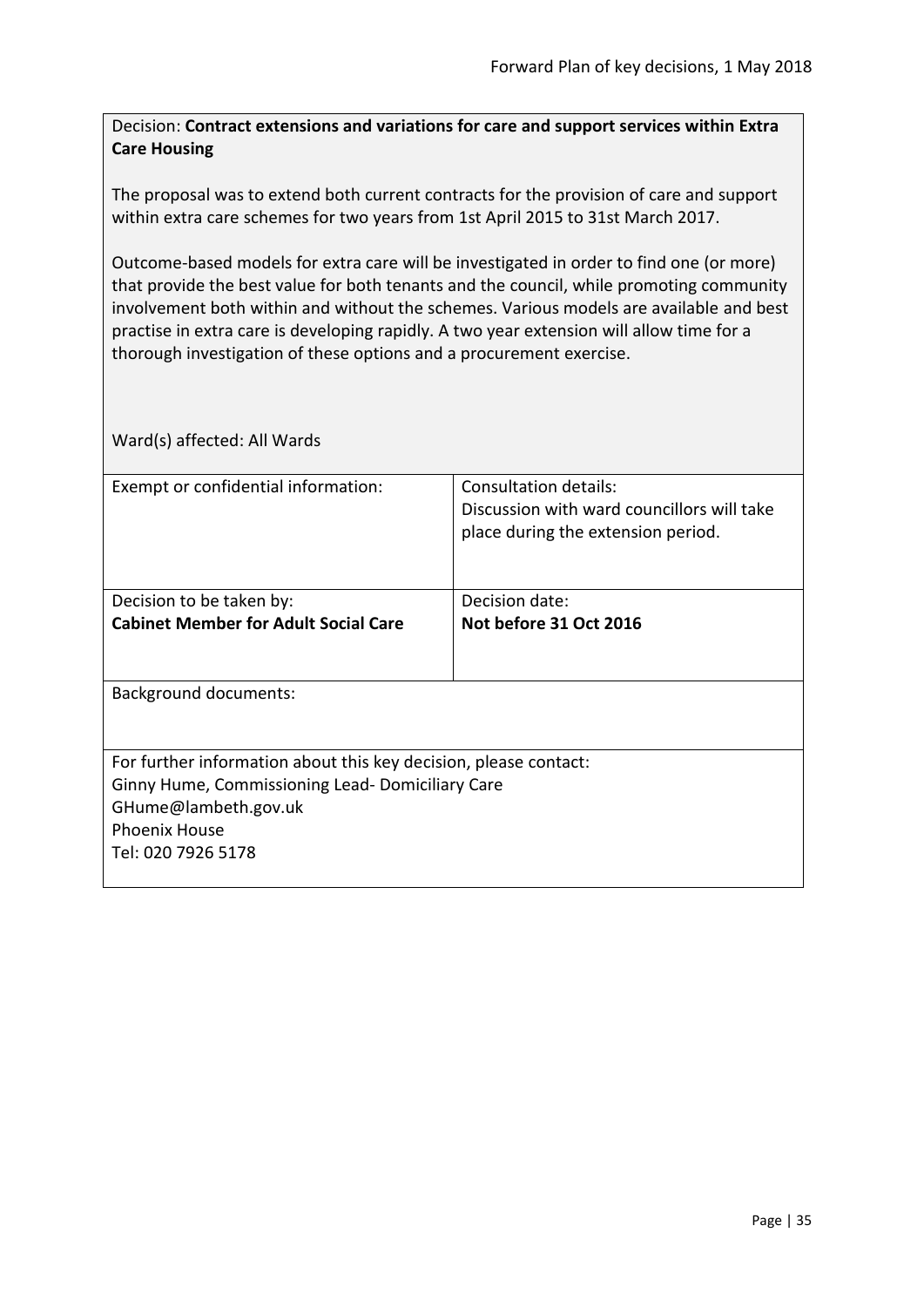#### <span id="page-35-0"></span>Decision: **Care and Support at Bankhouse Extra Care Scheme**

The proposed decision is to finalise the negotiations begun in 2012 to appoint One Housing Group as the provider of care and support at Bankhouse, a newly developed extra care scheme.

The contract will be for a period of 2 years, with a potential extension period of 1 year and with a cost of approximately £610,000 per annum when the scheme is at full operation.

The care and support service will be funded from existing adult social care budgets.

Ward(s) affected: Prince's

| Exempt or confidential information:                              | <b>Consultation details:</b> |
|------------------------------------------------------------------|------------------------------|
|                                                                  |                              |
|                                                                  |                              |
| Decision to be taken by:                                         | Decision date:               |
| <b>Cabinet Member for Adult Social Care</b>                      | 23 Mar 2018                  |
|                                                                  |                              |
|                                                                  |                              |
| <b>Background documents:</b>                                     |                              |
|                                                                  |                              |
|                                                                  |                              |
| For further information about this key decision, please contact: |                              |
| Helen Bolger, Strategic Commissioning Manager                    |                              |
|                                                                  |                              |
| 3rd Floor, Phoenix House                                         |                              |
| Tel: 020 7926 2724                                               |                              |
|                                                                  |                              |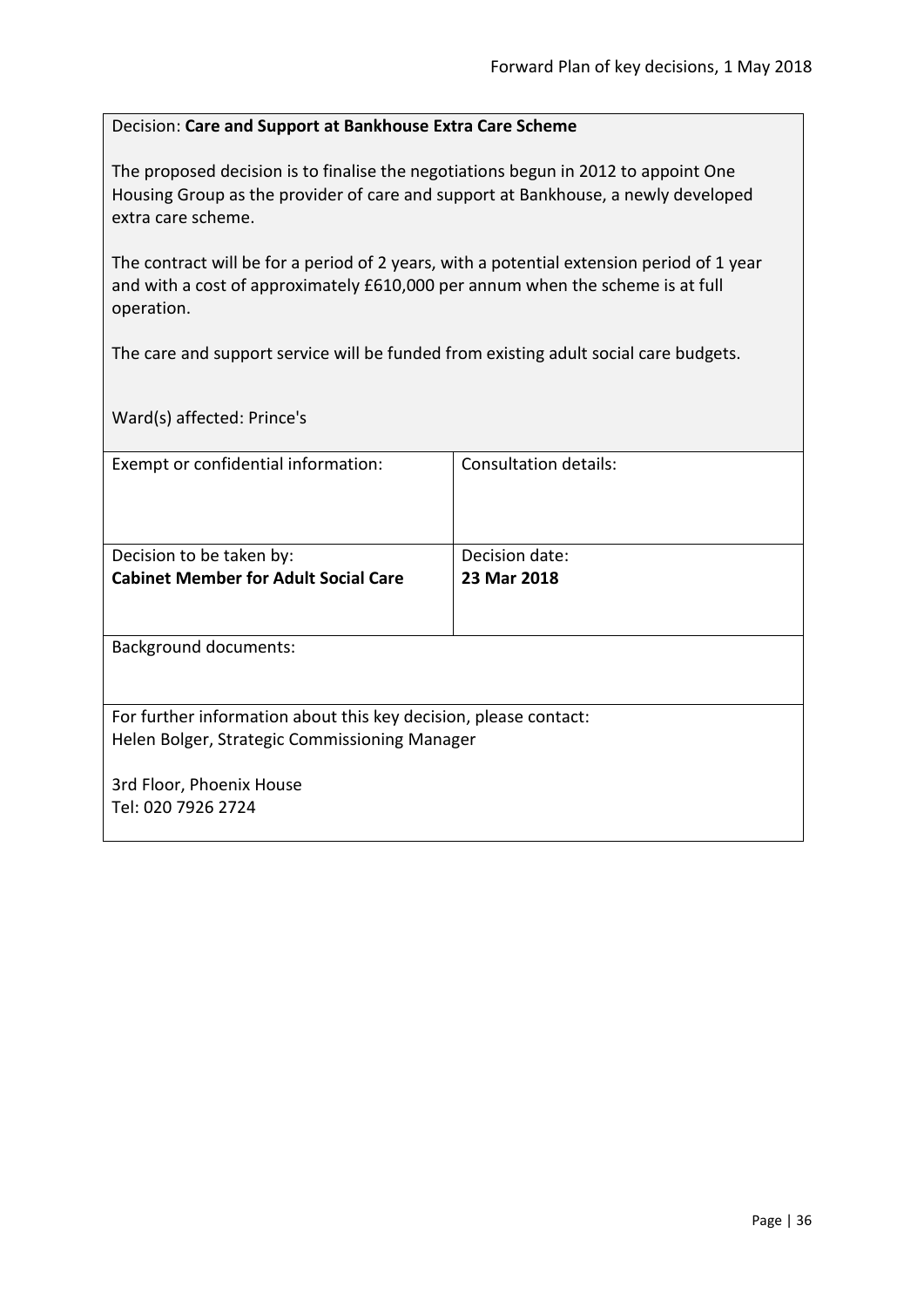| Decision: Tenancy Support Service - Single Homeless Project                                                                                                                                                                      |                        |  |
|----------------------------------------------------------------------------------------------------------------------------------------------------------------------------------------------------------------------------------|------------------------|--|
| Ward(s) affected: All Wards                                                                                                                                                                                                      |                        |  |
| Exempt or confidential information:                                                                                                                                                                                              | Consultation details:  |  |
| Decision to be taken by:                                                                                                                                                                                                         | Decision date:         |  |
| <b>Cabinet Member for Adult Social Care</b>                                                                                                                                                                                      | Not before 13 Nov 2017 |  |
|                                                                                                                                                                                                                                  |                        |  |
| <b>Background documents:</b>                                                                                                                                                                                                     |                        |  |
|                                                                                                                                                                                                                                  |                        |  |
| For further information about this key decision, please contact:<br>Emily Newell, Commissioning Officer, Strategy & Commissioning: Housing & Communities<br>ENewell@lambeth.gov.uk<br><b>Phoenix House</b><br>Tel: 0207 926 0973 |                        |  |
|                                                                                                                                                                                                                                  |                        |  |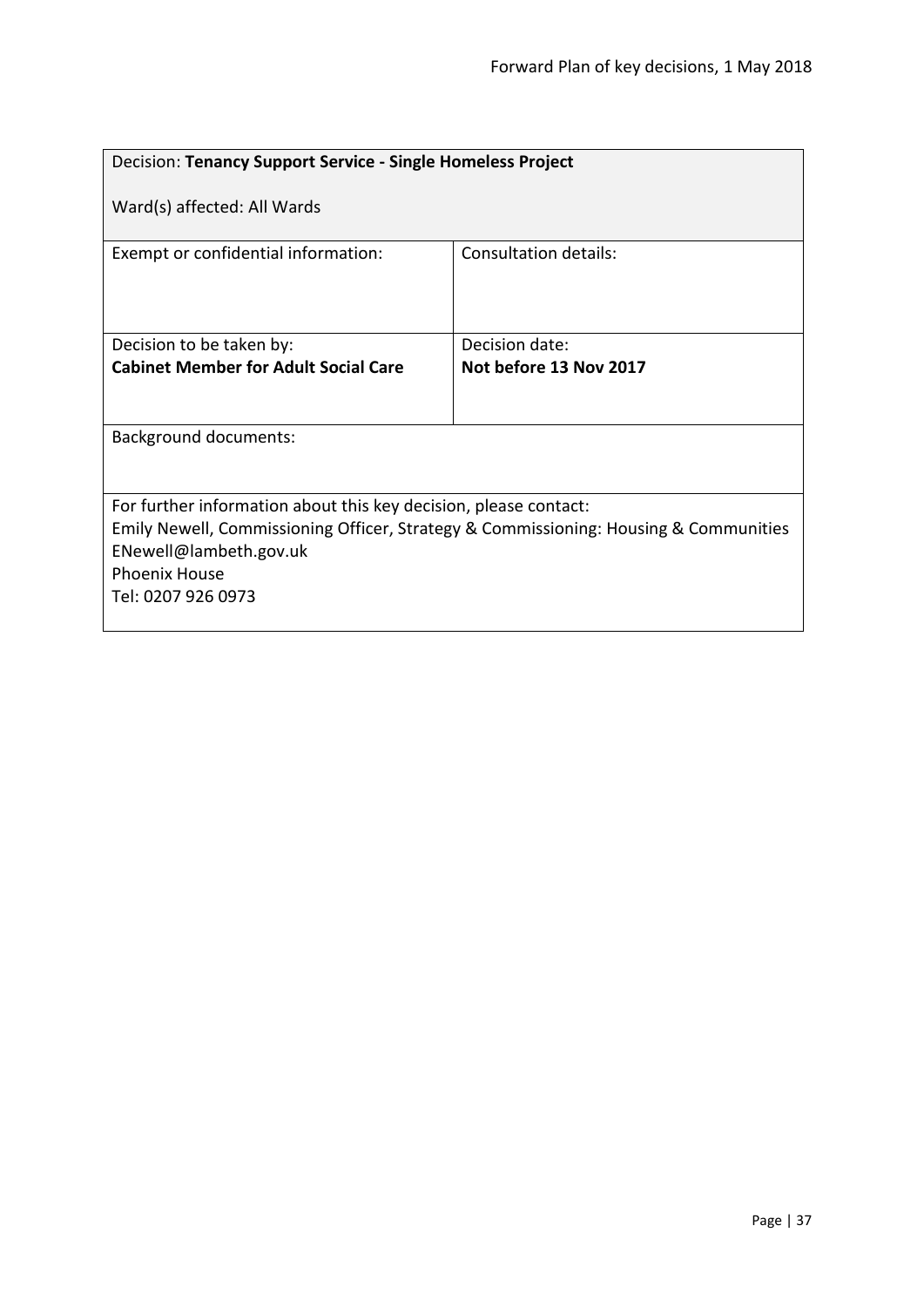## Decision: **Independent and Living Carers Partnership (ILCP) Contract Extension**

The report will propose a 2 year contract extension be approved for the Independent and Living Carers Partnership (ILCP). The ILCP was formed in April 2015 and awarded a three year contract which ends on 31 March 2018, with option of two year extension. The ILCP is a key partnership that delivers advocacy, information, advice and carers services to people of all disabilities in Lambeth. In addition, it provides added value through the strategic partnerships it has developed across the CCG and Council. The integrated commissioning team have worked with the ILCP to develop a strategic plan which sets out their future direction – this is detailed in Appendix One.

| Exempt or confidential information:                              | Consultation details:  |  |
|------------------------------------------------------------------|------------------------|--|
| Decision to be taken by:                                         | Decision date:         |  |
| <b>Cabinet Member for Adult Social Care</b>                      | Not before 22 Jan 2018 |  |
|                                                                  |                        |  |
| <b>Background documents:</b>                                     |                        |  |
|                                                                  |                        |  |
| For further information about this key decision, please contact: |                        |  |
| Brent Withers, Strategy and Commissioning Manager                |                        |  |
| Bwithers@lambeth.gov.uk                                          |                        |  |
| <b>Phoenix House</b>                                             |                        |  |
| Tel: 020 7926 7513                                               |                        |  |
|                                                                  |                        |  |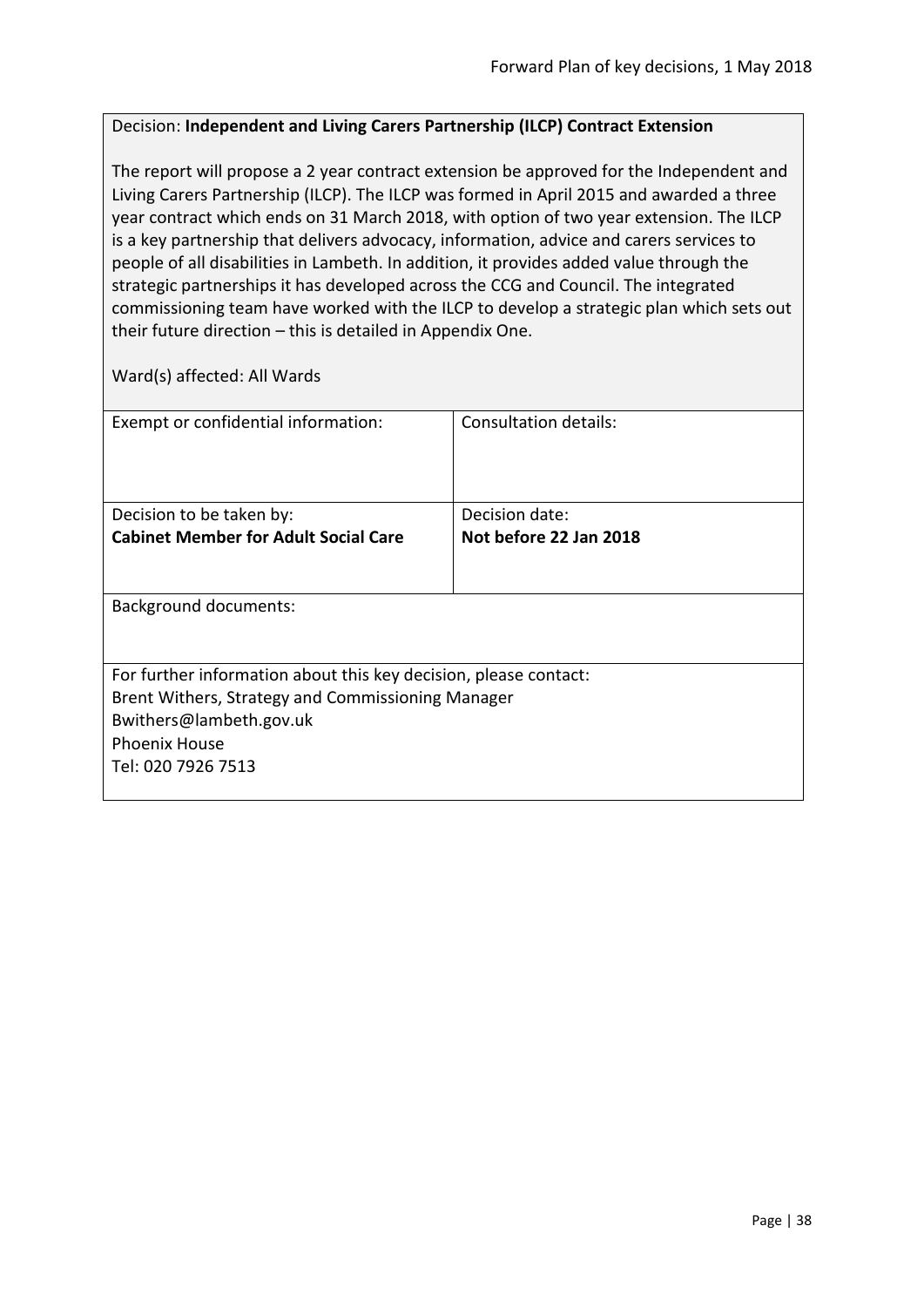| Decision: Latch House offender service                                                                                                                                                                          |                        |  |
|-----------------------------------------------------------------------------------------------------------------------------------------------------------------------------------------------------------------|------------------------|--|
| This decision will enable the Council to undertake a competitive tendering process to<br>award the contract to provide the Latch House offender service from April 2018 onwards.<br>Ward(s) affected: All Wards |                        |  |
| Exempt or confidential information:                                                                                                                                                                             | Consultation details:  |  |
|                                                                                                                                                                                                                 |                        |  |
| Decision to be taken by:                                                                                                                                                                                        | Decision date:         |  |
| <b>Cabinet Member for Adult Social Care</b>                                                                                                                                                                     | Not before 12 Feb 2018 |  |
|                                                                                                                                                                                                                 |                        |  |
| <b>Background documents:</b>                                                                                                                                                                                    |                        |  |
|                                                                                                                                                                                                                 |                        |  |
| For further information about this key decision, please contact:                                                                                                                                                |                        |  |
| Emma Casey, Commissioning Officer                                                                                                                                                                               |                        |  |
| ecasey@lambeth.gov.uk                                                                                                                                                                                           |                        |  |
| Tel: 0207 9267539                                                                                                                                                                                               |                        |  |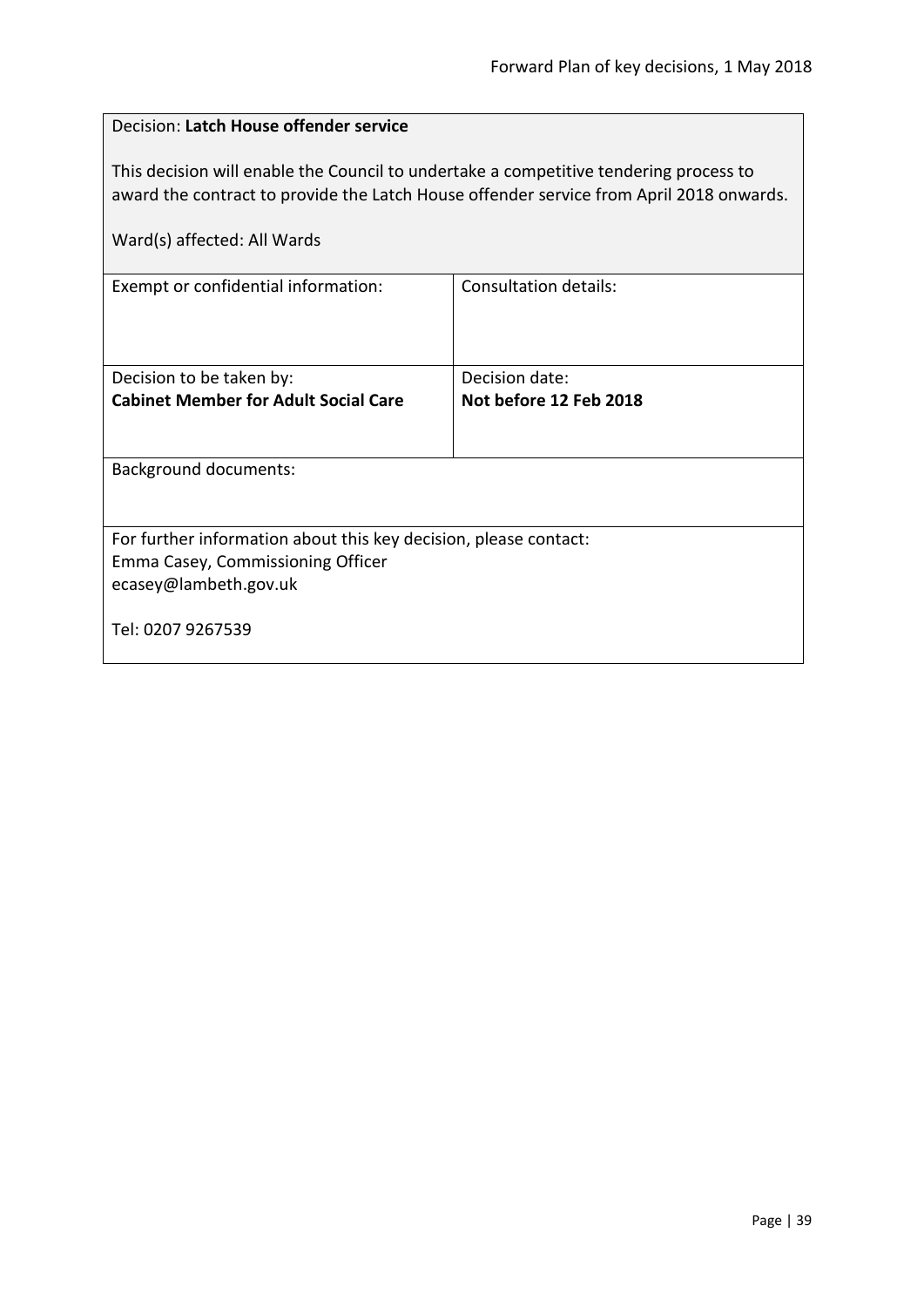| The decision to extend the current contract will enable the Council to continue to provide tenancy<br>support to residents while Housing colleagues plan the future structure of the service. |  |  |
|-----------------------------------------------------------------------------------------------------------------------------------------------------------------------------------------------|--|--|
|                                                                                                                                                                                               |  |  |
|                                                                                                                                                                                               |  |  |
|                                                                                                                                                                                               |  |  |
|                                                                                                                                                                                               |  |  |
|                                                                                                                                                                                               |  |  |
| <b>Background documents:</b>                                                                                                                                                                  |  |  |
| For further information about this key decision, please contact:                                                                                                                              |  |  |
| Emma Casey, Commissioning Officer<br>ecasey@lambeth.gov.uk                                                                                                                                    |  |  |
| Tel: 0207 9267539                                                                                                                                                                             |  |  |
|                                                                                                                                                                                               |  |  |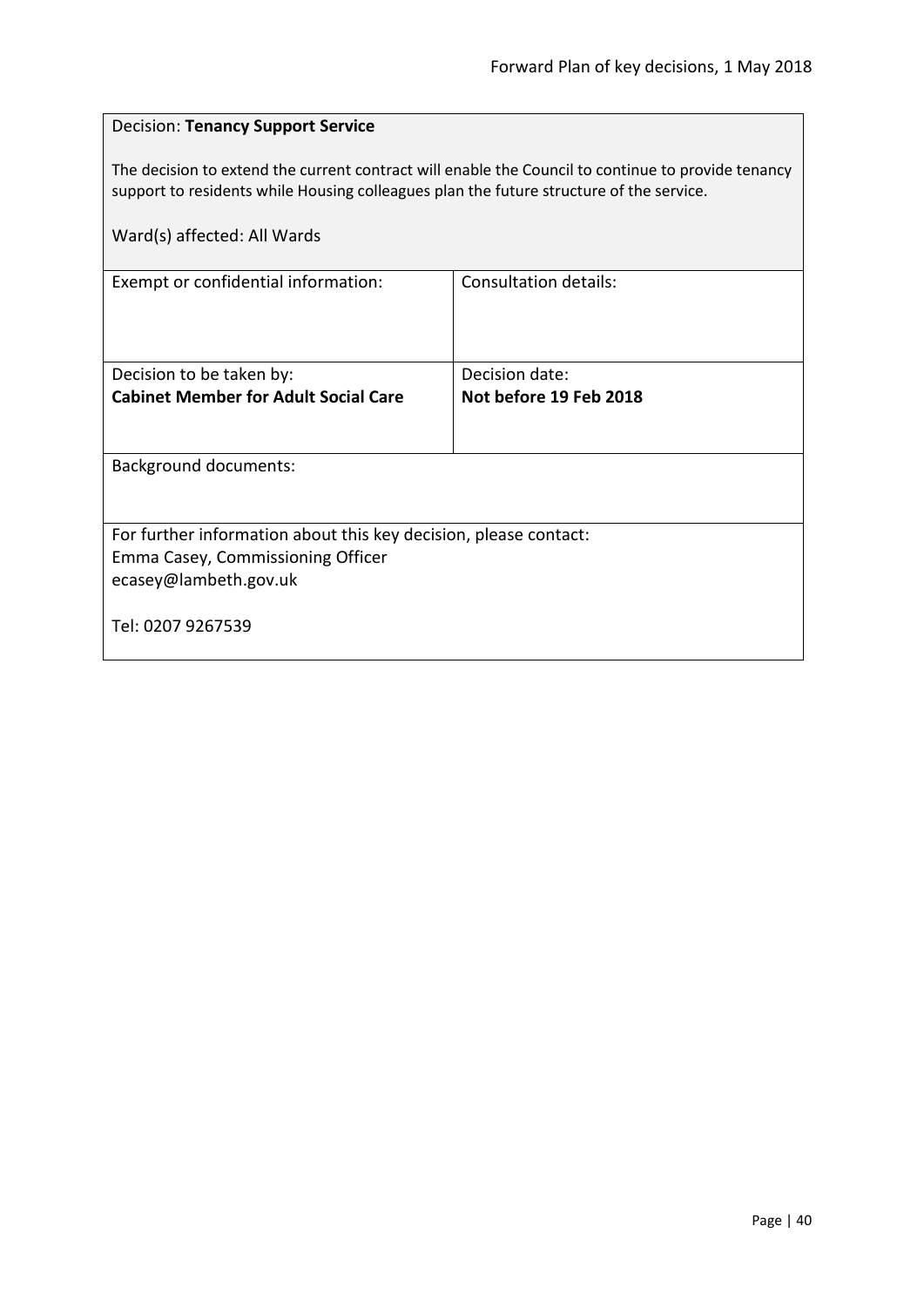| Decision: Vulnerable Adults' Pathway                                                                                                                                                    |                              |  |
|-----------------------------------------------------------------------------------------------------------------------------------------------------------------------------------------|------------------------------|--|
| The decision to extend the current contracts will enable the Council to continue to<br>provide supported housing to vulnerable rough sleepers and single homeless people in<br>Lambeth. |                              |  |
| Ward(s) affected:                                                                                                                                                                       |                              |  |
| Exempt or confidential information:                                                                                                                                                     | <b>Consultation details:</b> |  |
| Decision to be taken by:                                                                                                                                                                | Decision date:               |  |
| <b>Cabinet Member for Adult Social Care</b>                                                                                                                                             | Not before 19 Feb 2018       |  |
| <b>Background documents:</b>                                                                                                                                                            |                              |  |
| For further information about this key decision, please contact:<br>Emma Casey, Commissioning Officer                                                                                   |                              |  |
| ecasey@lambeth.gov.uk                                                                                                                                                                   |                              |  |
| Tel: 0207 9267539                                                                                                                                                                       |                              |  |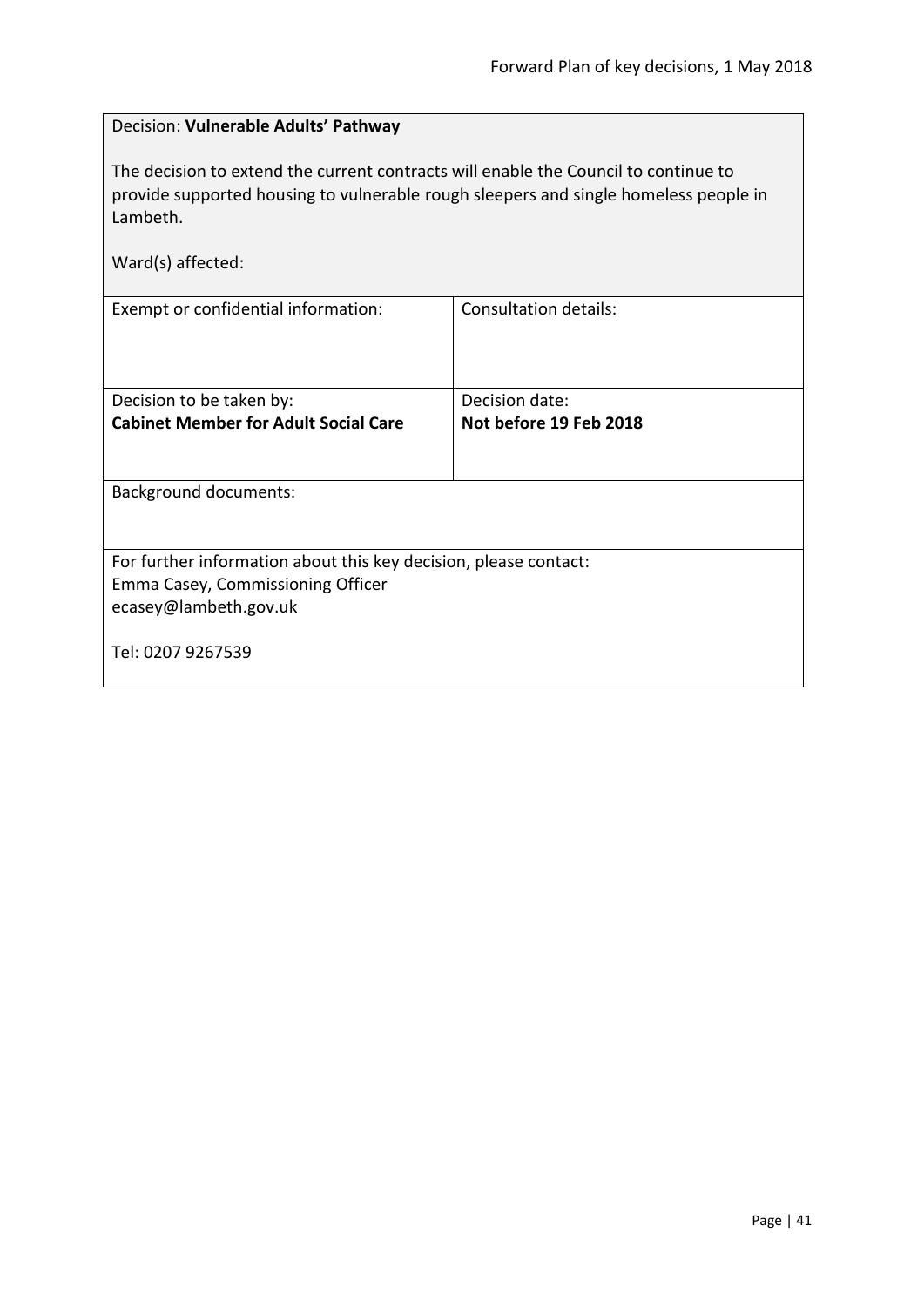# Decision: **Contract Award for Supporting People Contracts** Contract award for supporting people contracts extensions. This will ensure the development of cost effective and flexible support for service users with learning disabilities. Ward(s) affected: All Wards Exempt or confidential information: Part exempt Information relating to the financial or business affairs of any particular person (including the authority holding that information) Consultation details: Decision to be taken by: **Cabinet Member for Adult Social Care** Decision date: **27 Mar 2018** Background documents: For further information about this key decision, please contact: Harsha Ganatra, Senior Commissioning Officer hganatra@lambeth.gov.uk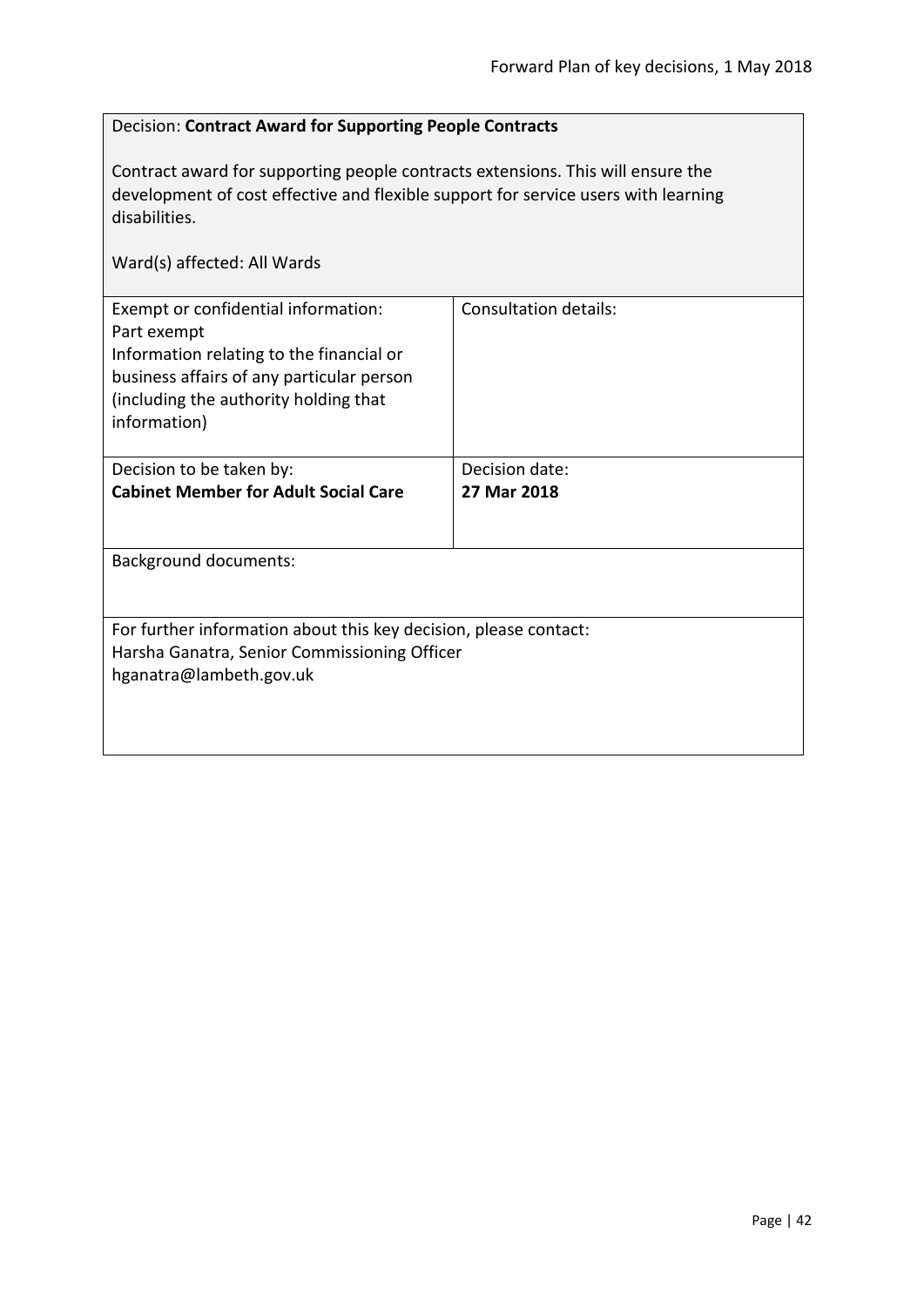## Decision: **Care and Support at Extra Care Housing Schemes**

The care and support contract at two extra care schemes will be tendered through a Restricted Tender process.

The resulting contract length will be two years plus a potential extension of one year.

The value of the current contract is £825,000 per year.

| Exempt or confidential information:                              | Consultation details:  |  |
|------------------------------------------------------------------|------------------------|--|
| Decision to be taken by:                                         | Decision date:         |  |
| <b>Cabinet Member for Adult Social Care</b>                      | Not before 23 Apr 2018 |  |
|                                                                  |                        |  |
| <b>Background documents:</b>                                     |                        |  |
| For further information about this key decision, please contact: |                        |  |
| Helen Bolger, Strategic Commissioning Manager                    |                        |  |
| 3rd Floor, Phoenix House<br>Tel: 020 7926 2724                   |                        |  |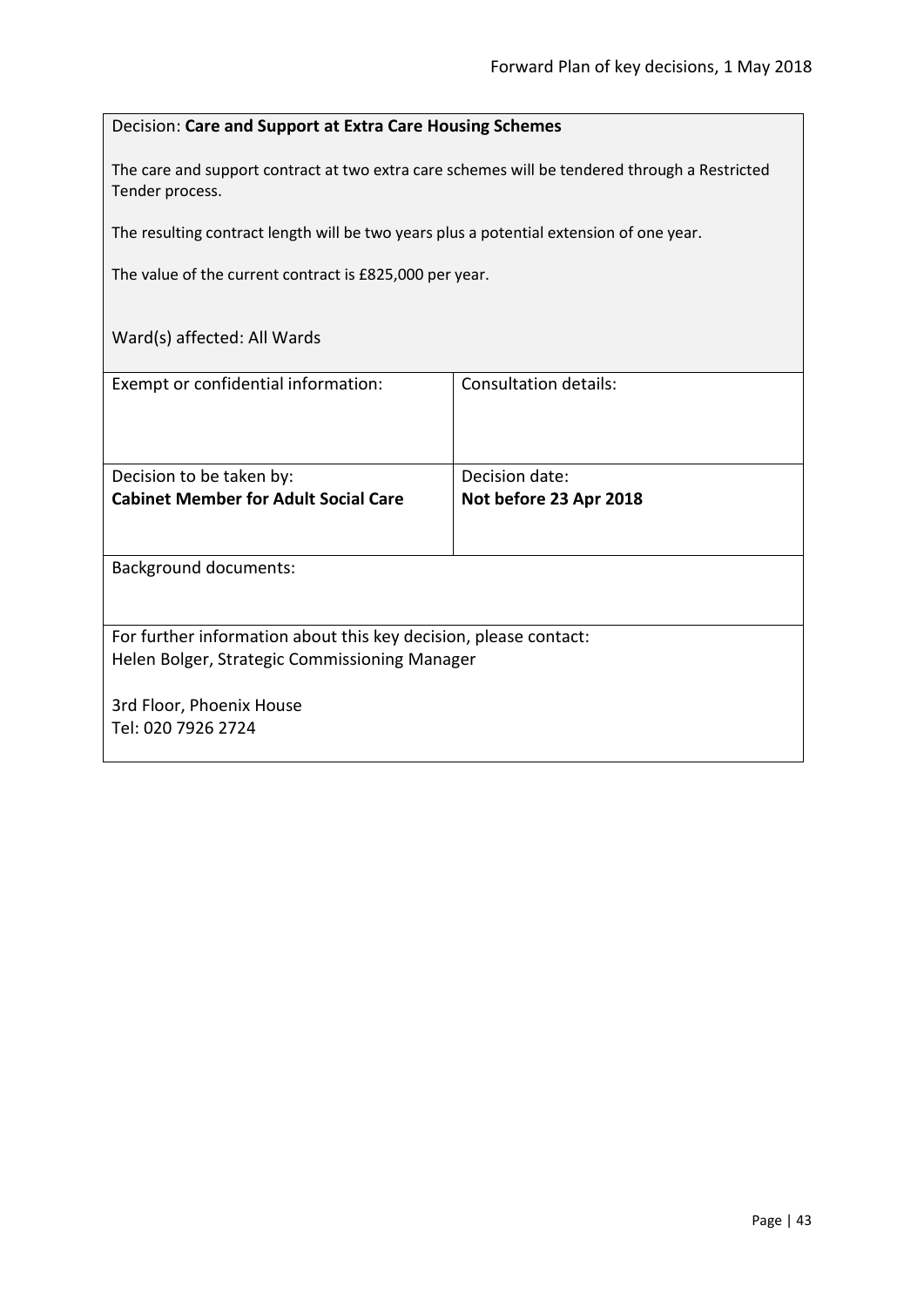Decision: **Phase 1 of the Lambeth Early Action Partnership (LEAP) Capital Works Programme.**

To award a contract to carry out construction works at nine early years premises as part of Phase 1 of the Lambeth Early Action Partnership (Leap) Capital Work Programme on the basis of a maximum contract sum which is £1,498,123.

Ward(s) affected: Coldharbour; Stockwell; Tulse Hill; Vassall

| Exempt or confidential information:                              | Consultation details:  |  |
|------------------------------------------------------------------|------------------------|--|
|                                                                  |                        |  |
|                                                                  |                        |  |
| Decision to be taken by:                                         | Decision date:         |  |
| <b>Cabinet Member for Families and Young</b>                     | Not before 30 Aug 2016 |  |
| People                                                           |                        |  |
|                                                                  |                        |  |
| <b>Background documents:</b>                                     |                        |  |
|                                                                  |                        |  |
|                                                                  |                        |  |
| For further information about this key decision, please contact: |                        |  |
| Rosemary Mann                                                    |                        |  |
| rmann1@lambeth.gov.uk                                            |                        |  |
| 6th Floor International House                                    |                        |  |
| Tel: 020 7926 3221                                               |                        |  |
|                                                                  |                        |  |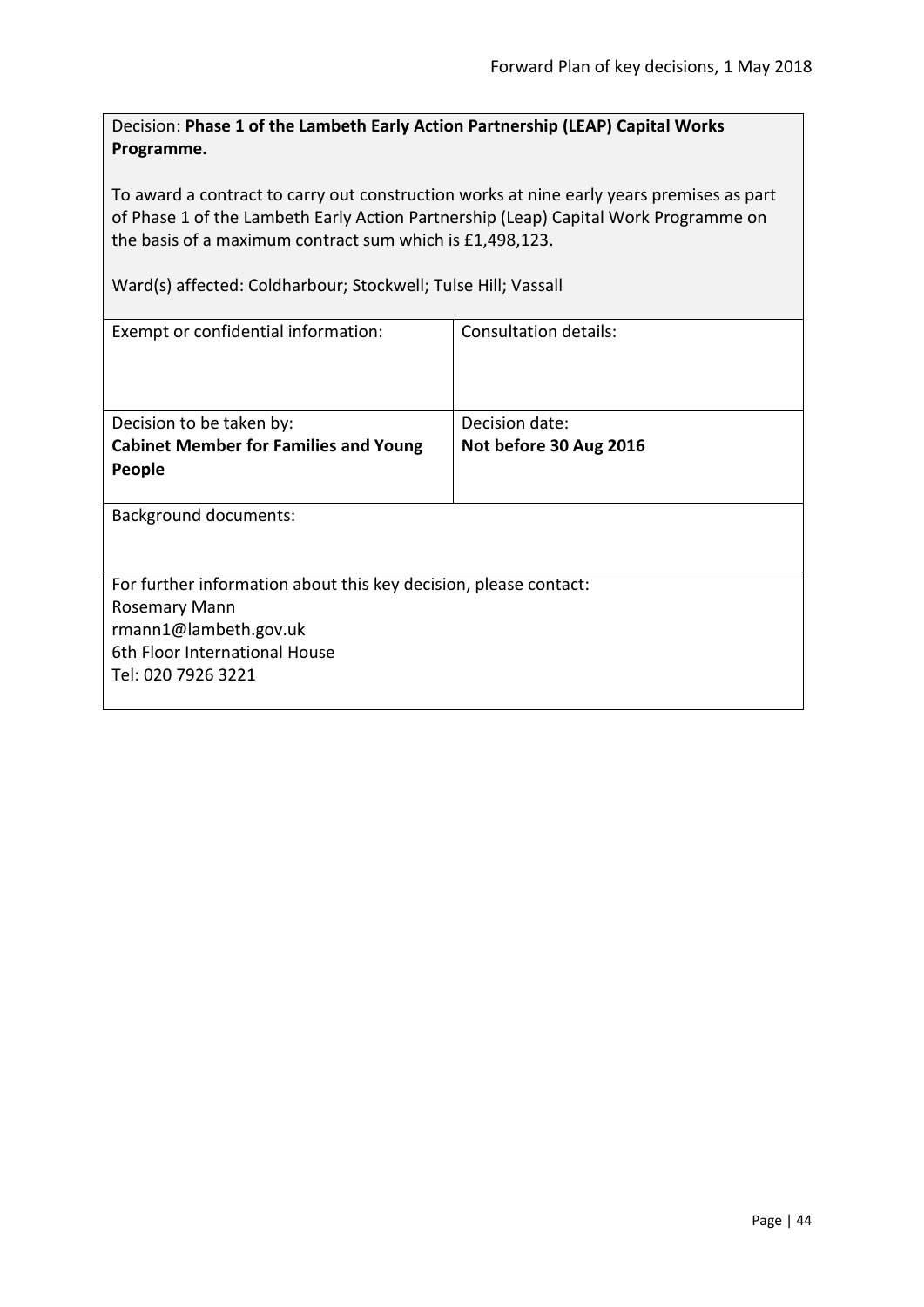| Decision: Works to Jubilee Primary School as part of the LEAP programme                                                                                        |                              |  |
|----------------------------------------------------------------------------------------------------------------------------------------------------------------|------------------------------|--|
| To appoint a contractor to undertake works to Jubilee Primary School as part of the LEAP<br>(Lambeth Early Action Partnership)<br>Ward(s) affected: Tulse Hill |                              |  |
| Exempt or confidential information:                                                                                                                            | <b>Consultation details:</b> |  |
|                                                                                                                                                                |                              |  |
| Decision to be taken by:                                                                                                                                       | Decision date:               |  |
| <b>Cabinet Member for Families and Young</b><br>People                                                                                                         | Not before 27 Dec 2017       |  |
| <b>Background documents:</b>                                                                                                                                   |                              |  |
| For further information about this key decision, please contact:                                                                                               |                              |  |
| Rosemary Mann<br>rmann1@lambeth.gov.uk                                                                                                                         |                              |  |
| 6th Floor International House                                                                                                                                  |                              |  |
| Tel: 020 7926 3221                                                                                                                                             |                              |  |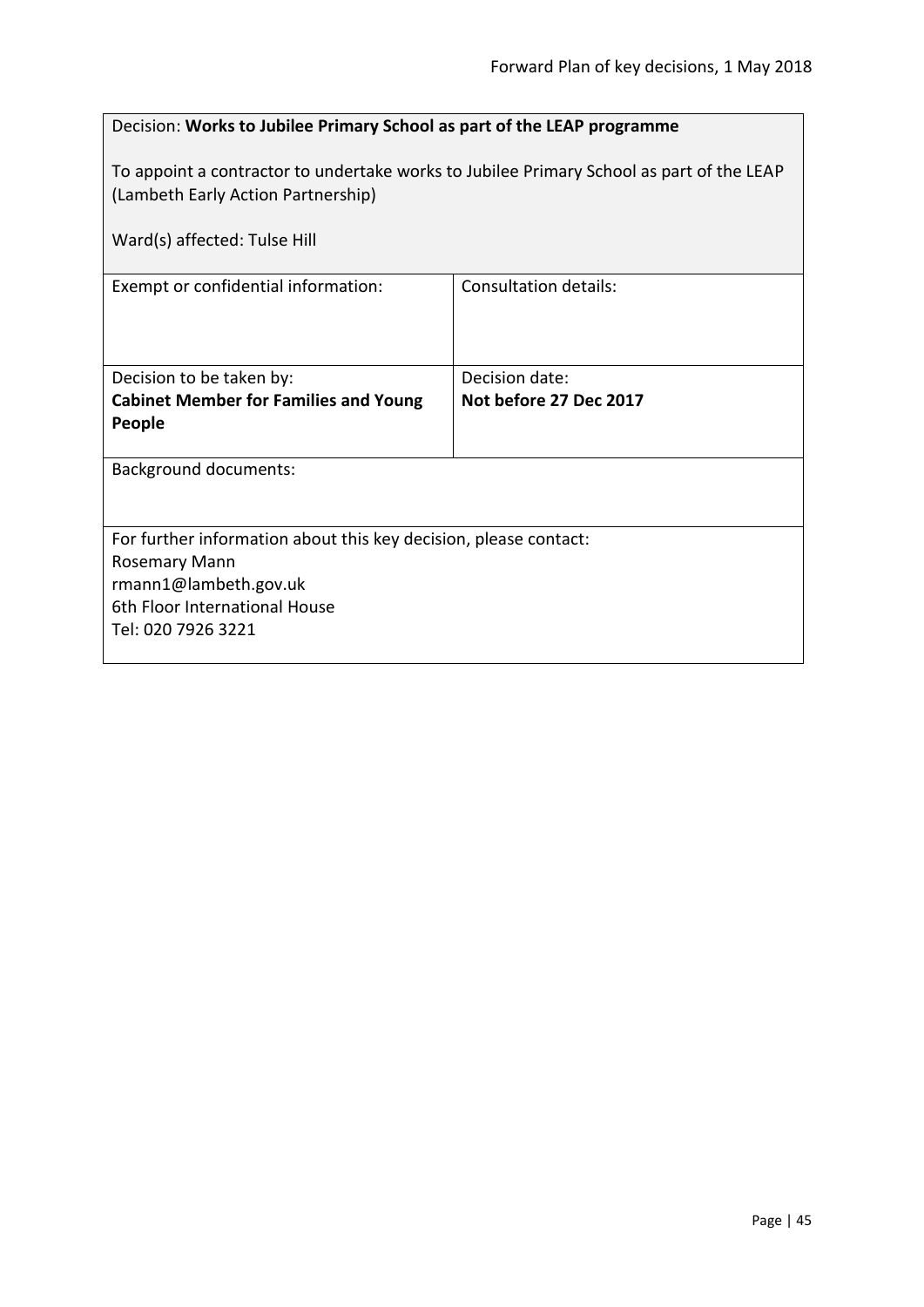| Decision: Works to St Stephens C or E Primary School as part of the LEAP programme.                                                |                              |  |
|------------------------------------------------------------------------------------------------------------------------------------|------------------------------|--|
| To appoint a contractor to undertake works to St Stephens Primary School as part of the<br>LEAP (Lambeth Early Action Partnership) |                              |  |
| Ward(s) affected: Prince's                                                                                                         |                              |  |
| Exempt or confidential information:                                                                                                | <b>Consultation details:</b> |  |
| Decision to be taken by:                                                                                                           | Decision date:               |  |
| <b>Cabinet Member for Families and Young</b><br>People                                                                             | Not before 27 Dec 2017       |  |
| <b>Background documents:</b>                                                                                                       |                              |  |
|                                                                                                                                    |                              |  |
| For further information about this key decision, please contact:                                                                   |                              |  |
| Rosemary Mann                                                                                                                      |                              |  |
| rmann1@lambeth.gov.uk                                                                                                              |                              |  |
| 6th Floor International House                                                                                                      |                              |  |
| Tel: 020 7926 3221                                                                                                                 |                              |  |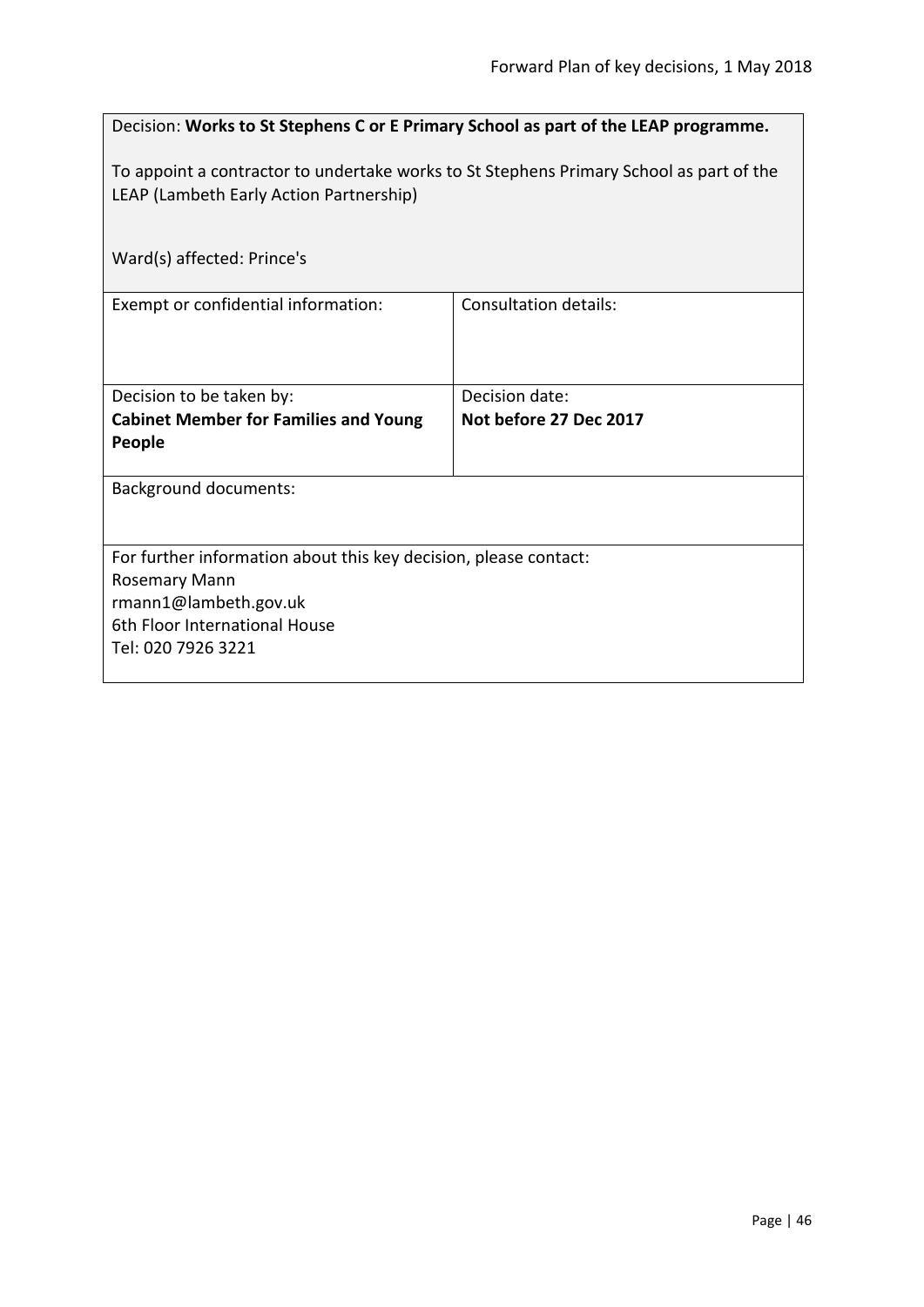| <b>Decision: Commercial Waste Options</b>                                 |                              |  |  |
|---------------------------------------------------------------------------|------------------------------|--|--|
| Review of options for future model of commercial waste services           |                              |  |  |
|                                                                           |                              |  |  |
| Ward(s) affected: All Wards                                               |                              |  |  |
| Exempt or confidential information:                                       | <b>Consultation details:</b> |  |  |
|                                                                           |                              |  |  |
|                                                                           | Decision date:               |  |  |
| Decision to be taken by:<br><b>Cabinet Member for Housing and</b>         | Not before 21 Nov 2016       |  |  |
| <b>Environment</b>                                                        |                              |  |  |
| <b>Background documents:</b>                                              |                              |  |  |
|                                                                           |                              |  |  |
| For further information about this key decision, please contact:          |                              |  |  |
| Michael C Clarke, Public Environment Manager<br>mcclarke@lambeth.gov.uk   |                              |  |  |
| 1st Floor, Service Team House, 185-205 Shakespeare Road, London, SE24 0PZ |                              |  |  |
| Tel: 020 7926 0528                                                        |                              |  |  |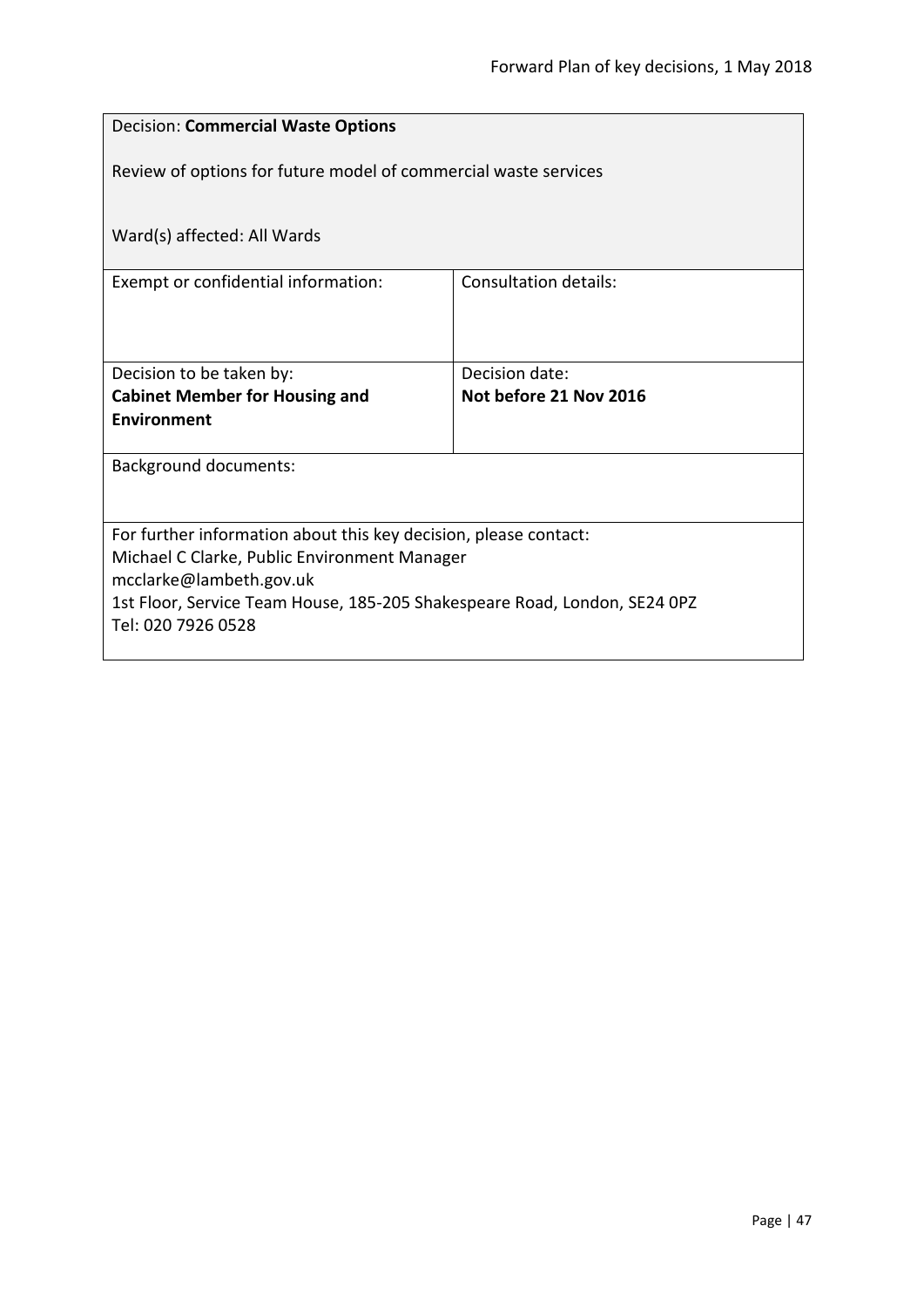| <b>Decision: Garage Repairs Contract</b>                                       |                              |  |
|--------------------------------------------------------------------------------|------------------------------|--|
| To appoint a contractor to undertake garage repairs                            |                              |  |
| Ward(s) affected: All Wards                                                    |                              |  |
| Exempt or confidential information:                                            | <b>Consultation details:</b> |  |
|                                                                                |                              |  |
| Decision to be taken by:                                                       | Decision date:               |  |
| <b>Cabinet Member for Housing and</b>                                          | 23 Apr 2018                  |  |
| <b>Environment</b>                                                             |                              |  |
| <b>Background documents:</b>                                                   |                              |  |
|                                                                                |                              |  |
| For further information about this key decision, please contact:               |                              |  |
| Neil Wightman, Director of Housing Services                                    |                              |  |
| NWightman@lambeth.gov.uk                                                       |                              |  |
| 1st Floor, Blue Star House, Stockwell Road, Brixton, SW9<br>Tel: 020 7926 7051 |                              |  |
|                                                                                |                              |  |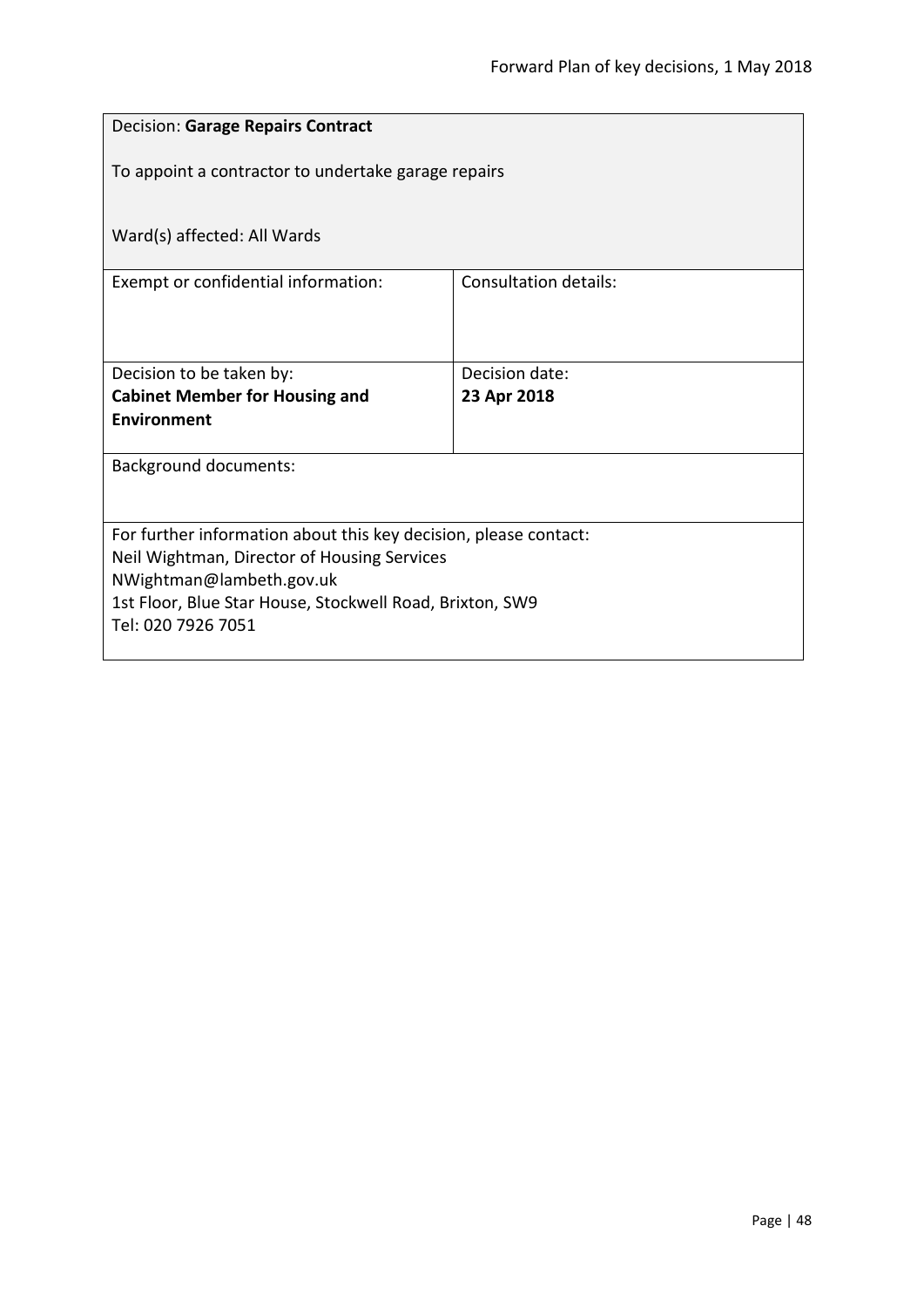| Decision: Asbestos Surveys and Removals                          |                              |  |
|------------------------------------------------------------------|------------------------------|--|
| To appoint a contractor to undertake surveys and removals.       |                              |  |
| Ward(s) affected: All Wards                                      |                              |  |
| Exempt or confidential information:                              | <b>Consultation details:</b> |  |
|                                                                  |                              |  |
| Decision to be taken by:                                         | Decision date:               |  |
| <b>Cabinet Member for Housing and</b>                            | Not before 10 Apr 2017       |  |
| <b>Environment</b>                                               |                              |  |
| <b>Background documents:</b>                                     |                              |  |
|                                                                  |                              |  |
| For further information about this key decision, please contact: |                              |  |
| Neil Wightman, Director of Housing Services                      |                              |  |
| NWightman@lambeth.gov.uk                                         |                              |  |
| 1st Floor, Blue Star House, Stockwell Road, Brixton, SW9         |                              |  |
| Tel: 020 7926 7051                                               |                              |  |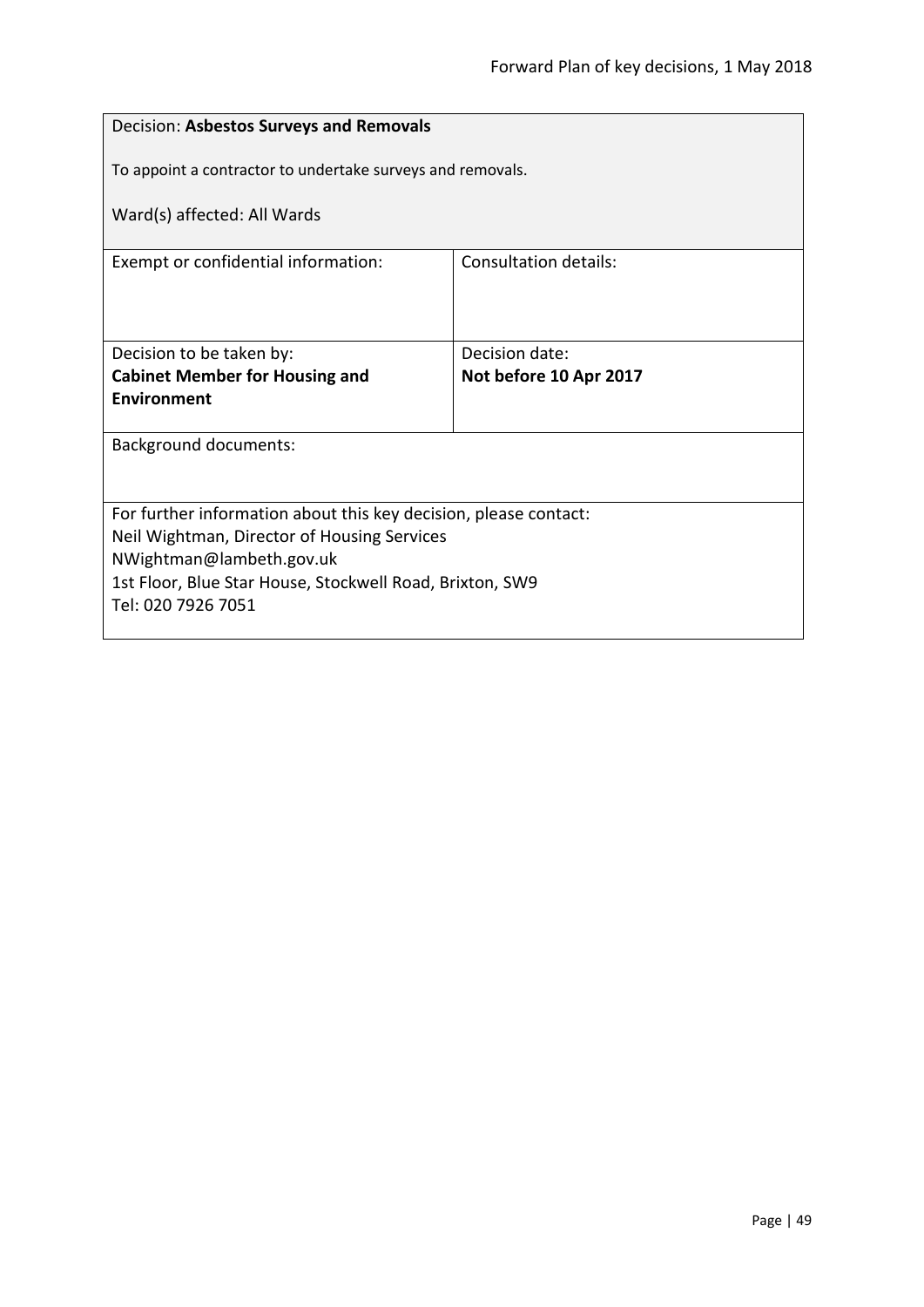| Decision: Floating car clubs                                                                                                                                           |                              |
|------------------------------------------------------------------------------------------------------------------------------------------------------------------------|------------------------------|
| To establish a trial for the "floating" car club provision in the borough and the<br>appointment of a provider for the trial period.                                   |                              |
| Ward(s) affected: All Wards                                                                                                                                            |                              |
| Exempt or confidential information:                                                                                                                                    | <b>Consultation details:</b> |
| Decision to be taken by:                                                                                                                                               | Decision date:               |
| <b>Cabinet Member for Housing and</b><br><b>Environment</b>                                                                                                            | Not before 12 Jun 2017       |
| <b>Background documents:</b>                                                                                                                                           |                              |
| For further information about this key decision, please contact:<br>Simon Phillips, Transport Manager - Planning, Transport & Development<br>SPhillips2@lambeth.gov.uk |                              |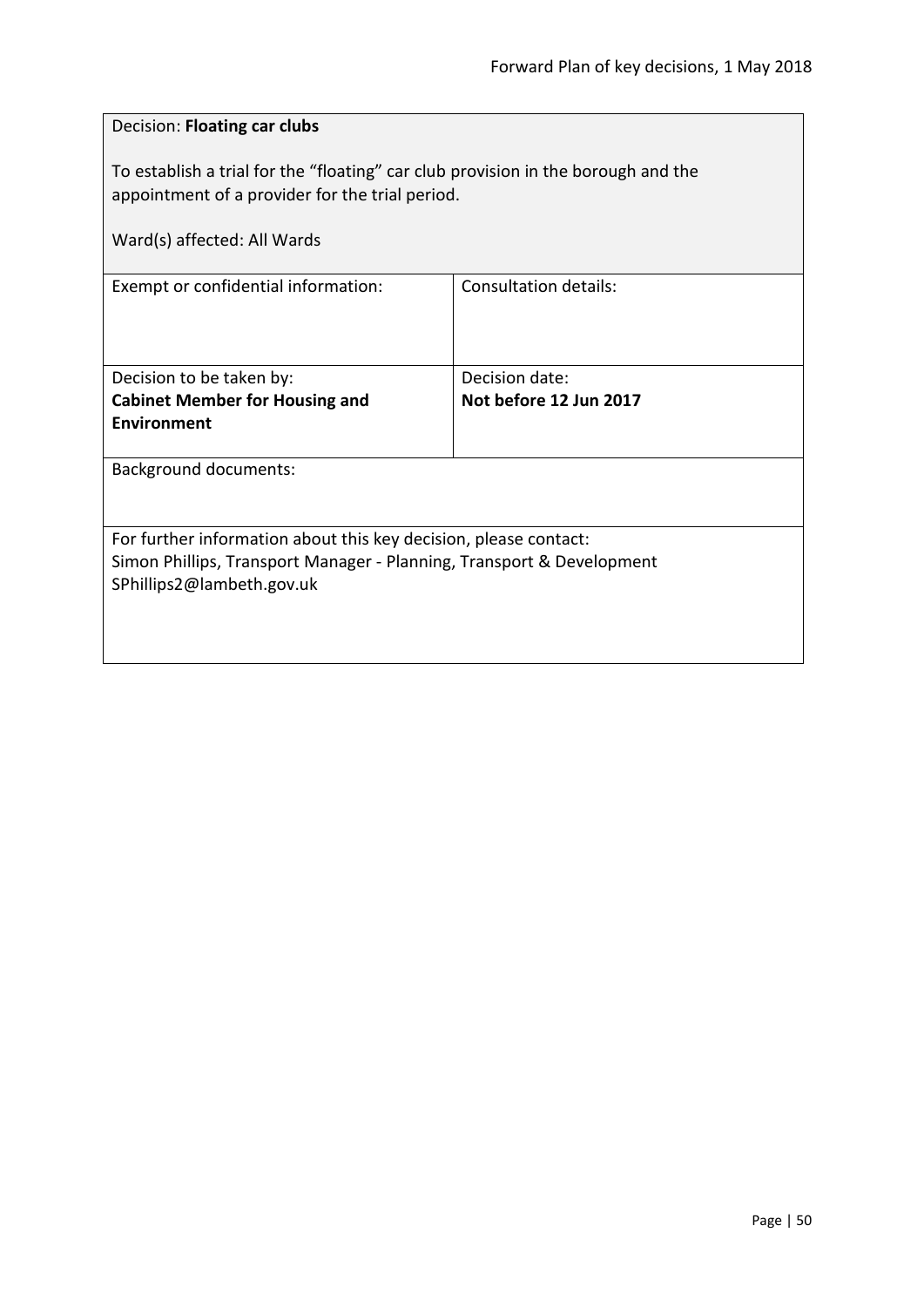| Decision: Commencement of formal consultation on the proposed transfer of Lambeth |
|-----------------------------------------------------------------------------------|
| HRA properties in the London Boroughs of Bromley, Croydon, Merton and Sutton      |

To seek resident consultation with residents of the properties on the transfer of their homes to a local housing association.

Ward(s) affected: All Wards

Exempt or confidential information: Consultation details:

| Decision to be taken by:              | Decision date:        |
|---------------------------------------|-----------------------|
| <b>Cabinet Member for Housing and</b> | Not before 9 Oct 2017 |
| Environment                           |                       |
|                                       |                       |

Background documents:

For further information about this key decision, please contact:

Mandy Green (Associate Director Commissioning), Assistant Director Accommodation & Property

mgreen3@lambeth.gov.uk

Tel: 02079267020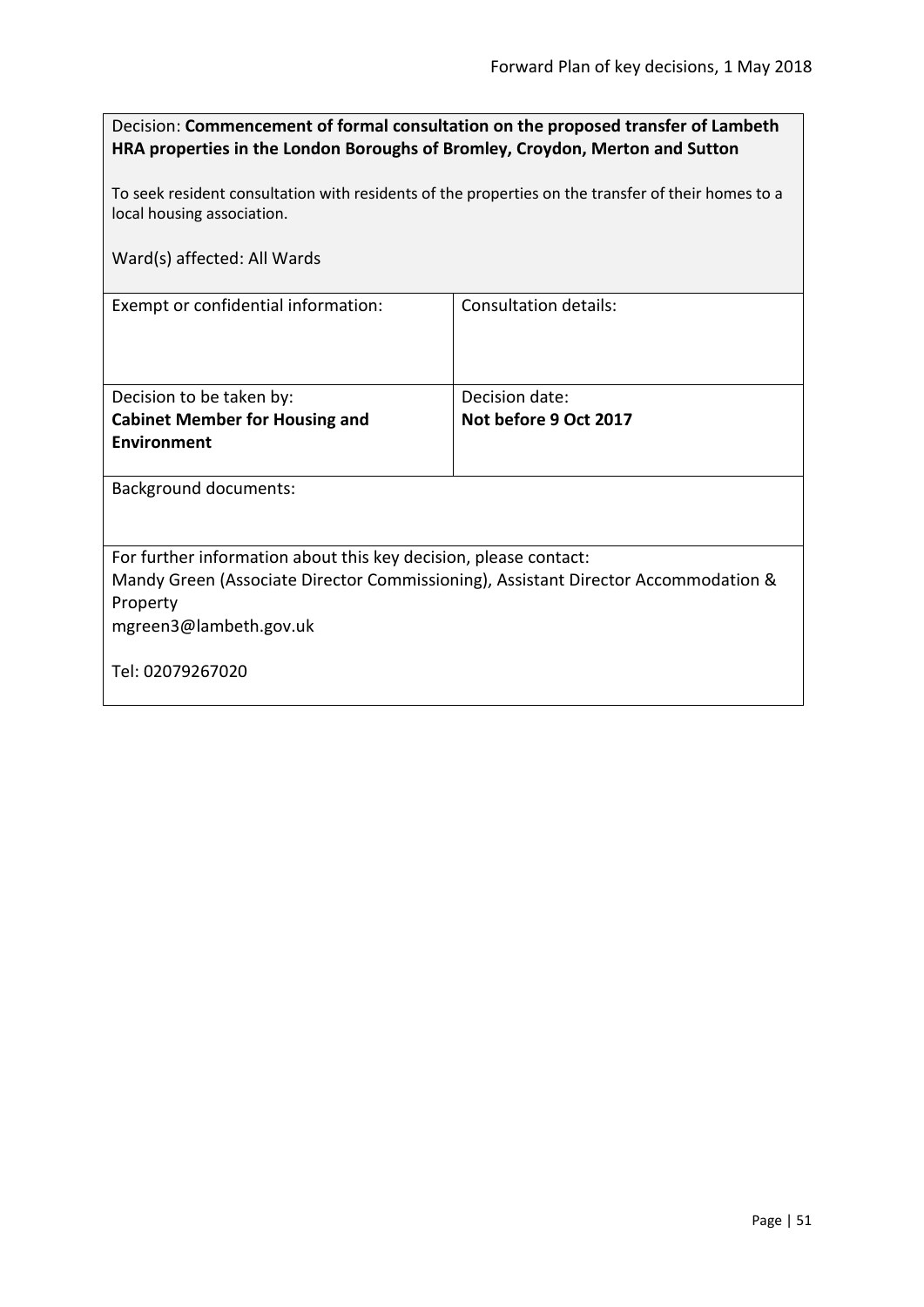# Decision: **Consultancy Services for Lambeth** To appoint consultants including structural engineers, project management, principal designer and CDM-services to support the delivery of Lambeth Housing Standard. Ward(s) affected: All Wards Exempt or confidential information: Consultation details: Decision to be taken by: **Cabinet Member for Housing and Environment** Decision date: **Not before 18 Dec 2017** Background documents: For further information about this key decision, please contact: Sumitra Gomer, Interim AD Strategy and Regeneration SGomer@lambeth.gov.uk 3rd floor, Hambrook House Tel: 02079263687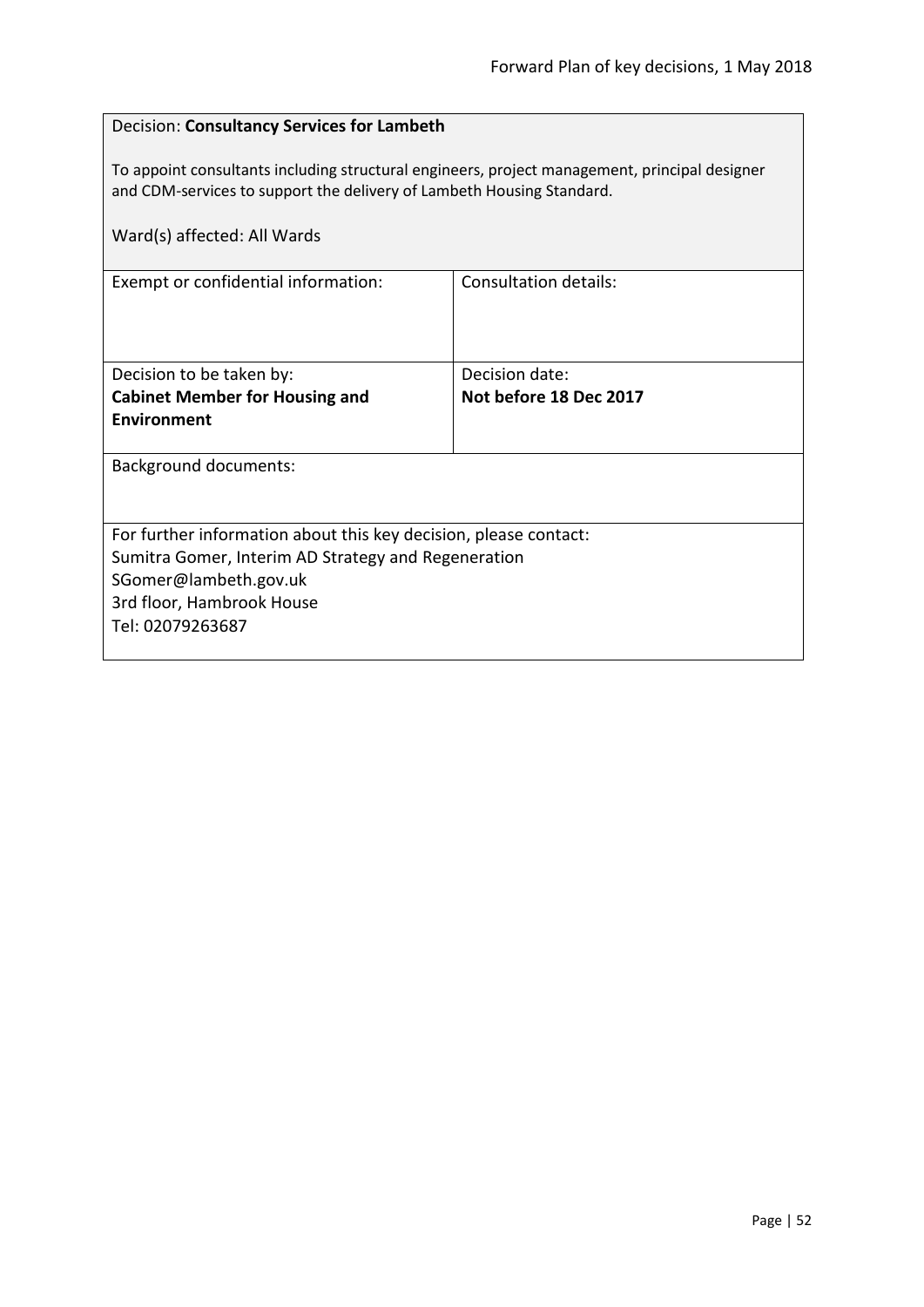| Decision: Civil Enforcement Systems Procurement                                                                                                                                   |                       |
|-----------------------------------------------------------------------------------------------------------------------------------------------------------------------------------|-----------------------|
| Ward(s) affected: All Wards                                                                                                                                                       |                       |
| Exempt or confidential information:                                                                                                                                               | Consultation details: |
| Decision to be taken by:                                                                                                                                                          | Decision date:        |
| <b>Cabinet Member for Housing and</b>                                                                                                                                             | 5 Apr 2018            |
| <b>Environment</b>                                                                                                                                                                |                       |
| <b>Background documents:</b>                                                                                                                                                      |                       |
| For further information about this key decision, please contact:<br>Raj Mistry, Director of Envrionment<br>rmistry@lambeth.gov.uk<br><b>Blue Star House</b><br>Tel: 020 7926 6263 |                       |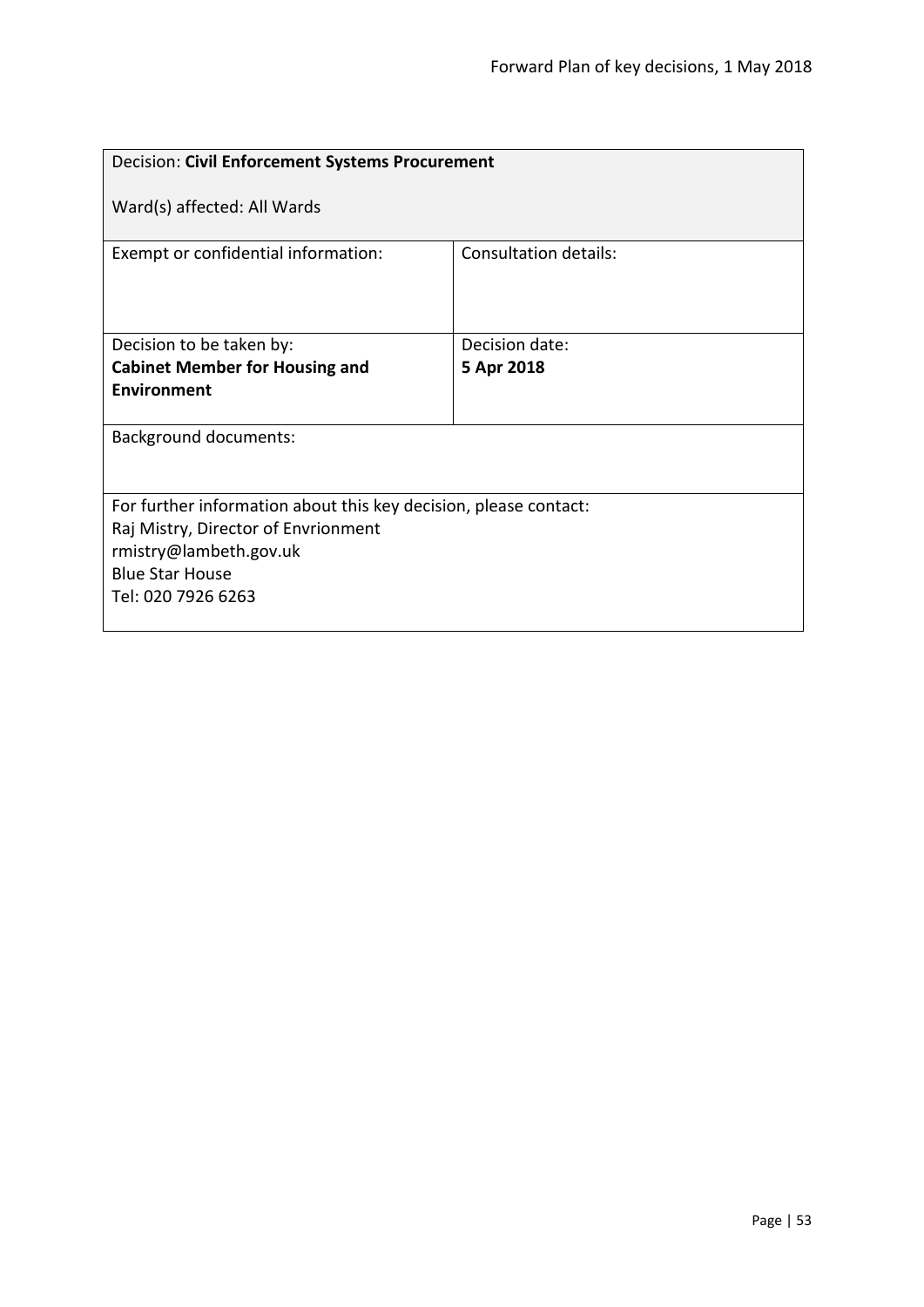| Decision: Our Streets- The Neighbourhood Enhancement                                                                                                                                       |                              |  |
|--------------------------------------------------------------------------------------------------------------------------------------------------------------------------------------------|------------------------------|--|
| To deliver Phase 3 Our Streets interventions in Thurlow Park, Gypsy Hill, and Knights Hill<br>wards costing a total £800,000.<br>Ward(s) affected: Gipsy Hill; Knight's Hill; Thurlow Park |                              |  |
|                                                                                                                                                                                            |                              |  |
| Exempt or confidential information:                                                                                                                                                        | <b>Consultation details:</b> |  |
|                                                                                                                                                                                            |                              |  |
| Decision to be taken by:                                                                                                                                                                   | Decision date:               |  |
| <b>Cabinet Member for Housing and</b>                                                                                                                                                      | Not before 26 Mar 2018       |  |
| Environment                                                                                                                                                                                |                              |  |
| <b>Background documents:</b>                                                                                                                                                               |                              |  |
|                                                                                                                                                                                            |                              |  |
| For further information about this key decision, please contact:                                                                                                                           |                              |  |
| Raj Mistry, Director of Envrionment                                                                                                                                                        |                              |  |
| rmistry@lambeth.gov.uk                                                                                                                                                                     |                              |  |
| <b>Blue Star House</b>                                                                                                                                                                     |                              |  |
| Tel: 020 7926 6263                                                                                                                                                                         |                              |  |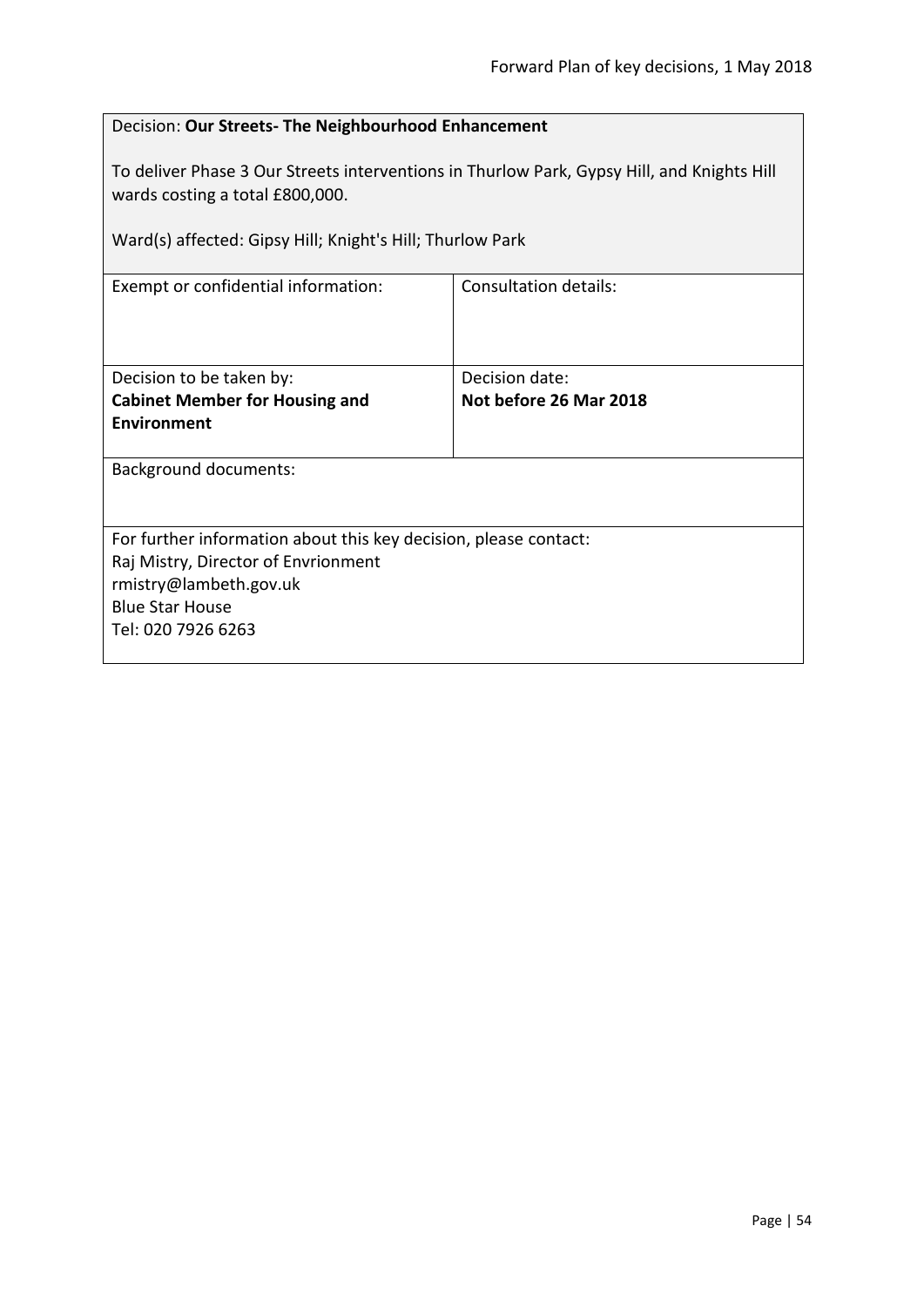| <b>Decision: Highways Services Contract</b>                      |                        |
|------------------------------------------------------------------|------------------------|
| To let the contract for reactive and planned highway works       |                        |
| Ward(s) affected: All Wards                                      |                        |
| Consultation details:<br>Exempt or confidential information:     |                        |
|                                                                  |                        |
| Decision to be taken by:                                         | Decision date:         |
| <b>Cabinet Member for Housing and</b>                            | Not before 23 Apr 2018 |
| <b>Environment</b>                                               |                        |
| <b>Background documents:</b>                                     |                        |
|                                                                  |                        |
| For further information about this key decision, please contact: |                        |
| Raj Mistry, Director of Envrionment                              |                        |
| rmistry@lambeth.gov.uk                                           |                        |
| <b>Blue Star House</b>                                           |                        |
| Tel: 020 7926 6263                                               |                        |
|                                                                  |                        |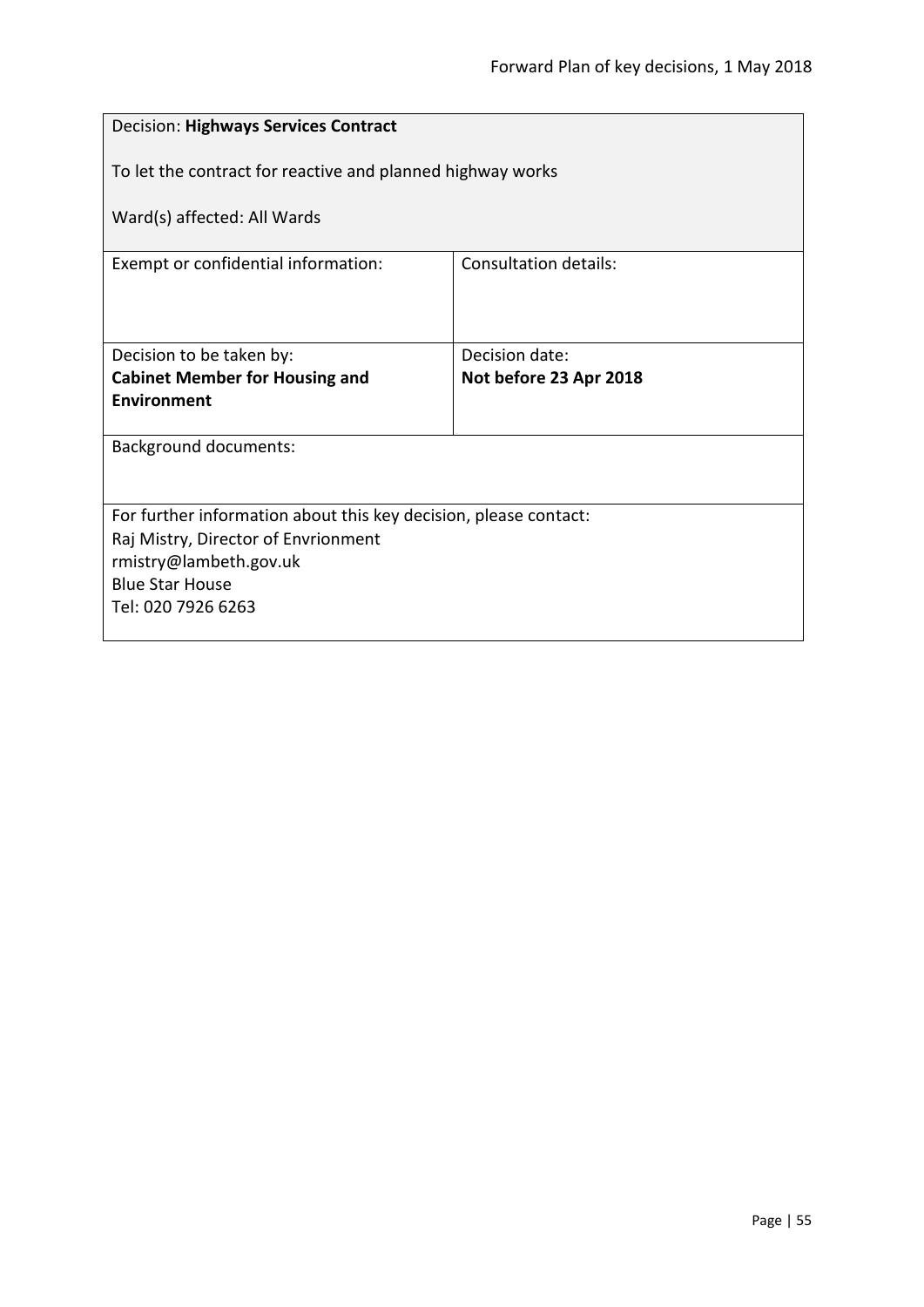| Decision: Mental Health Accommodation and Community Support contract.                                     |                              |
|-----------------------------------------------------------------------------------------------------------|------------------------------|
| Extension of the Mental Health Accommodation and Community Support contract.                              |                              |
| Ward(s) affected: All Wards                                                                               |                              |
| Exempt or confidential information:                                                                       | <b>Consultation details:</b> |
|                                                                                                           |                              |
| Decision to be taken by:                                                                                  | Decision date:               |
| <b>Cabinet Member for Healthier and</b>                                                                   | Not before 26 Jun 2015       |
| <b>Stronger Communities (job-share)</b>                                                                   |                              |
| <b>Background documents:</b>                                                                              |                              |
|                                                                                                           |                              |
| For further information about this key decision, please contact:                                          |                              |
| Denis O'Rourke, Assistant Director Integrated Commissioning - Adult Mental Health<br>denisorourke@nhs.net |                              |
|                                                                                                           |                              |
|                                                                                                           |                              |
|                                                                                                           |                              |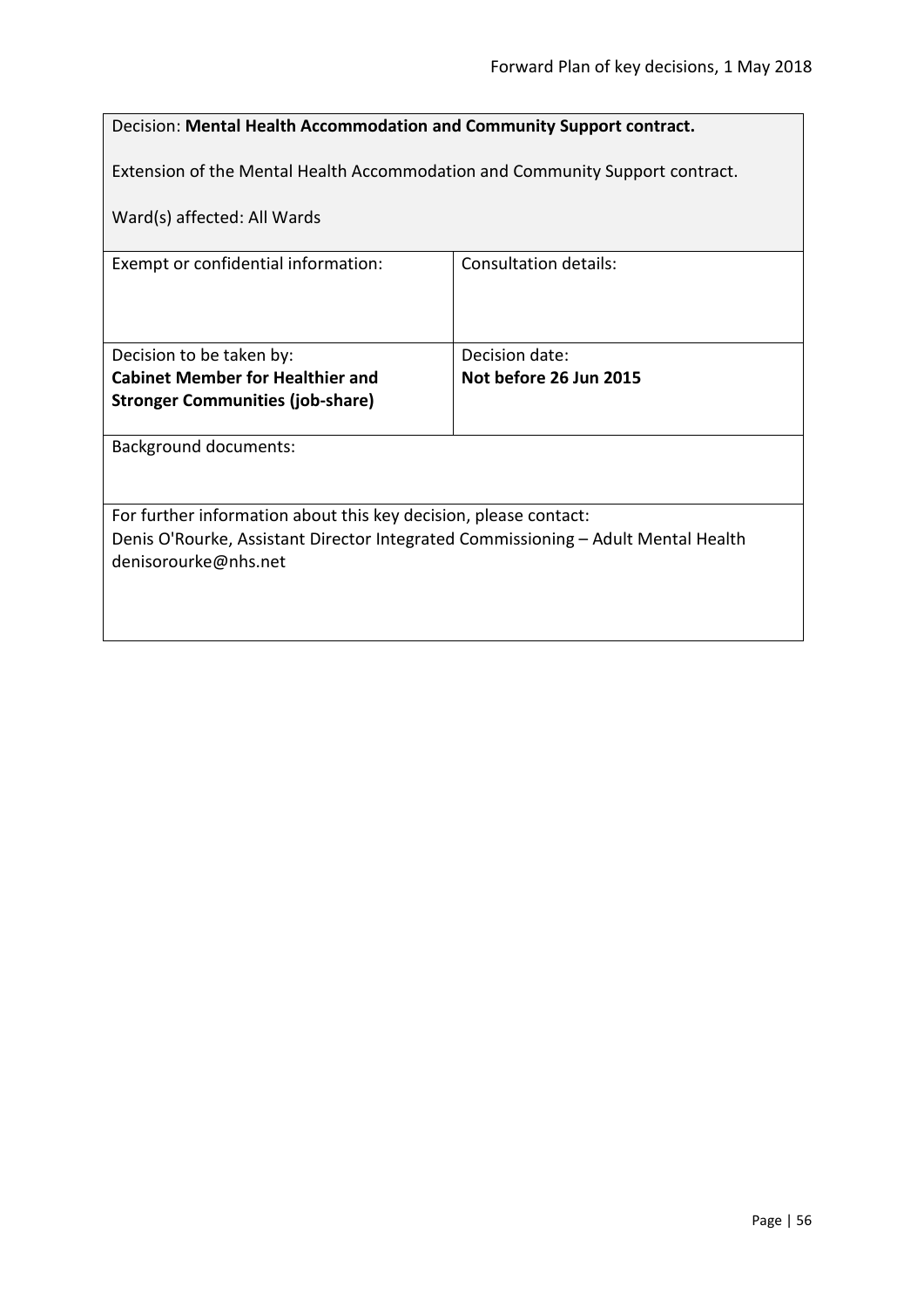Decision: **Extension to pilot level 3 specialist weight management service for children**

Decision to extend the above contract for 2 years. This contract is part of a healthy weight programme that was set up as a pilot following a tender that was carried out in 2011. The pilot will be evaluated over the next year and a tender will be carried out again in 2016 (for the full healthy weight programme) following analysis of the findings from the evaluation.

| Exempt or confidential information:                              | Consultation details:<br>Qualitative data is being captured through<br>the evaluation. Programme participants<br>provide feedback following their<br>involvement. Relevant professionals and<br>stakeholders will be consulted during the<br>evaluation and during the tender process<br>which will be carried out in 2016. |
|------------------------------------------------------------------|-----------------------------------------------------------------------------------------------------------------------------------------------------------------------------------------------------------------------------------------------------------------------------------------------------------------------------|
| Decision to be taken by:                                         | Decision date:                                                                                                                                                                                                                                                                                                              |
| <b>Cabinet Member for Healthier and</b>                          | Not before 26 Jun 2015                                                                                                                                                                                                                                                                                                      |
| <b>Stronger Communities (job-share)</b>                          |                                                                                                                                                                                                                                                                                                                             |
| <b>Background documents:</b>                                     |                                                                                                                                                                                                                                                                                                                             |
| For further information about this key decision, please contact: |                                                                                                                                                                                                                                                                                                                             |
| <b>Candice Clark</b>                                             |                                                                                                                                                                                                                                                                                                                             |
| candiceclark@nhs.net                                             |                                                                                                                                                                                                                                                                                                                             |
|                                                                  |                                                                                                                                                                                                                                                                                                                             |
|                                                                  |                                                                                                                                                                                                                                                                                                                             |
|                                                                  |                                                                                                                                                                                                                                                                                                                             |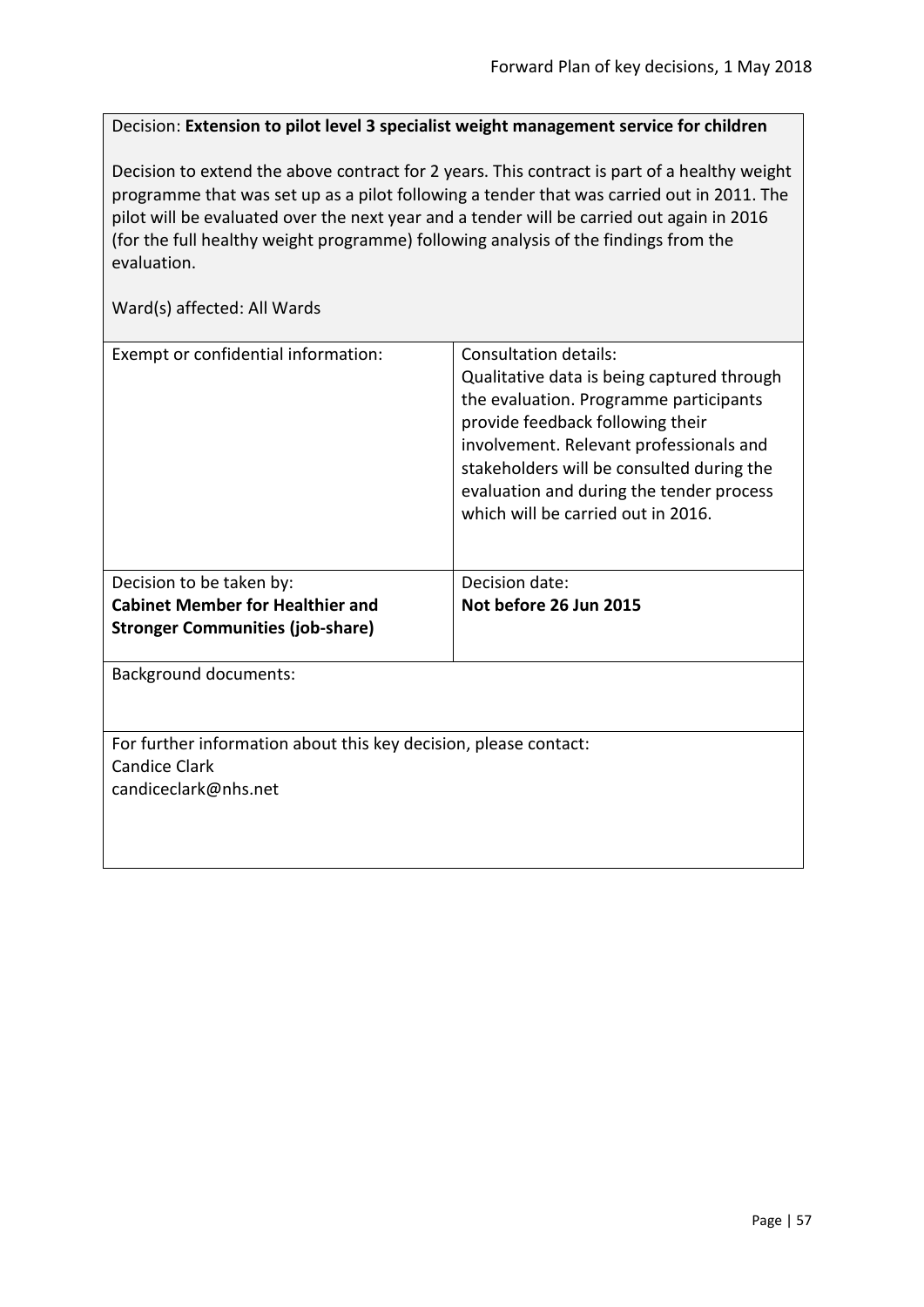### Decision: **Gateway Mental Health Support Service**

This proposed decision is for a one-year block contract with one-year extension option to be awarded to Look Ahead Housing and Support Ltd. The contract award will be made under waiver. Look Ahead have submitted proposals to develop a mental health supported housing service which will offer support to people with complex needs.

This provision will be developed to support move on from Lambeth rehabilitation wards and residential care homes as part of the Integrated Personalised Support Alliance (IPSA) initiative

| Exempt or confidential information:                              | Consultation details:  |
|------------------------------------------------------------------|------------------------|
|                                                                  |                        |
|                                                                  |                        |
|                                                                  |                        |
| Decision to be taken by:                                         | Decision date:         |
| <b>Cabinet Member for Healthier and</b>                          | Not before 22 Aug 2016 |
| <b>Stronger Communities (job-share)</b>                          |                        |
|                                                                  |                        |
| <b>Background documents:</b>                                     |                        |
|                                                                  |                        |
|                                                                  |                        |
| For further information about this key decision, please contact: |                        |
| Karen Clarke                                                     |                        |
| KClarke1@lambeth.gov.uk                                          |                        |
|                                                                  |                        |
|                                                                  |                        |
|                                                                  |                        |
|                                                                  |                        |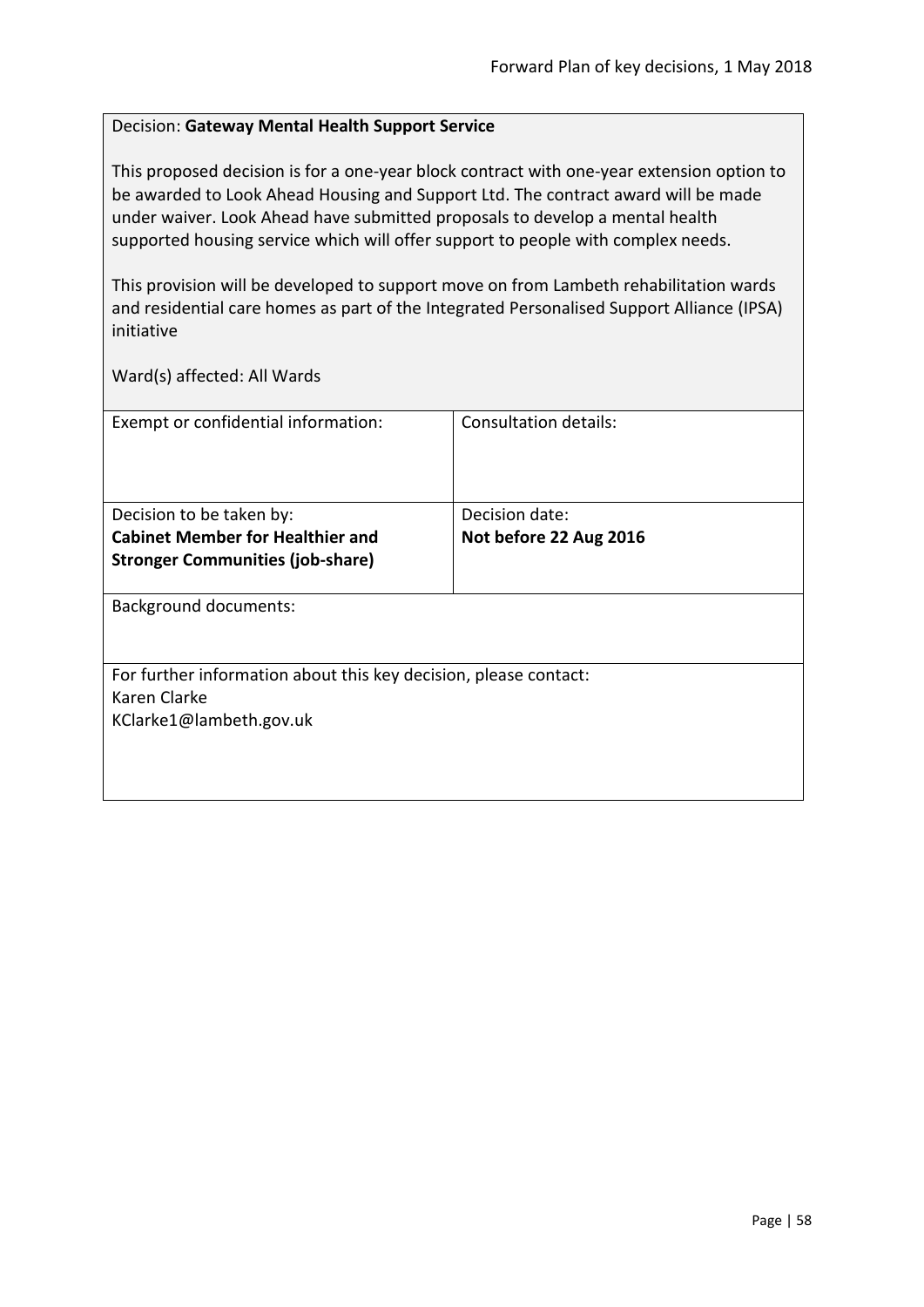| Decision: Service to prevent and reduce offending                |                              |
|------------------------------------------------------------------|------------------------------|
| Ward(s) affected: All Wards                                      |                              |
| Exempt or confidential information:                              | <b>Consultation details:</b> |
| Decision to be taken by:                                         | Decision date:               |
| <b>Cabinet Member for Healthier and</b>                          | 9 Apr 2018                   |
| <b>Stronger Communities (job-share)</b>                          |                              |
| <b>Background documents:</b>                                     |                              |
| For further information about this key decision, please contact: |                              |
| Jade Holvey, VAWG Programme Manager<br>JHolvey@lambeth.gov.uk    |                              |
|                                                                  |                              |
|                                                                  |                              |
|                                                                  |                              |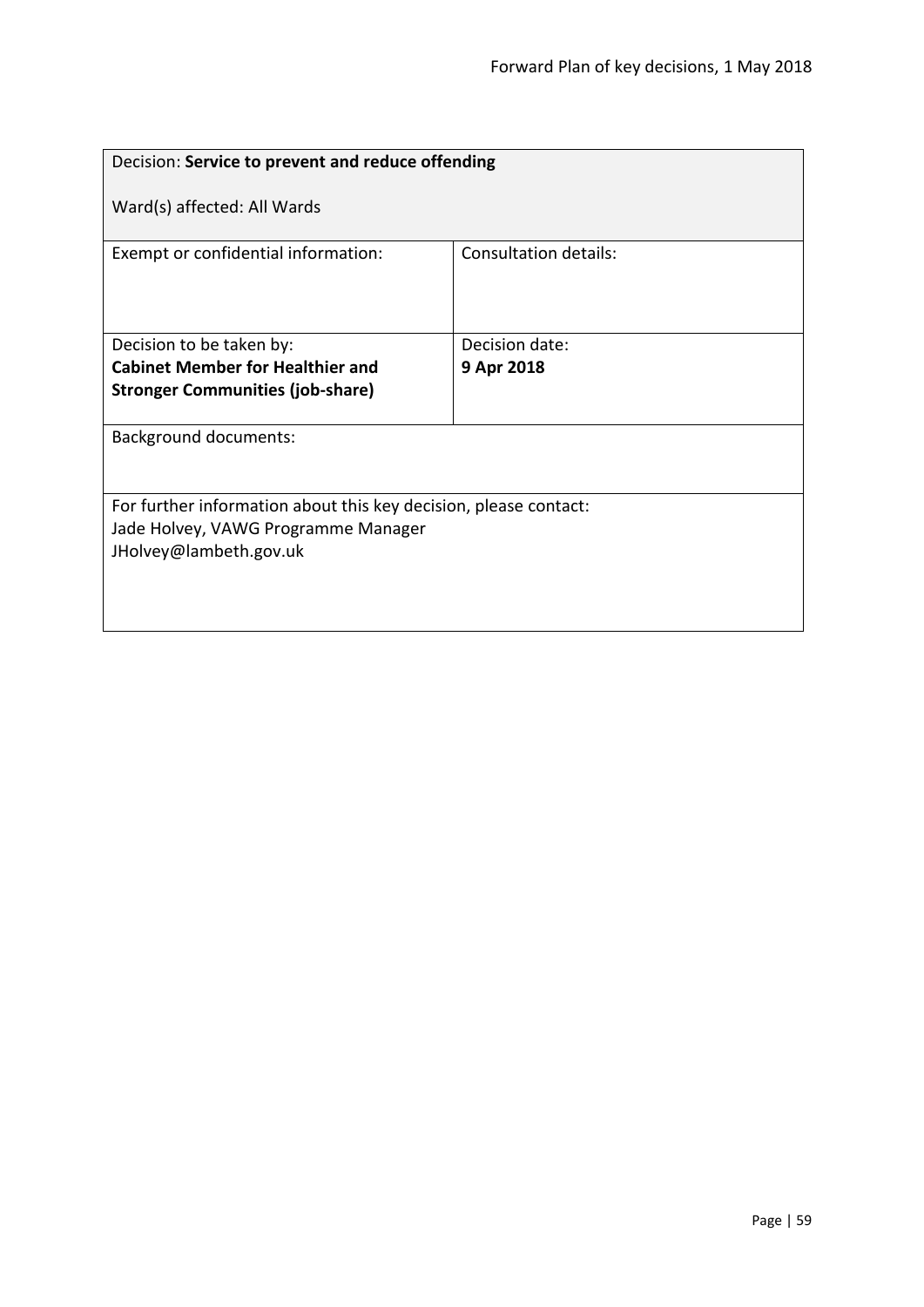| Decision: Service to prevent and reduce female offending (South London Female<br><b>Offending Alliance)</b>                                                                      |  |  |
|----------------------------------------------------------------------------------------------------------------------------------------------------------------------------------|--|--|
| To procure a new South London female offending service to prevent and reduce offending by<br>providing targeted support to prioritised offenders and those at risk of offending. |  |  |
| Ward(s) affected: All Wards                                                                                                                                                      |  |  |
| <b>Consultation details:</b>                                                                                                                                                     |  |  |
| Decision date:                                                                                                                                                                   |  |  |
| Not before 2 Apr 2018                                                                                                                                                            |  |  |
|                                                                                                                                                                                  |  |  |
| <b>Background documents:</b>                                                                                                                                                     |  |  |
| For further information about this key decision, please contact:                                                                                                                 |  |  |
| Jade Holvey, VAWG Programme Manager                                                                                                                                              |  |  |
| JHolvey@lambeth.gov.uk                                                                                                                                                           |  |  |
|                                                                                                                                                                                  |  |  |
|                                                                                                                                                                                  |  |  |
|                                                                                                                                                                                  |  |  |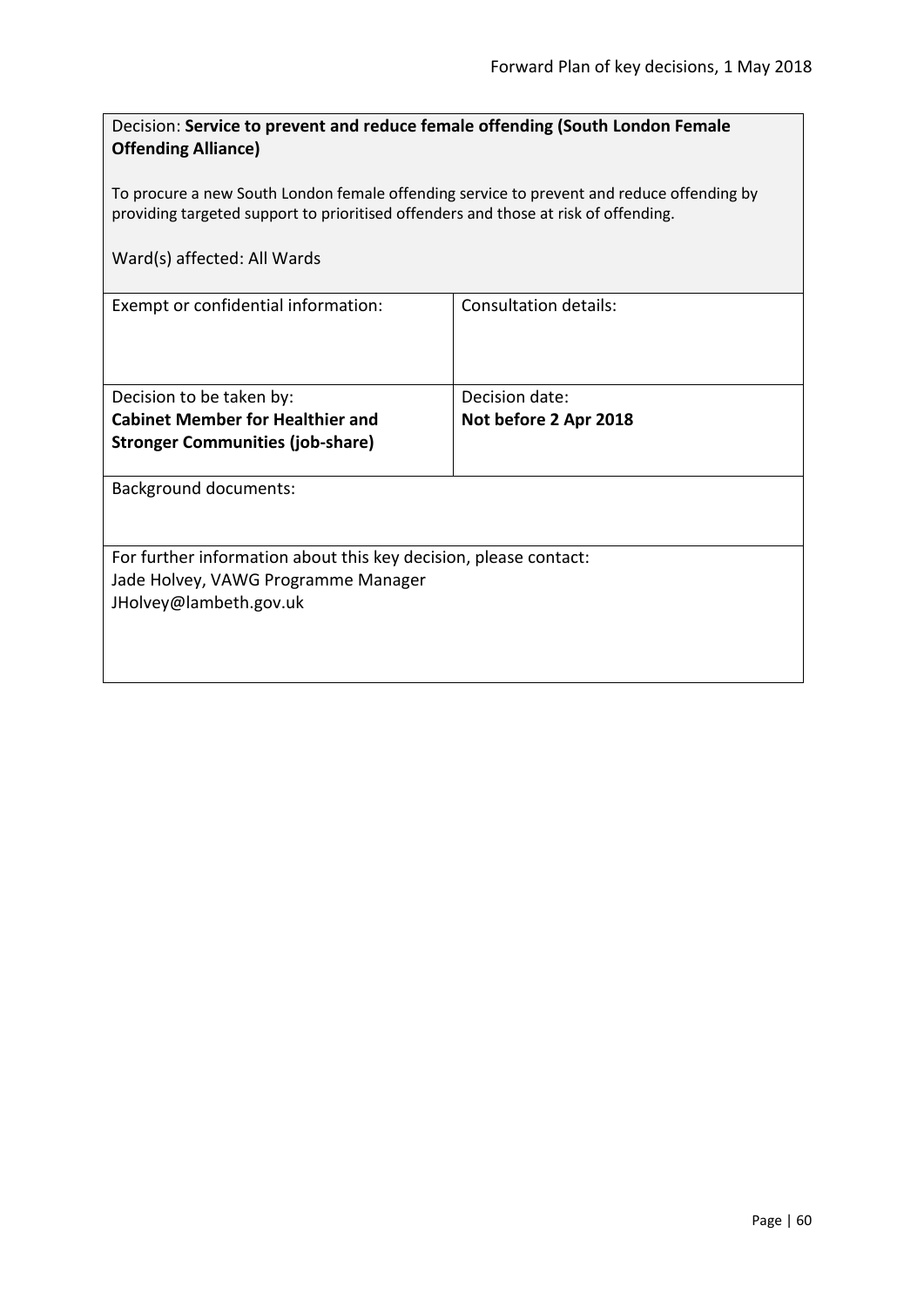| Decision: Welfare, Employment and Skills - S106 Budget Commitment 2017-20                                                                                             |                              |  |
|-----------------------------------------------------------------------------------------------------------------------------------------------------------------------|------------------------------|--|
| To approve the allocation of employment and training and construction S106 funding to<br>the Welfare, Employment and Skills budget for the next three financial years |                              |  |
| Ward(s) affected: All Wards                                                                                                                                           |                              |  |
| Exempt or confidential information:                                                                                                                                   | <b>Consultation details:</b> |  |
| Decision to be taken by:                                                                                                                                              | Decision date:               |  |
| <b>Cabinet Member for Planning,</b>                                                                                                                                   | Not before 21 Nov 2016       |  |
| <b>Regeneration &amp; Jobs</b>                                                                                                                                        |                              |  |
| <b>Background documents:</b>                                                                                                                                          |                              |  |
|                                                                                                                                                                       |                              |  |
| For further information about this key decision, please contact:                                                                                                      |                              |  |
| Helen Payne                                                                                                                                                           |                              |  |
| hpayne@lambeth.gov.uk                                                                                                                                                 |                              |  |
|                                                                                                                                                                       |                              |  |
|                                                                                                                                                                       |                              |  |
|                                                                                                                                                                       |                              |  |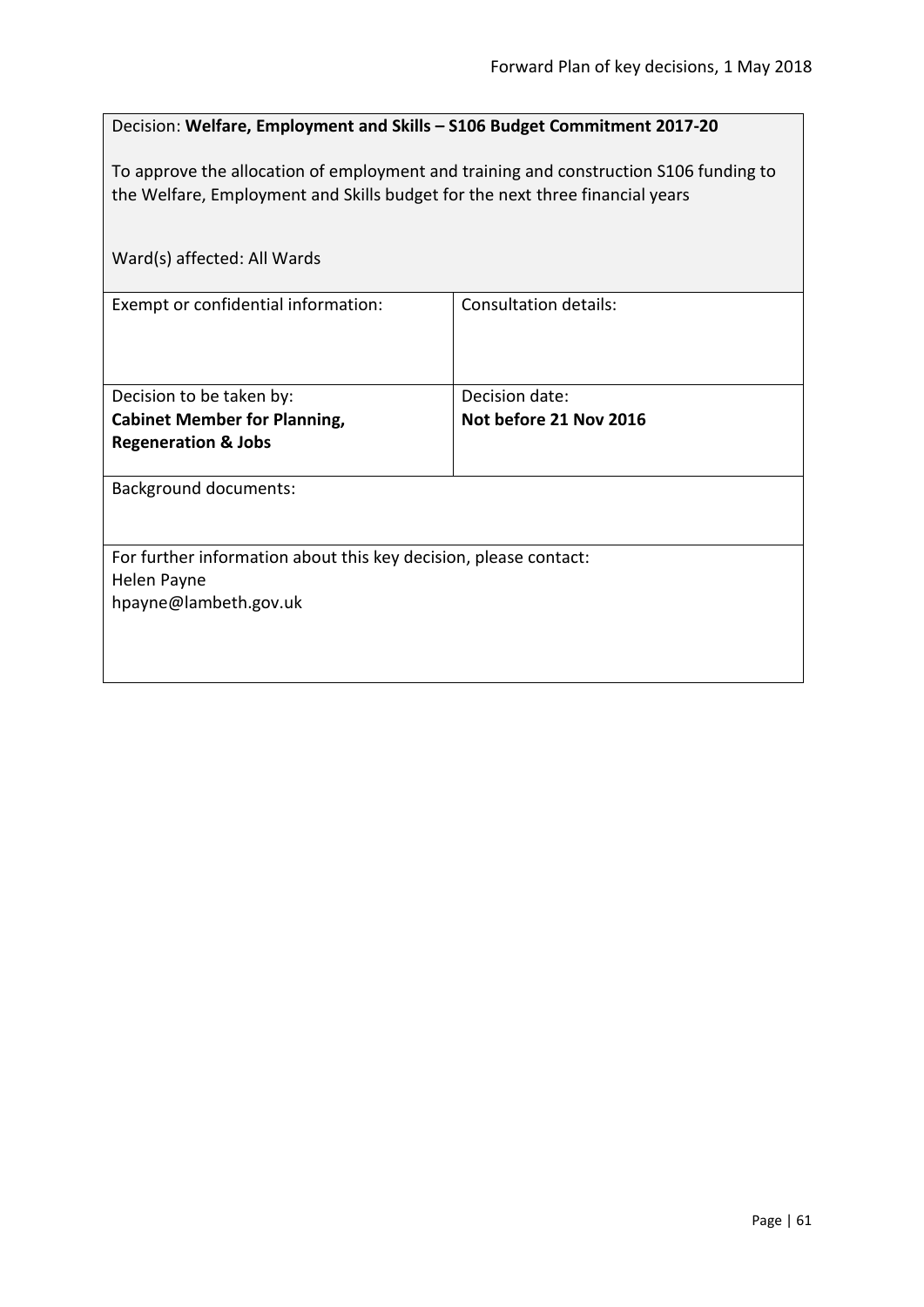| Decision: South Bank and Waterloo Neighbours (SoWN) draft neighbourhood plan<br>submission – legal compliance    |                              |  |
|------------------------------------------------------------------------------------------------------------------|------------------------------|--|
| To decide on the legal compliance of the draft neighbourhood plan and supporting<br>documents submitted by SoWN. |                              |  |
| Ward(s) affected: Bishop's; Prince's                                                                             |                              |  |
| Exempt or confidential information:                                                                              | <b>Consultation details:</b> |  |
| Decision to be taken by:                                                                                         | Decision date:               |  |
| <b>Cabinet Member for Planning,</b>                                                                              | 18 May 2018                  |  |
| <b>Regeneration &amp; Jobs</b>                                                                                   |                              |  |
| <b>Background documents:</b>                                                                                     |                              |  |
| For further information about this key decision, please contact:                                                 |                              |  |
| Catherine Carpenter, Delivery Lead - Planning Strategy and Policy                                                |                              |  |
| ccarpenter@lambeth.gov.uk                                                                                        |                              |  |
| 1st Floor, Phoenix House, 10 Wandsworth Road                                                                     |                              |  |
| Tel: 020 7926 1251                                                                                               |                              |  |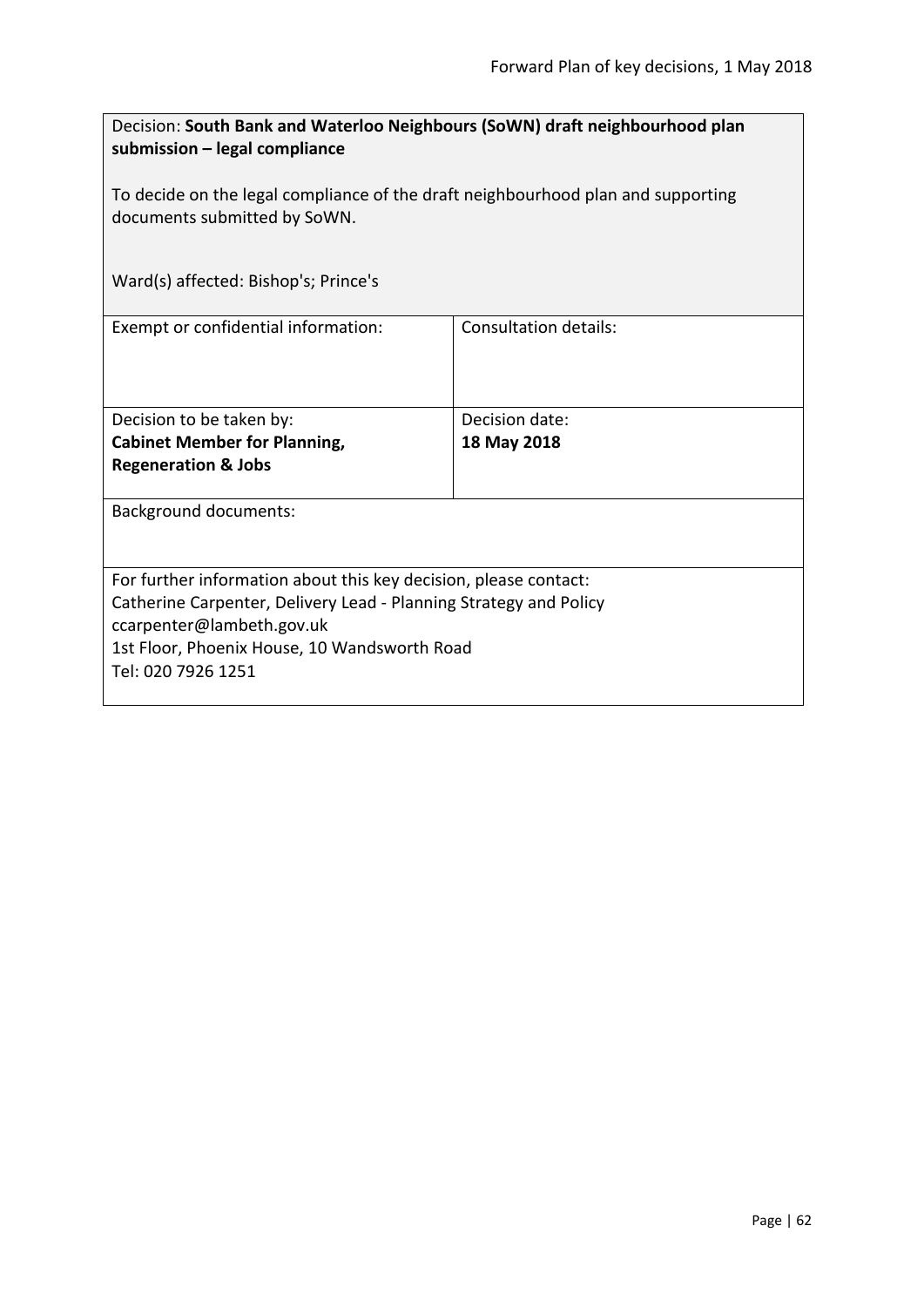| Decision: Basements Supplementary Planning Docuemtn (SPD)        |                              |  |
|------------------------------------------------------------------|------------------------------|--|
| To agree the basements SPD for consultation                      |                              |  |
| Ward(s) affected: All Wards                                      |                              |  |
| Exempt or confidential information:                              | <b>Consultation details:</b> |  |
|                                                                  |                              |  |
| Decision to be taken by:                                         | Decision date:               |  |
| <b>Cabinet Member for Planning,</b>                              | 1 Jun 2018                   |  |
| <b>Regeneration &amp; Jobs</b>                                   |                              |  |
| <b>Background documents:</b>                                     |                              |  |
|                                                                  |                              |  |
| For further information about this key decision, please contact: |                              |  |
| Doug Black, Team Leader Conservation & Urban Design              |                              |  |
| DBlack1@lambeth.gov.uk                                           |                              |  |
| 1st floor, Phoenix House                                         |                              |  |
| Tel: 020 7926 4065                                               |                              |  |
|                                                                  |                              |  |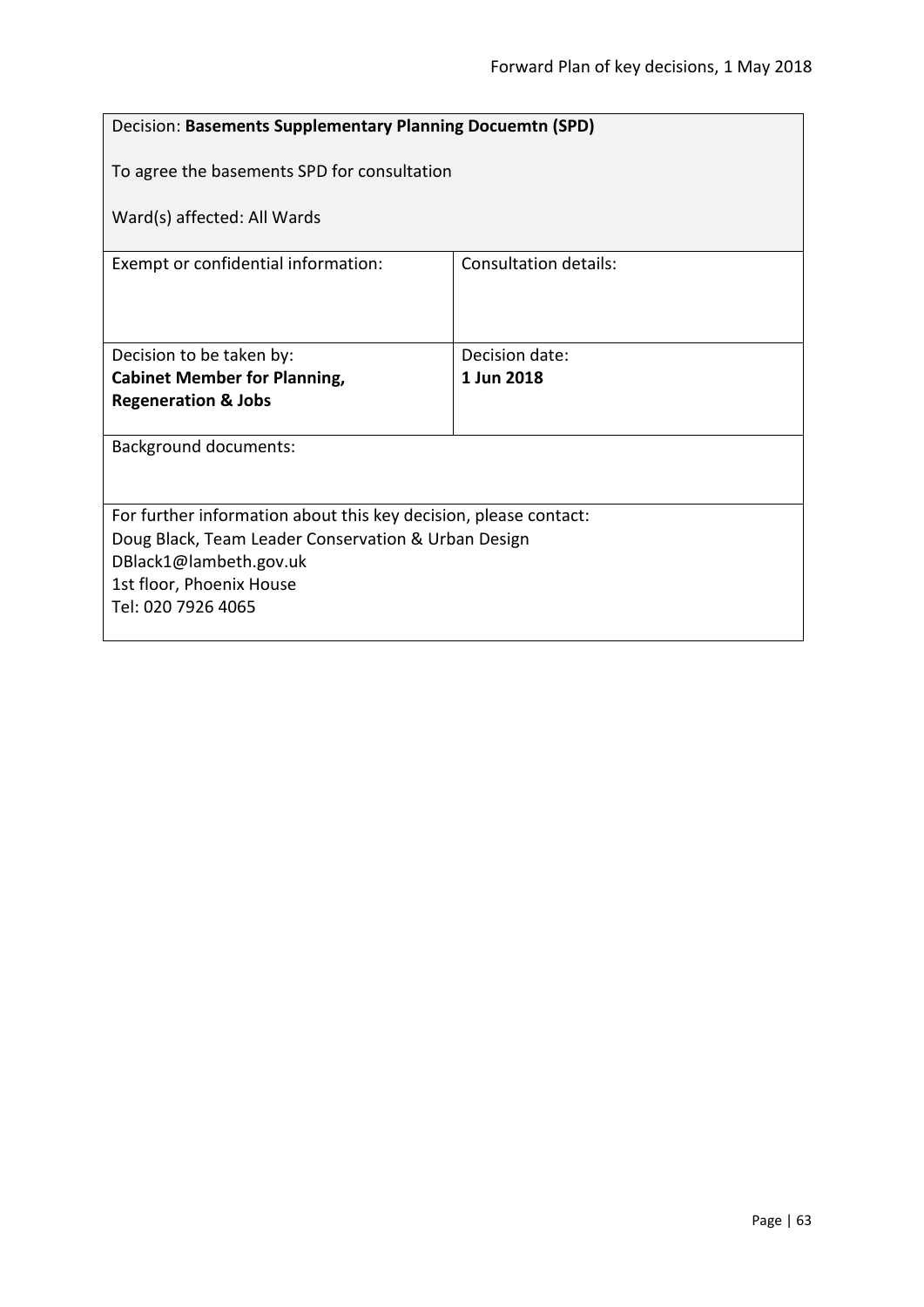Decision: **Recommended CIL Allocation for the Stockwell, Vassall, Larkhall Co-operative Local Investment Plan (CLIP)**

To agree allocation of the Community Infrastructure Levy (CIL) to support the delivery of priorities identified in the Co-operative Local Investment Plan (CLIP) for Stockwell, Vassall and Larkhall (SVL).

Priorities in the plan will delivered by relevant services leads subject to project and funding approval through the Council's usual decision making processes and schemes of delegation.

Ward(s) affected: Larkhall; Stockwell; Vassall

| Exempt or confidential information:                              | Consultation details:  |
|------------------------------------------------------------------|------------------------|
|                                                                  |                        |
| Decision to be taken by:                                         | Decision date:         |
| <b>Cabinet Member for Planning,</b>                              | Not before 22 May 2017 |
| <b>Regeneration &amp; Jobs</b>                                   |                        |
| <b>Background documents:</b>                                     |                        |
| For further information about this key decision, please contact: |                        |
| Trisha Boland, Co-operative Council Implementation Lead          |                        |
| TBoland@lambeth.gov.uk                                           |                        |
| <b>Hambrook House</b>                                            |                        |
| Tel: 020 7926 3481                                               |                        |
|                                                                  |                        |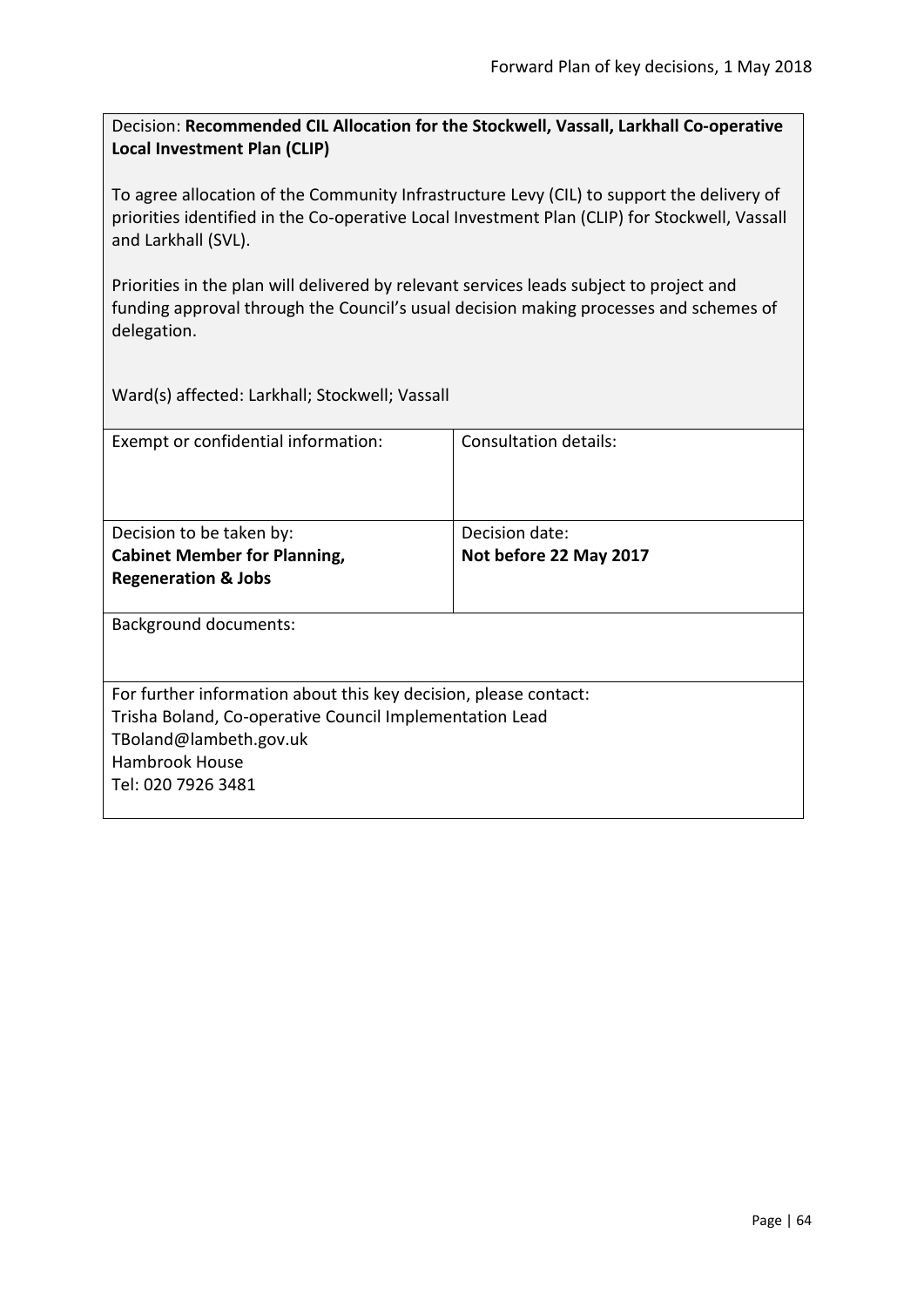| Decision: Transforming Waterloo (Waterloo Roundabout) Regeneration Project                                                                                                                                                    |                              |  |
|-------------------------------------------------------------------------------------------------------------------------------------------------------------------------------------------------------------------------------|------------------------------|--|
| Ward(s) affected: Bishop's                                                                                                                                                                                                    |                              |  |
| Exempt or confidential information:                                                                                                                                                                                           | <b>Consultation details:</b> |  |
| Decision to be taken by:                                                                                                                                                                                                      | Decision date:               |  |
| <b>Cabinet Member for Planning,</b>                                                                                                                                                                                           | Not before 17 Jul 2017       |  |
| <b>Regeneration &amp; Jobs</b>                                                                                                                                                                                                |                              |  |
| Background documents:                                                                                                                                                                                                         |                              |  |
| For further information about this key decision, please contact:<br>Sandra Roebuck, Director - Growth, Planning and Employment<br>SRoebuck@lambeth.gov.uk<br>Blue Star House, London Borough of Lambeth<br>Tel: 020 7926 2594 |                              |  |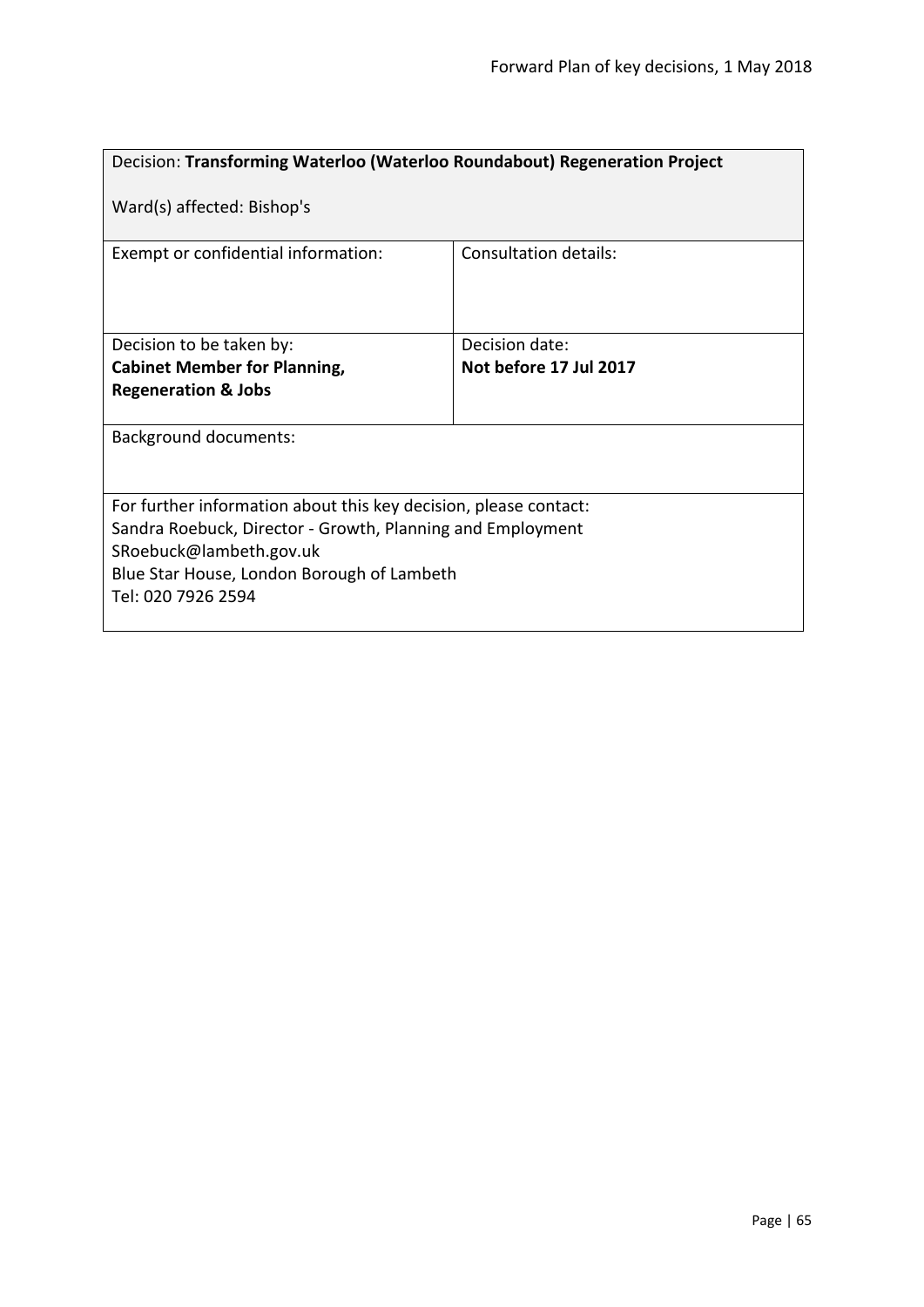| Decision: Redevelopment of 114 - 118 Lower Marsh                                                                                |                              |  |
|---------------------------------------------------------------------------------------------------------------------------------|------------------------------|--|
| to agreed that the Council owned site at $114 - 118$ Lower Marsh be redeveloped as a<br>mixed use retail and office led scheme. |                              |  |
| Ward(s) affected: Bishop's                                                                                                      |                              |  |
| Exempt or confidential information:                                                                                             | <b>Consultation details:</b> |  |
| Decision to be taken by:                                                                                                        | Decision date:               |  |
| <b>Cabinet Member for Planning,</b>                                                                                             | Not before 26 Sep 2017       |  |
| <b>Regeneration &amp; Jobs</b>                                                                                                  |                              |  |
| <b>Background documents:</b>                                                                                                    |                              |  |
| For further information about this key decision, please contact:                                                                |                              |  |
| Sandra Roebuck, Director - Growth, Planning and Employment<br>SRoebuck@lambeth.gov.uk                                           |                              |  |
| Blue Star House, London Borough of Lambeth                                                                                      |                              |  |
| Tel: 020 7926 2594                                                                                                              |                              |  |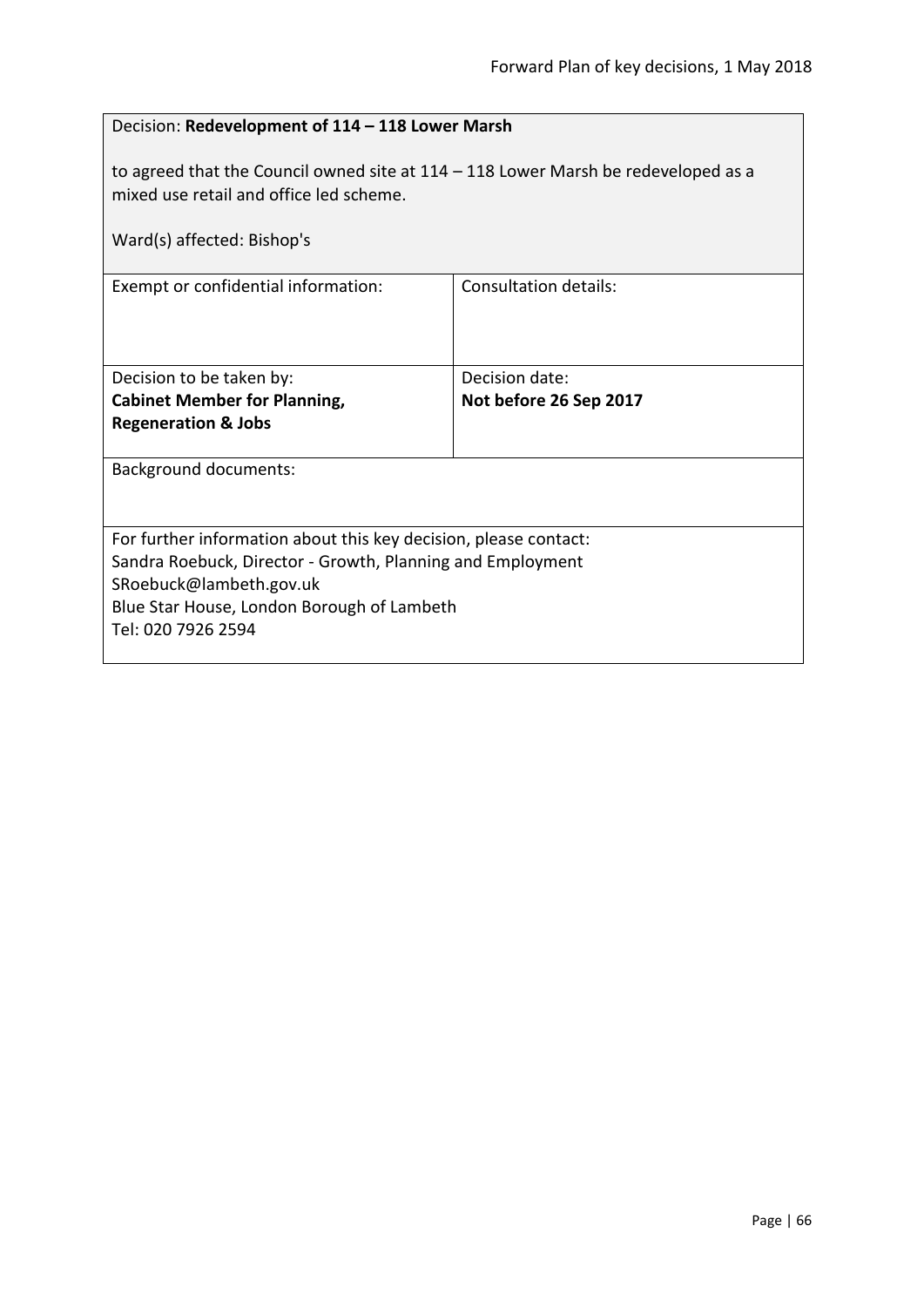#### Decision: **Conversion of Brixton Recreation Centre storage space to work space**

To approve the reuse and letting of the storage space at Brixton Recreation Centre (off Beehive Place) and delegate authority to the Head of Strategic Property & Valuation Services to enter into an Agreement to Lease in the best interest of the council, subject to planning and listed building being grant for change of use and physical alterations.

### Ward(s) affected: Coldharbour

| <b>Background documents:</b>                                     |  |
|------------------------------------------------------------------|--|
|                                                                  |  |
|                                                                  |  |
| For further information about this key decision, please contact: |  |
| Tom Bridgman                                                     |  |
|                                                                  |  |
|                                                                  |  |
|                                                                  |  |
|                                                                  |  |
|                                                                  |  |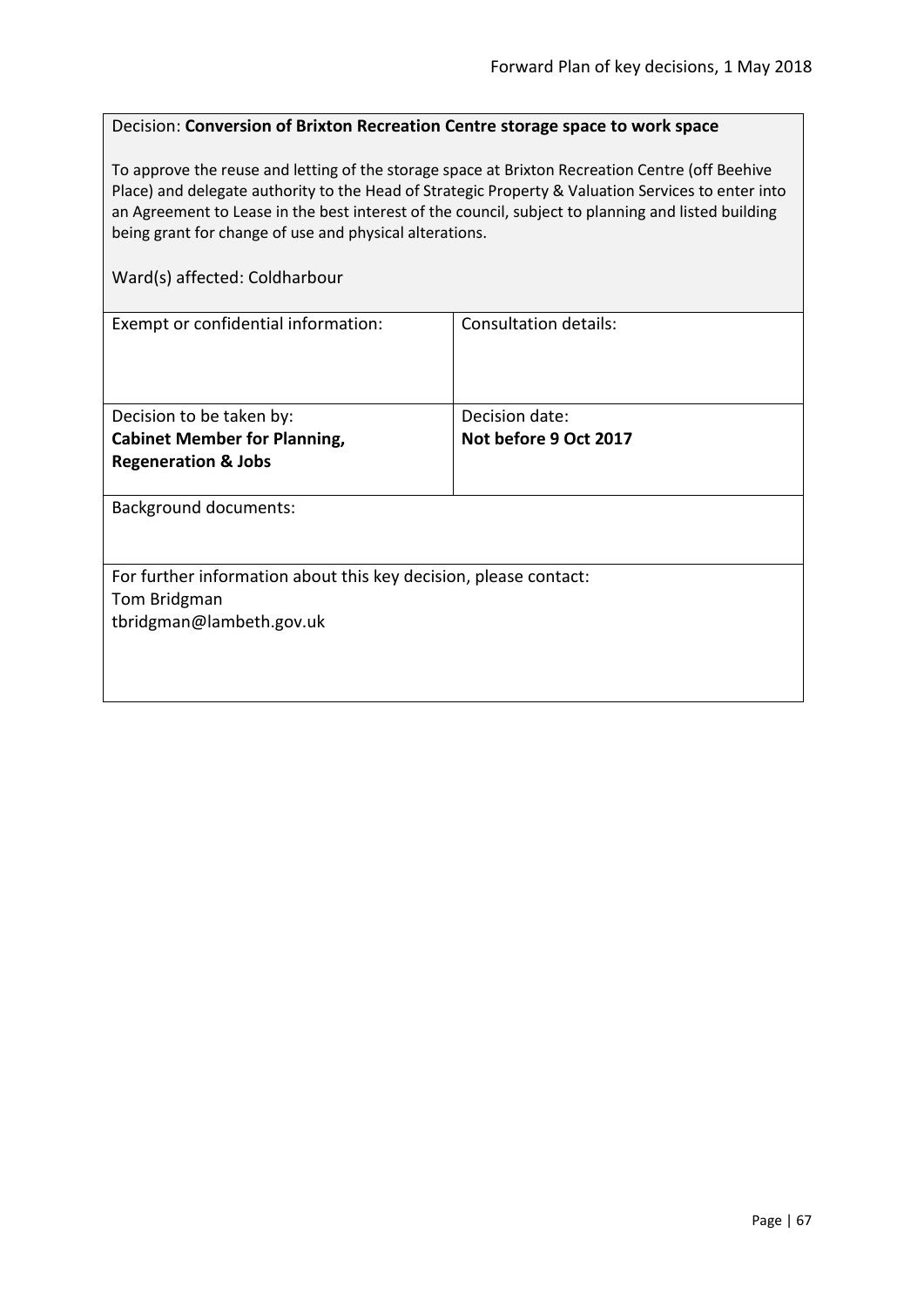| Decision: Oval and Prince's Co-operative Local Investment Plan |
|----------------------------------------------------------------|
|----------------------------------------------------------------|

To agree priorities for infrastructure investment in Oval and Prince's wards for the next five years. Priorities have been informed by public consultation from January to March 2017.

| Ward(s) affected: Oval; Prince's                                 |                       |  |
|------------------------------------------------------------------|-----------------------|--|
| Exempt or confidential information:                              | Consultation details: |  |
| Decision to be taken by:                                         | Decision date:        |  |
| <b>Cabinet Member for Planning,</b>                              | Not before 9 Oct 2017 |  |
| <b>Regeneration &amp; Jobs</b>                                   |                       |  |
| <b>Background documents:</b>                                     |                       |  |
| For further information about this key decision, please contact: |                       |  |
| Trisha Boland, Co-operative Council Implementation Lead          |                       |  |
| TBoland@lambeth.gov.uk                                           |                       |  |
| <b>Hambrook House</b>                                            |                       |  |
| Tel: 020 7926 3481                                               |                       |  |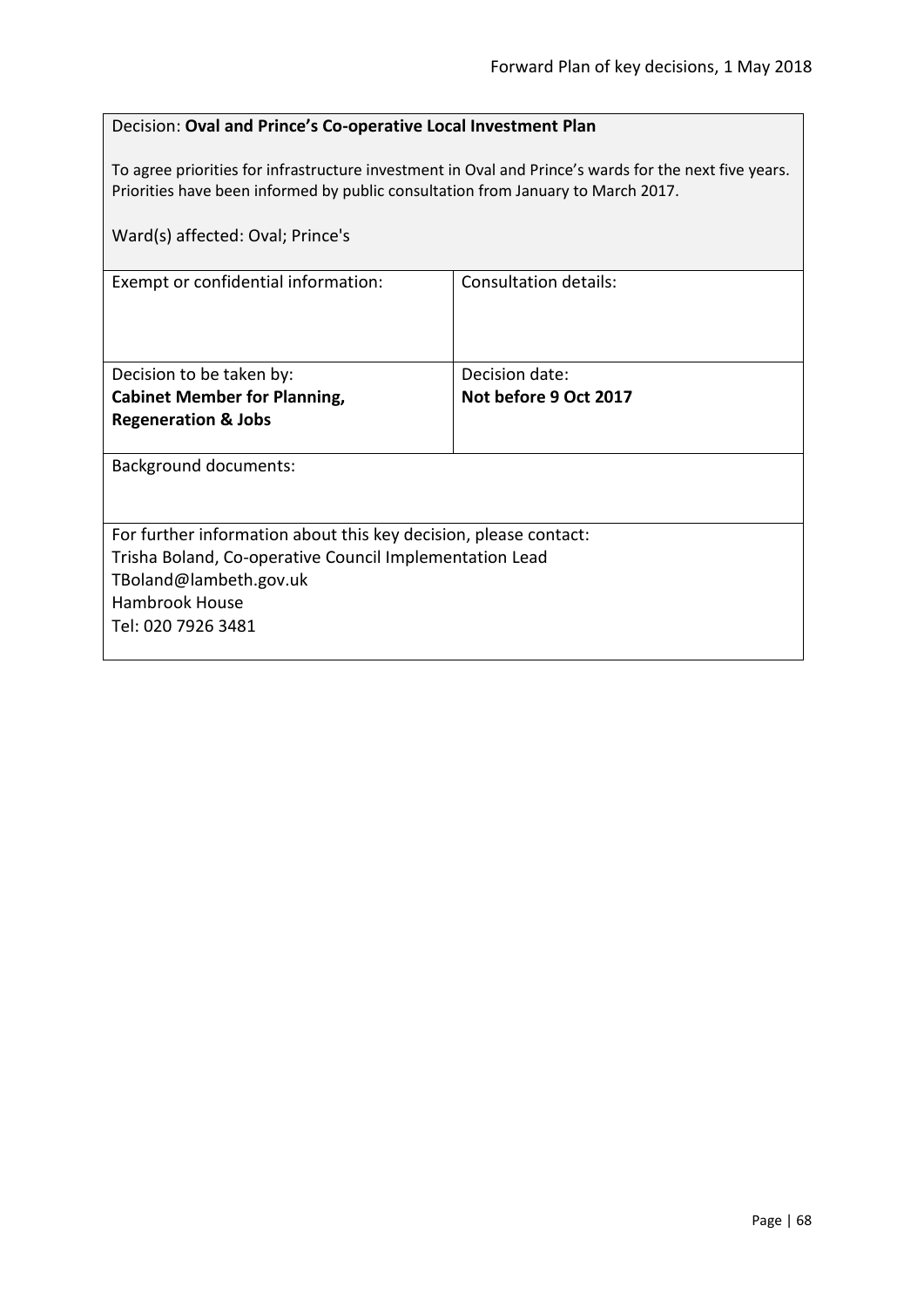| Decision: Future Use of International House                                                                  |                              |  |
|--------------------------------------------------------------------------------------------------------------|------------------------------|--|
| To consider the options and approve an approach to the future use of International House, SW9<br>7QE.        |                              |  |
| Ward(s) affected: Coldharbour                                                                                |                              |  |
| Exempt or confidential information:                                                                          | <b>Consultation details:</b> |  |
| Decision to be taken by:                                                                                     | Decision date:               |  |
| <b>Cabinet Member for Planning,</b>                                                                          | Not before 18 Dec 2017       |  |
| <b>Regeneration &amp; Jobs</b>                                                                               |                              |  |
| <b>Background documents:</b>                                                                                 |                              |  |
| For further information about this key decision, please contact:<br>Tom Bridgman<br>tbridgman@lambeth.gov.uk |                              |  |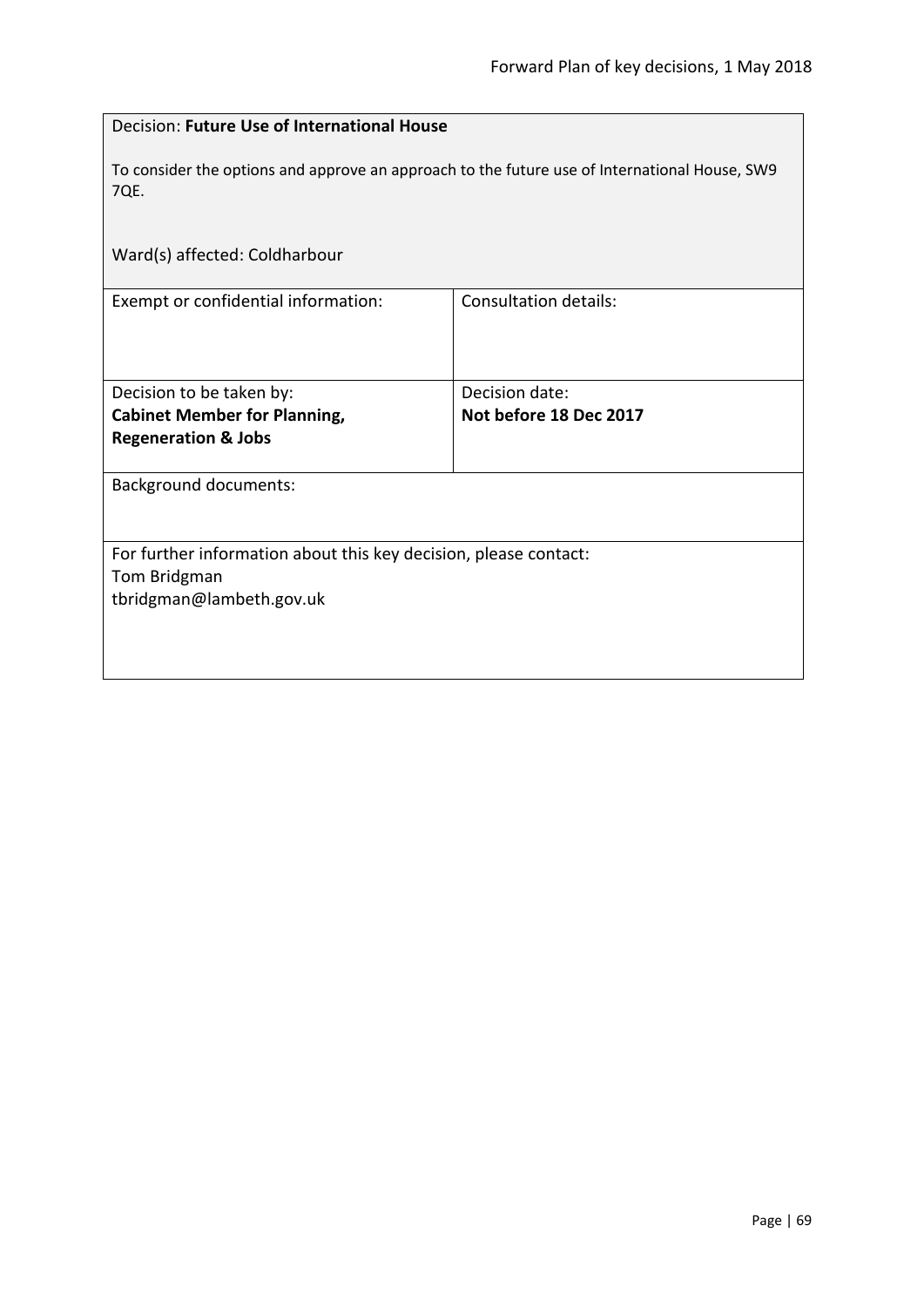| Decision: Keybridge House, Phase II Land, affordable housing subsidy                                                                                         |                       |  |
|--------------------------------------------------------------------------------------------------------------------------------------------------------------|-----------------------|--|
| To approve an investment of £2,050,000 towards the delivery of 13 intermediate rented<br>1)<br>homes with within a development at Keybridge House, Vauxhall. |                       |  |
| To agree the funding sources.<br>2)                                                                                                                          |                       |  |
| Ward(s) affected: Oval                                                                                                                                       |                       |  |
| Exempt or confidential information:                                                                                                                          | Consultation details: |  |
| Decision to be taken by:                                                                                                                                     | Decision date:        |  |
| Not before 19 Feb 2018<br><b>Cabinet Member for Planning,</b>                                                                                                |                       |  |
| <b>Regeneration &amp; Jobs</b>                                                                                                                               |                       |  |
| <b>Background documents:</b>                                                                                                                                 |                       |  |
| For further information about this key decision, please contact:                                                                                             |                       |  |
| Conor McDonagh, Delivery Lead - Regeneration                                                                                                                 |                       |  |
| cmcdonagh@lambeth.gov.uk                                                                                                                                     |                       |  |
| 1st Floor, Phoenix House, 10 Wandsworth Road, London, SW8 2LL<br>Tel: 020 7926 5980                                                                          |                       |  |
|                                                                                                                                                              |                       |  |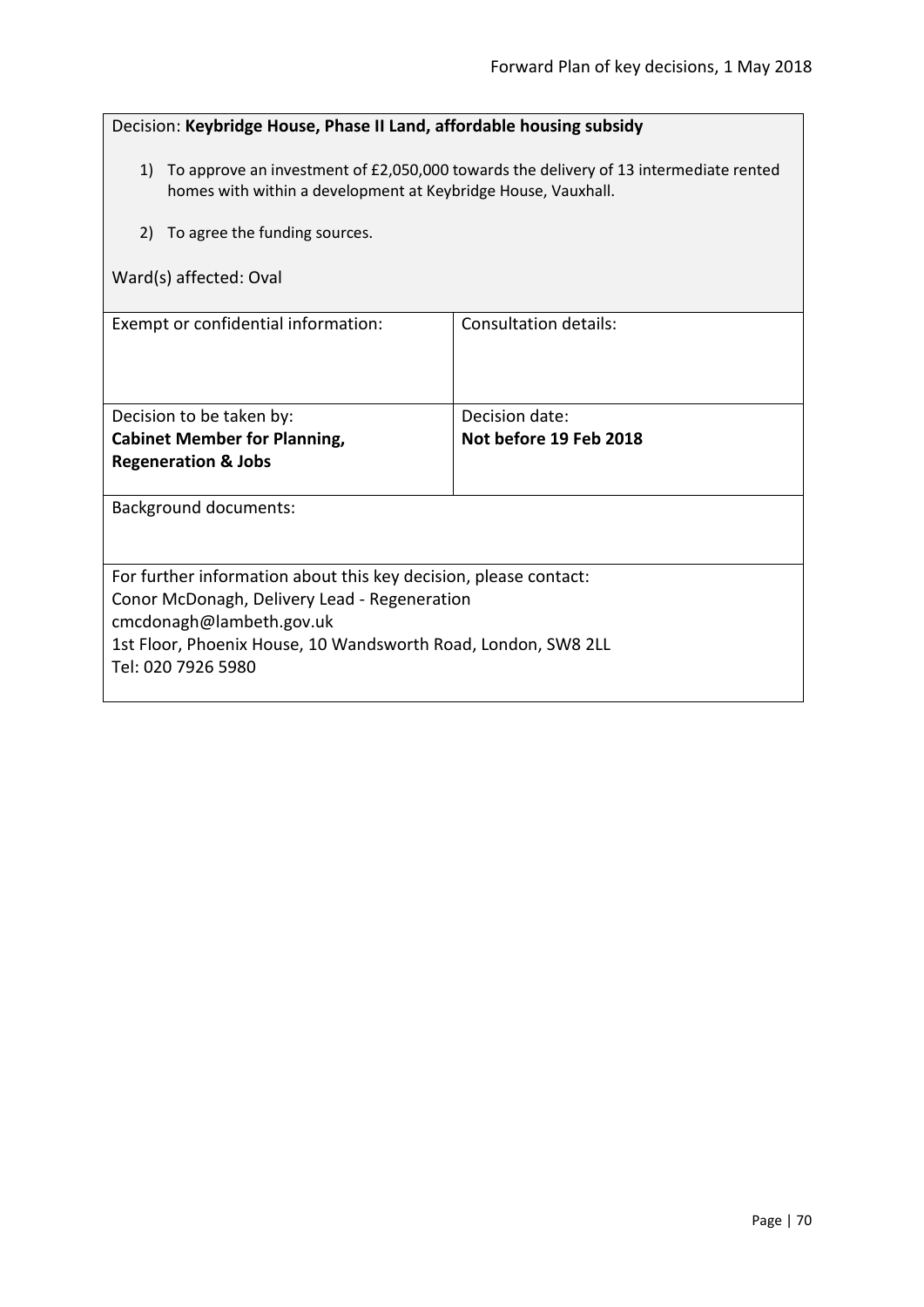| Decision: Norwood High Street site acquisition                                                                                                                                                                                      |                                          |  |
|-------------------------------------------------------------------------------------------------------------------------------------------------------------------------------------------------------------------------------------|------------------------------------------|--|
| 1. To seek to acquire a site in Norwood High Street on the terms recommended within the<br>decision report                                                                                                                          |                                          |  |
| To approve the procurement of additional commercial property and legal services to<br>2.<br>support the potential acquisition of the site                                                                                           |                                          |  |
| Ward(s) affected: Gipsy Hill                                                                                                                                                                                                        |                                          |  |
| Exempt or confidential information:                                                                                                                                                                                                 | <b>Consultation details:</b>             |  |
| Decision to be taken by:<br><b>Cabinet Member for Planning,</b><br><b>Regeneration &amp; Jobs</b>                                                                                                                                   | Decision date:<br>Not before 19 Feb 2018 |  |
| <b>Background documents:</b>                                                                                                                                                                                                        |                                          |  |
| For further information about this key decision, please contact:<br>Conor McDonagh, Delivery Lead - Regeneration<br>cmcdonagh@lambeth.gov.uk<br>1st Floor, Phoenix House, 10 Wandsworth Road, London, SW8 2LL<br>Tel: 020 7926 5980 |                                          |  |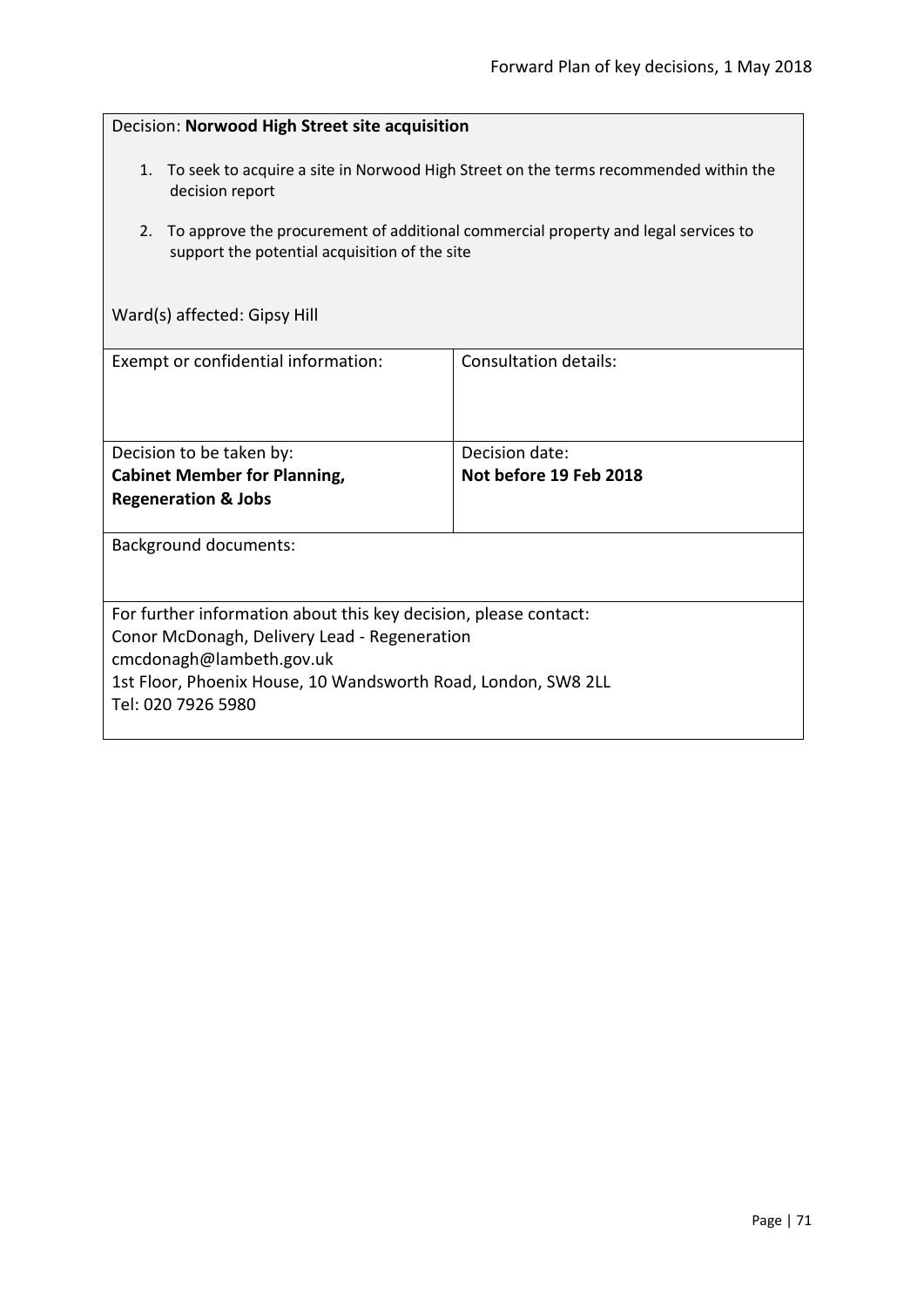| <b>Decision: Contract for Mortuary Provision</b>                                                                                                                                      |                              |
|---------------------------------------------------------------------------------------------------------------------------------------------------------------------------------------|------------------------------|
| Ward(s) affected: All Wards                                                                                                                                                           |                              |
| Exempt or confidential information:                                                                                                                                                   | <b>Consultation details:</b> |
| Decision to be taken by:                                                                                                                                                              | Decision date:               |
| <b>Cabinet Member for Equalities and Culture</b>                                                                                                                                      | 10 Apr 2018                  |
|                                                                                                                                                                                       |                              |
| <b>Background documents:</b>                                                                                                                                                          |                              |
|                                                                                                                                                                                       |                              |
| For further information about this key decision, please contact:<br>Kevin Crook, Head of Neighbourhoods<br>kcrook@lambeth.gov.uk<br>Blue Star House - 4th Floor<br>Tel: 020 7926 8973 |                              |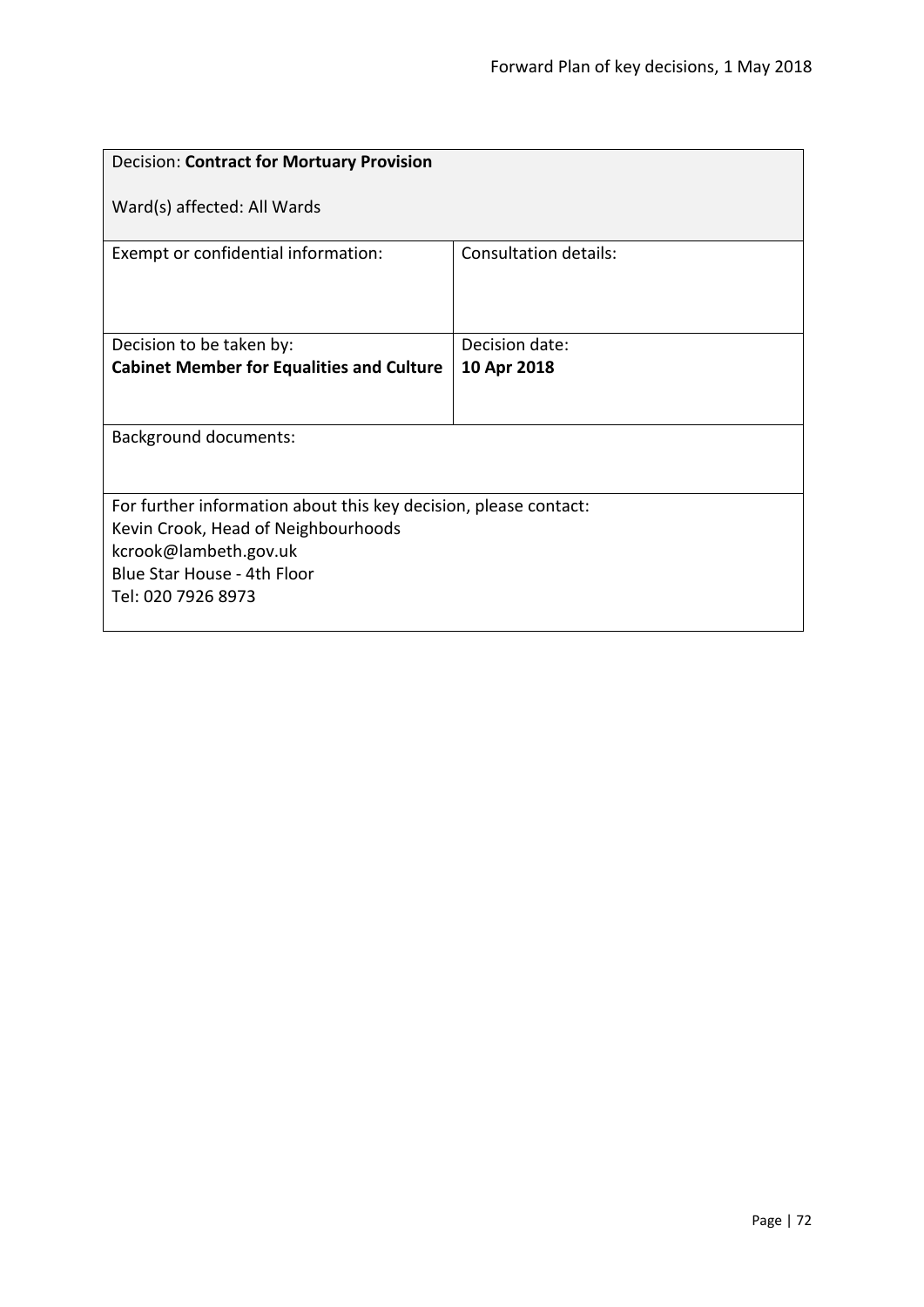## Decision: **Advertising / Sponsorship Trial**

This report seeks approval for the Council to allow Community Partners to develop a concession agreement to explore income generation opportunities for the council from sponsorship of sites and structures in the borough.

Ward(s) affected: All Wards

| Exempt or confidential information:                              | Consultation details:  |  |
|------------------------------------------------------------------|------------------------|--|
|                                                                  |                        |  |
|                                                                  |                        |  |
|                                                                  |                        |  |
| Decision to be taken by:                                         | Decision date:         |  |
| <b>Cabinet Member for Equalities and Culture</b>                 | Not before 16 Jan 2017 |  |
|                                                                  |                        |  |
|                                                                  |                        |  |
| <b>Background documents:</b>                                     |                        |  |
|                                                                  |                        |  |
|                                                                  |                        |  |
| For further information about this key decision, please contact: |                        |  |
| Jo Phillips, Head of Strategic Business Development              |                        |  |
| JPhillips@lambeth.gov.uk                                         |                        |  |
| <b>Olive Morris House</b>                                        |                        |  |
| Tel: 020 7926 0473                                               |                        |  |
|                                                                  |                        |  |
|                                                                  |                        |  |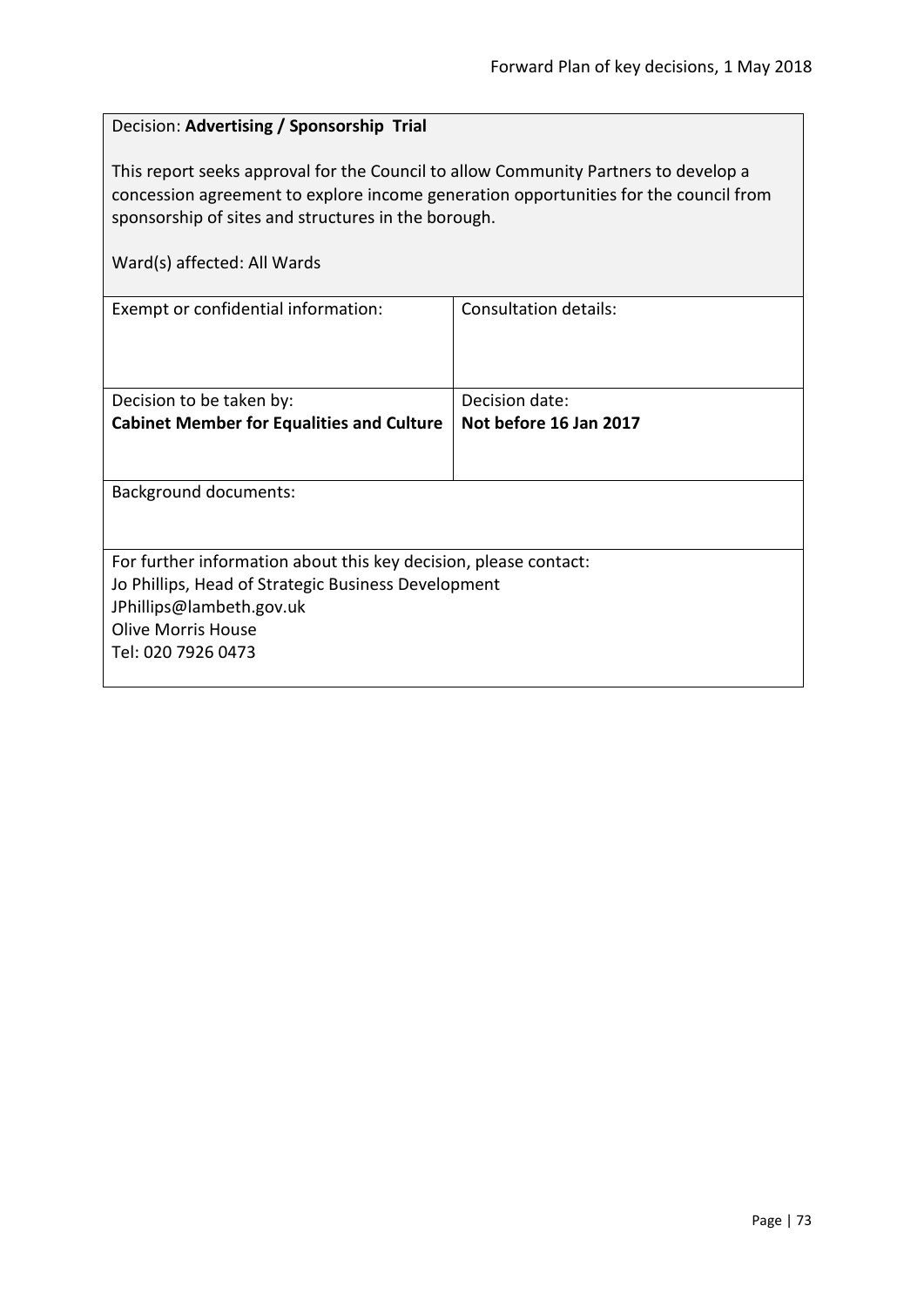# Decision: **Contract Award – Carnegie Building**

Provision of fit-out works at Carnegie building to create a library, healthy living centre and gym.

Ward(s) affected: Herne Hill

| Exempt or confidential information:                                       | Consultation details:  |  |
|---------------------------------------------------------------------------|------------------------|--|
|                                                                           |                        |  |
|                                                                           |                        |  |
|                                                                           |                        |  |
|                                                                           | Decision date:         |  |
| Decision to be taken by:                                                  |                        |  |
| <b>Cabinet Member for Equalities and Culture</b>                          | Not before 11 Dec 2017 |  |
|                                                                           |                        |  |
|                                                                           |                        |  |
| <b>Background documents:</b>                                              |                        |  |
|                                                                           |                        |  |
|                                                                           |                        |  |
|                                                                           |                        |  |
| For further information about this key decision, please contact:          |                        |  |
| Michael Munnelly                                                          |                        |  |
| MMunnelly@lambeth.gov.uk                                                  |                        |  |
|                                                                           |                        |  |
| 1st Floor, Service Team House, 185-205 Shakespeare Road, London, SE24 0PZ |                        |  |
|                                                                           |                        |  |
|                                                                           |                        |  |
|                                                                           |                        |  |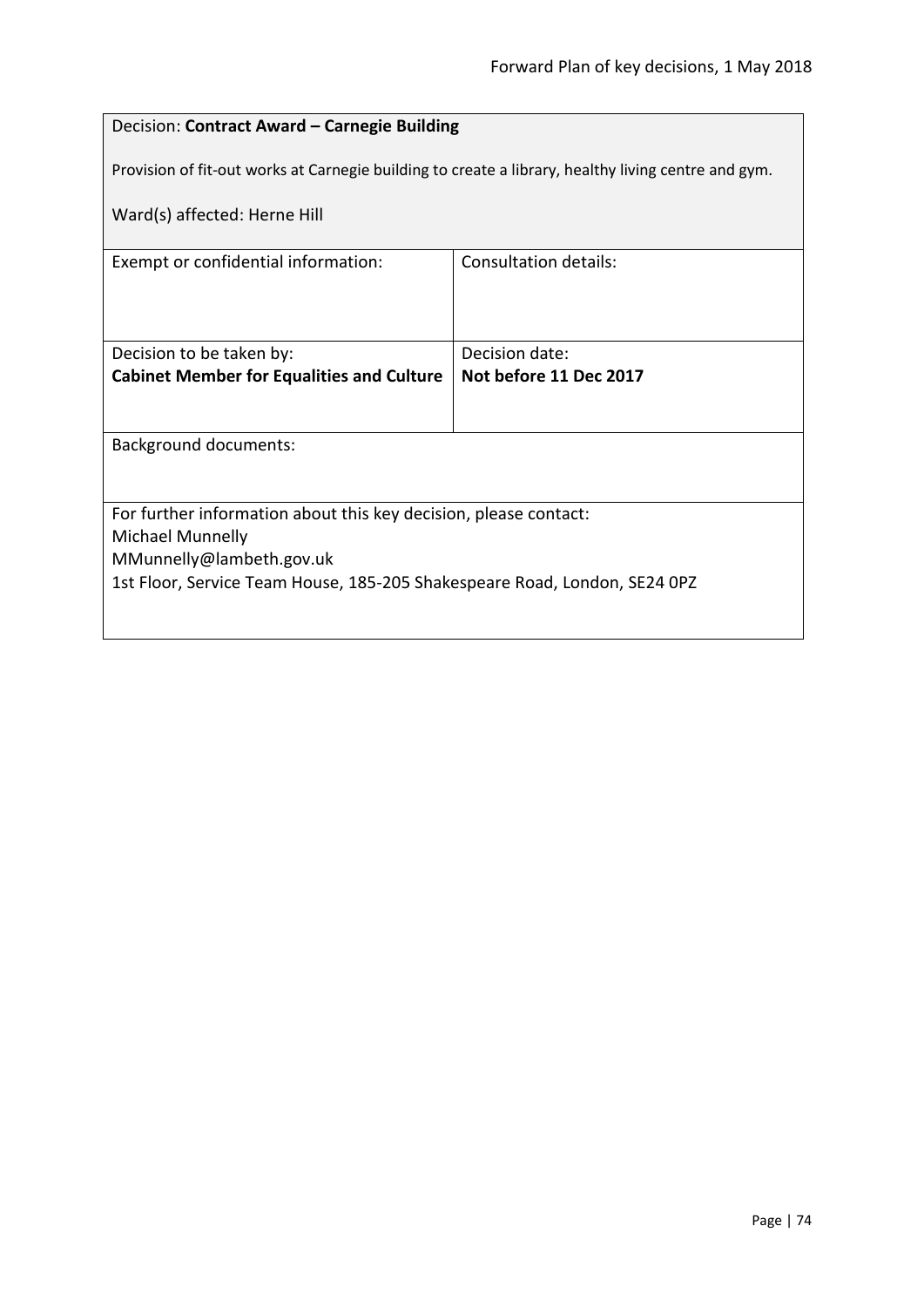### Decision: **London Eye S106 Agreement**

Under the terms of a S106 agreement, the South Bank Employers Group (SBEG) provides specified operational and community initiatives in the South Bank area. These are financed by payments that the Council receives annually from the operator of the Coca-Cola London Eye. The Council makes payment to SBEG in arrears on the basis of goods provided and services rendered according to an agreed programme of work.

To approve the total budget of £847,998.00 and the remaining Q3 and Q4 payment of £388,380.00.

Ward(s) affected: Bishop's

| Exempt or confidential information:                                                                                                                                                                                                              | Consultation details:  |
|--------------------------------------------------------------------------------------------------------------------------------------------------------------------------------------------------------------------------------------------------|------------------------|
| Decision to be taken by:                                                                                                                                                                                                                         | Decision date:         |
| <b>Cabinet Member for Equalities and Culture</b>                                                                                                                                                                                                 | Not before 15 Jan 2018 |
|                                                                                                                                                                                                                                                  |                        |
| Background documents:                                                                                                                                                                                                                            |                        |
| For further information about this key decision, please contact:<br>Andrew Burton, Head of Capital Programmes and Highways<br>ABurton@lambeth.gov.uk<br>5th Floor Blue Star House, 234-244 Stockwell Road, London, SW9 9SP<br>Tel: 0207 926 6221 |                        |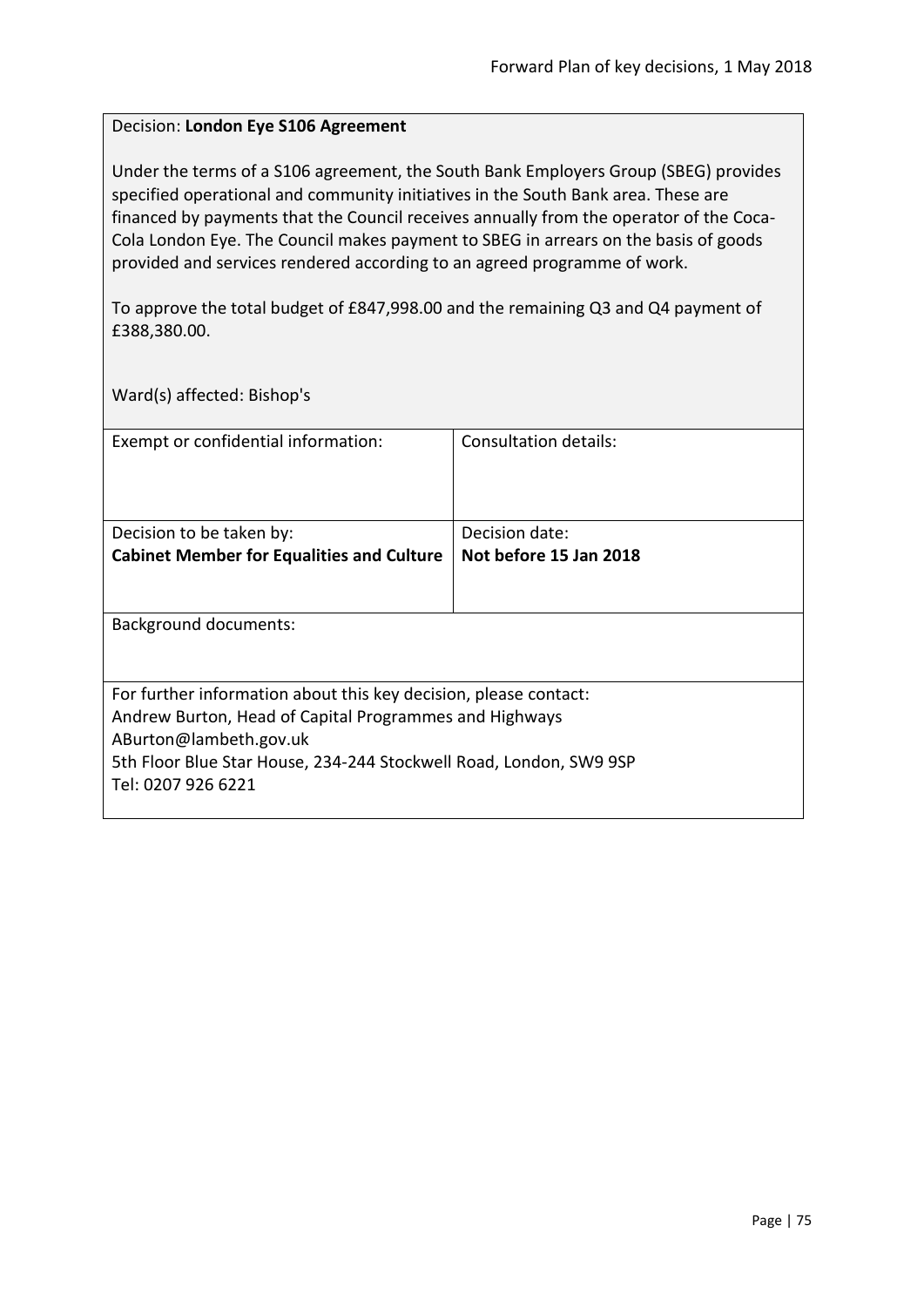## Decision: **Appointment of Main Contractor for Brixton Windmill Education Centre**

To appoint a contractor to deliver the Brixton Windmill Education and Visitors Centre

Ward(s) affected: Brixton Hill

| Exempt or confidential information:                              | Consultation details: |  |
|------------------------------------------------------------------|-----------------------|--|
| Part exempt                                                      |                       |  |
| Information relating to the financial or                         |                       |  |
| business affairs of any particular person                        |                       |  |
| (including the authority holding that)                           |                       |  |
| information)                                                     |                       |  |
|                                                                  |                       |  |
| Decision to be taken by:                                         | Decision date:        |  |
| <b>Cabinet Member for Equalities and Culture</b>                 | 23 Mar 2018           |  |
|                                                                  |                       |  |
|                                                                  |                       |  |
| <b>Background documents:</b>                                     |                       |  |
|                                                                  |                       |  |
|                                                                  |                       |  |
| For further information about this key decision, please contact: |                       |  |
| Gary Meeds, Project Manager                                      |                       |  |
| GMeeds@lambeth.gov.uk                                            |                       |  |
| Lambeth Town Hall, Brixton Hill                                  |                       |  |
| Tel: 020 7926 2544                                               |                       |  |
|                                                                  |                       |  |
|                                                                  |                       |  |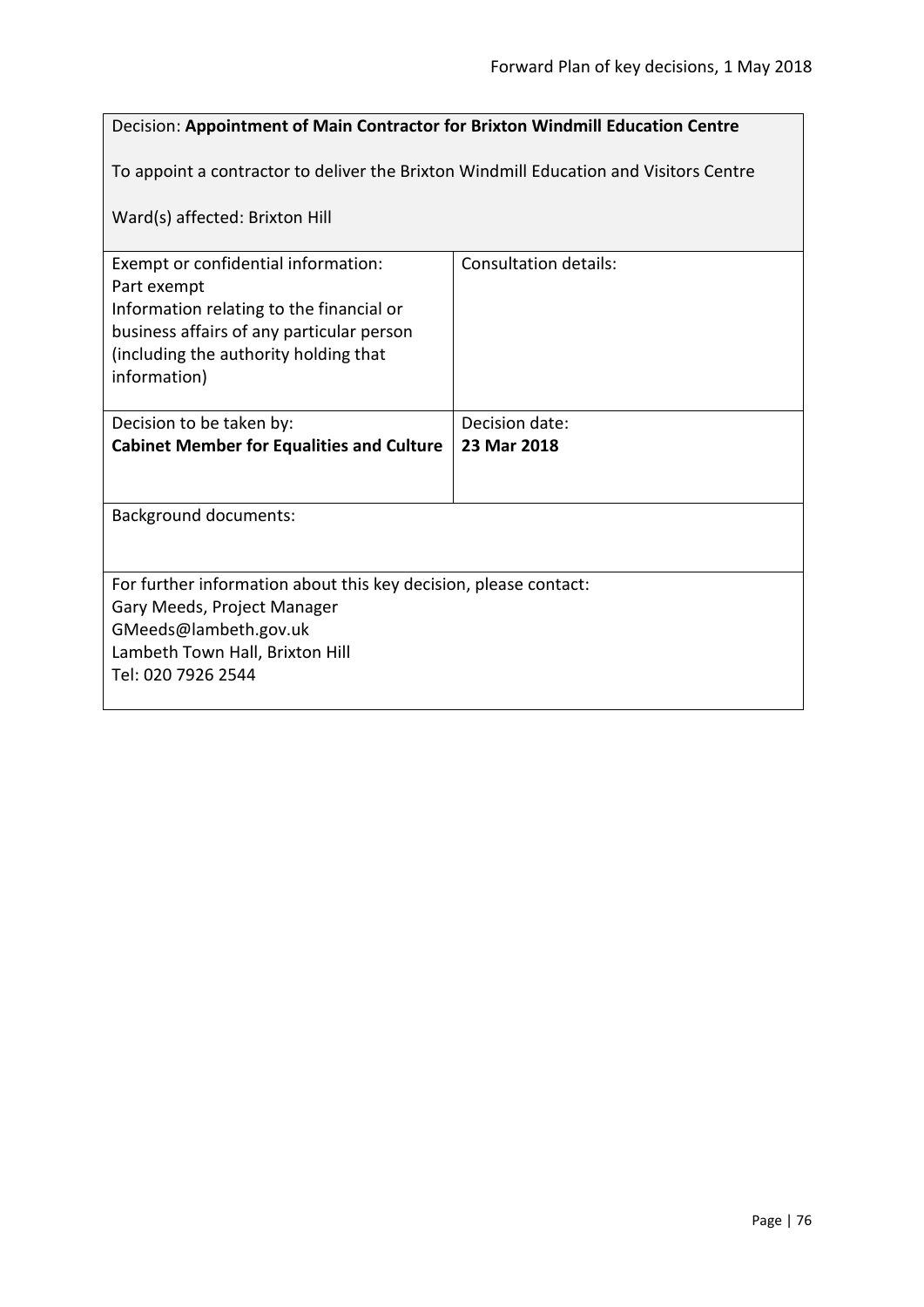| Decision: Concession Contract for Film Service with Camden, Lambeth & Islington<br><b>Councils</b>                                          |                              |  |
|---------------------------------------------------------------------------------------------------------------------------------------------|------------------------------|--|
| To appoint a contractor to deliver the Council's Film Service as a replacement for the<br>existing arrangement due to end on 30 April 2018. |                              |  |
| Ward(s) affected: All Wards                                                                                                                 |                              |  |
| Exempt or confidential information:                                                                                                         | <b>Consultation details:</b> |  |
| Decision to be taken by:                                                                                                                    | Decision date:               |  |
| <b>Cabinet Member for Equalities and Culture</b>                                                                                            | Not before 2 Apr 2018        |  |
| <b>Background documents:</b>                                                                                                                |                              |  |
| For further information about this key decision, please contact:<br>Lee Fiorentino, Events Service Manager                                  |                              |  |
| 3rd Floor, Phoenix House                                                                                                                    |                              |  |
| Tel: 020 7926 6207                                                                                                                          |                              |  |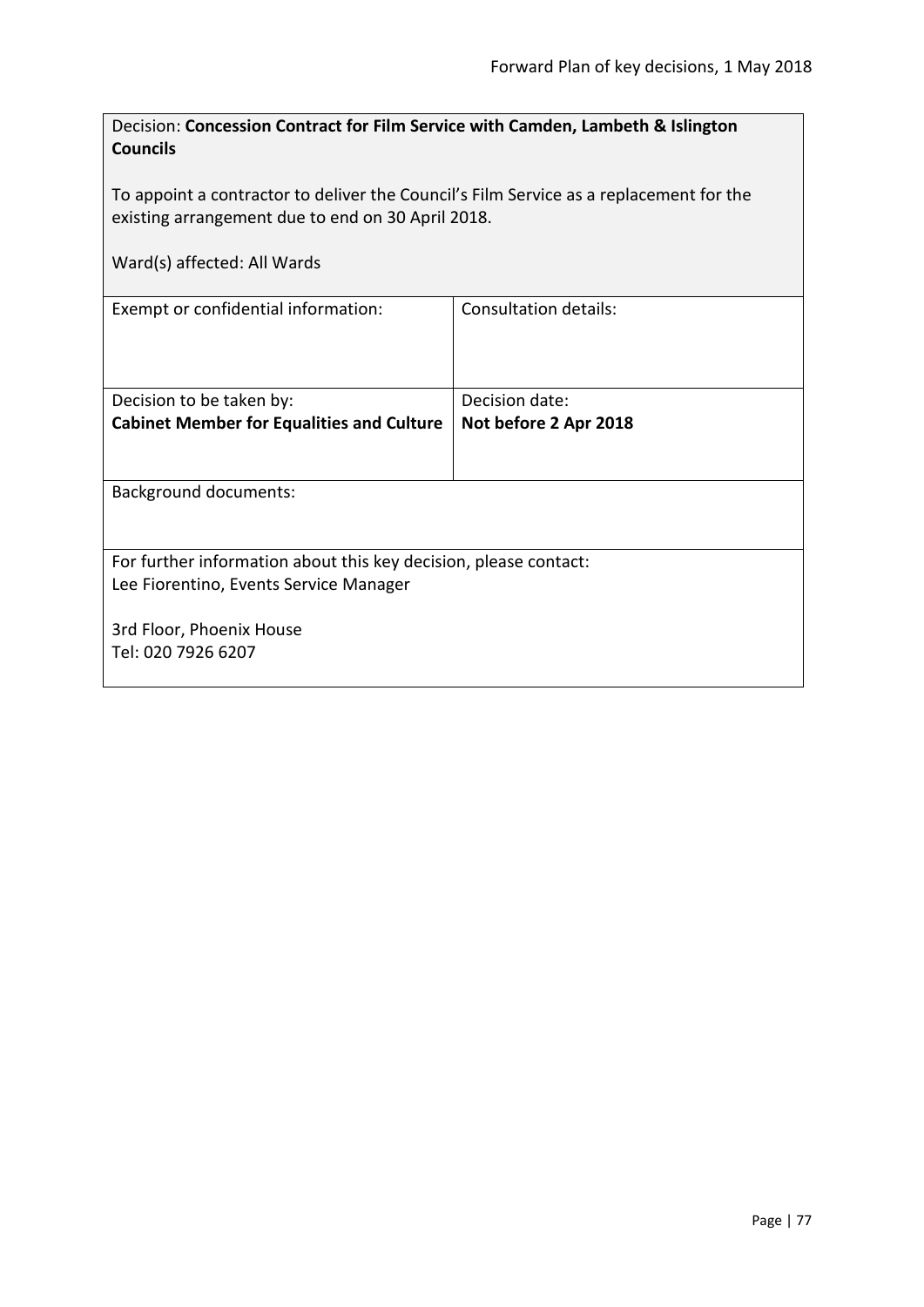### Decision: **Establishing an integrated gateway for homeless 16-21 year-olds**

This decision will enable the Council to implement an integrated gateway and assessment process for all young people aged 16-21 that are homeless or at risk of homelessness, run jointly by Housing and Children's Services.

| Ward(s) affected: All Wards                                                          |                        |
|--------------------------------------------------------------------------------------|------------------------|
| Exempt or confidential information:                                                  | Consultation details:  |
|                                                                                      |                        |
| Decision to be taken by:                                                             | Decision date:         |
| <b>Cabinet Member for Children and Schools</b>                                       | Not before 10 Jul 2016 |
|                                                                                      |                        |
| Background documents:                                                                |                        |
|                                                                                      |                        |
| For further information about this key decision, please contact:                     |                        |
| Emily Newell, Commissioning Officer, Strategy & Commissioning: Housing & Communities |                        |
| ENewell@lambeth.gov.uk                                                               |                        |
| <b>Phoenix House</b>                                                                 |                        |
| Tel: 0207 926 0973                                                                   |                        |
|                                                                                      |                        |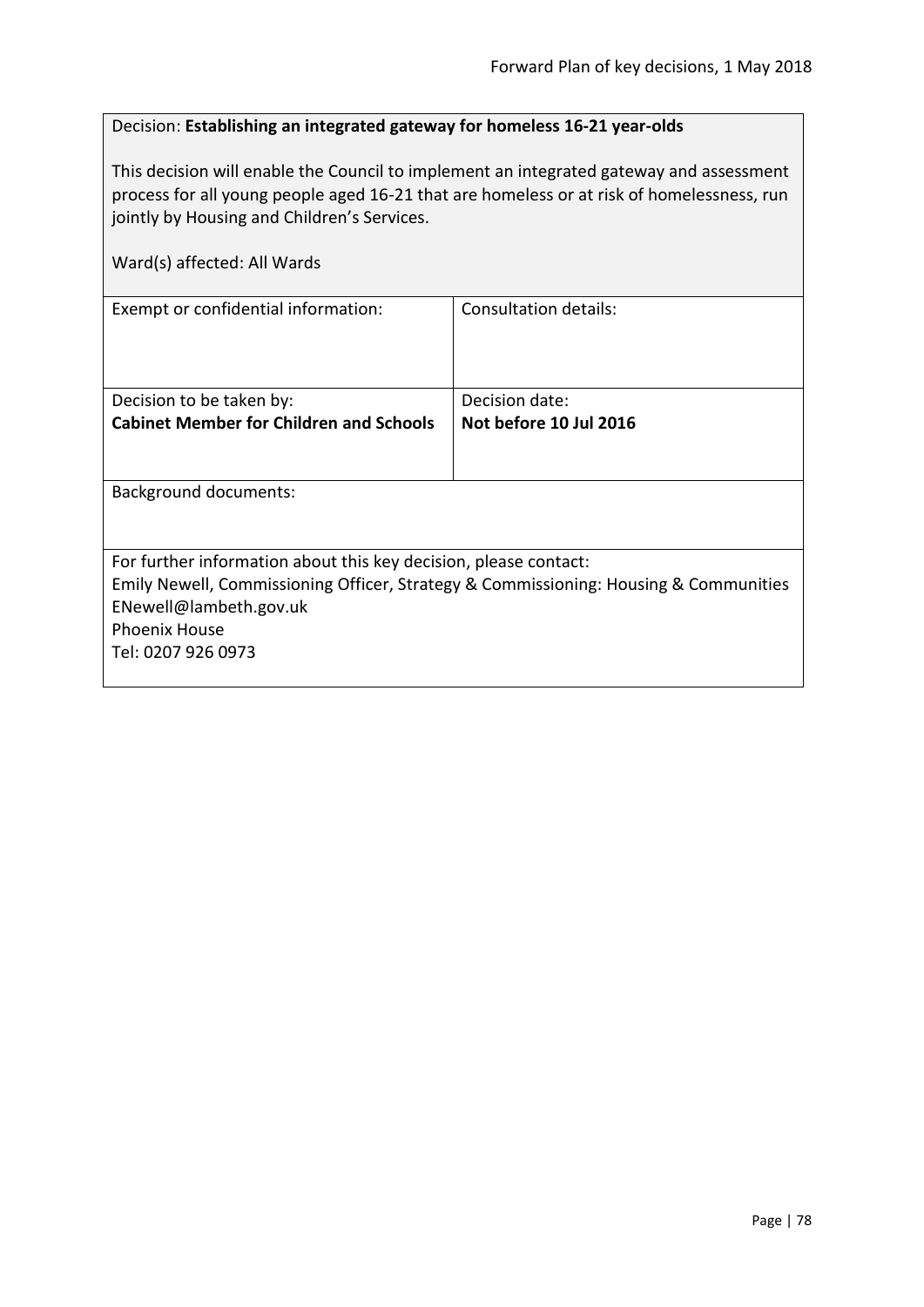| Decision: Supported housing for young people aged 16-21                                                                                                                                                                          |                        |  |
|----------------------------------------------------------------------------------------------------------------------------------------------------------------------------------------------------------------------------------|------------------------|--|
| Ward(s) affected: All Wards                                                                                                                                                                                                      |                        |  |
| Exempt or confidential information:                                                                                                                                                                                              | Consultation details:  |  |
| Decision to be taken by:                                                                                                                                                                                                         | Decision date:         |  |
| <b>Cabinet Member for Children and Schools</b>                                                                                                                                                                                   | Not before 17 Oct 2017 |  |
|                                                                                                                                                                                                                                  |                        |  |
| <b>Background documents:</b>                                                                                                                                                                                                     |                        |  |
|                                                                                                                                                                                                                                  |                        |  |
| For further information about this key decision, please contact:<br>Emily Newell, Commissioning Officer, Strategy & Commissioning: Housing & Communities<br>ENewell@lambeth.gov.uk<br><b>Phoenix House</b><br>Tel: 0207 926 0973 |                        |  |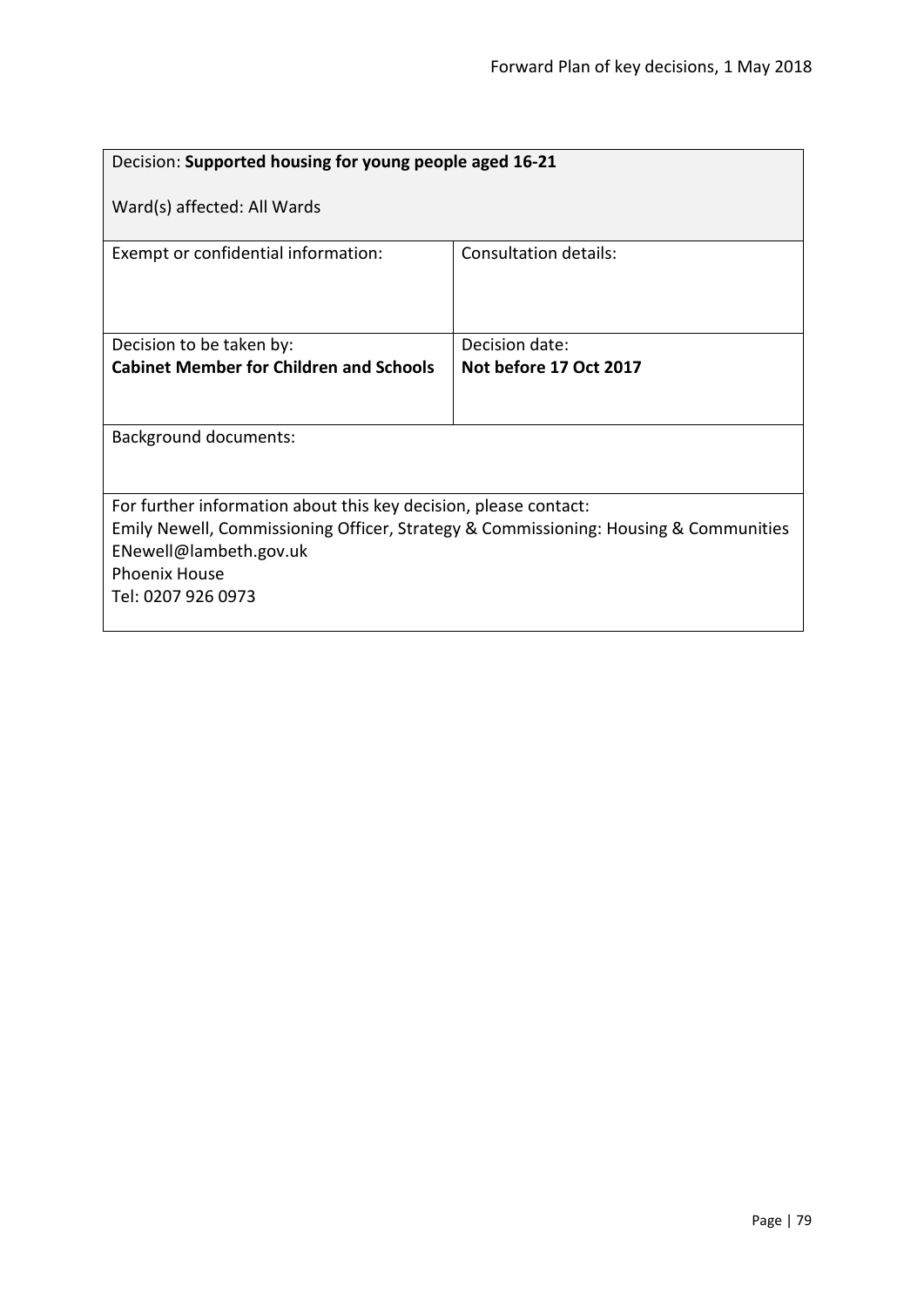#### Decision: **Schools Broadband 1st Sept 2017 – 31st August 2020**

As part of Education, Learning and Skills traded services, the schools broadband and a range of online services are aggregated on behalf of schools and this has provided an annual income stream to Lambeth. The current agreement with the service provider London Grid for Learning (LGfL) and Lambeth expires on 31st August 2017.

Ward(s) affected: All Wards

| Exempt or confidential information:                                  | Consultation details:  |
|----------------------------------------------------------------------|------------------------|
| Decision to be taken by:                                             | Decision date:         |
| <b>Cabinet Member for Children and Schools</b>                       | Not before 23 Jan 2017 |
|                                                                      |                        |
| <b>Background documents:</b>                                         |                        |
|                                                                      |                        |
| For further information about this key decision, please contact:     |                        |
| Richard Charlton, Technical Manager, Building Schools for the Future |                        |
| rcharlton@lambeth.gov.uk                                             |                        |
| <b>International House</b>                                           |                        |
| Tel: 020 7926 9543                                                   |                        |
|                                                                      |                        |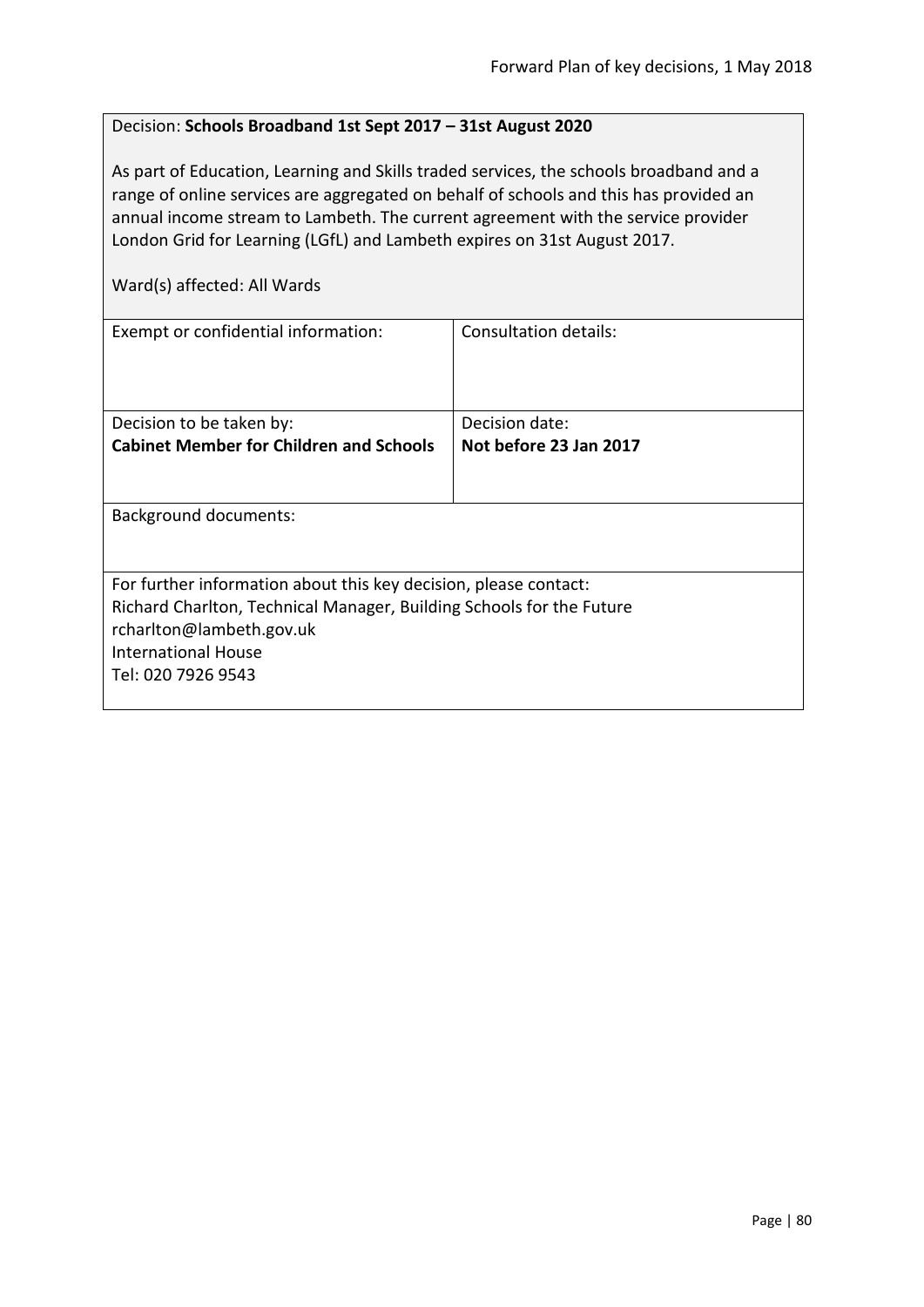Decision: **Woodmansterne Secondary Enabling Works and Minor Modifications to the Primary School.**

Willmott Dixon has been procured as the preferred bidder for the delivery of the new 5FE Secondary Department and 150 place Sixth From at Woodmansterne School.

The programme to deliver the new school is very challenging and in order to mitigate some of the delay, it is proposed to engage Willmott Dixon early in the process to undertake some enabling works, works deferred from the primary school project and to complete some of the external works and drainage.

Its also proposed to engage with Willmott Dixon earlier in the design process including progressing with surveys and detailed design development. This will enable an early start of the construction works in parallel with the Pre-Contract Agreement being signed and the award of the main contract to Willmott Dixon.

Willmott Dixon will be asked to provide 3 quotes for each package of works to be awarded (as per the terms of the SCF Framework Agreement).

Ward(s) affected: Streatham South

| Exempt or confidential information:                                                                      | <b>Consultation details:</b>             |
|----------------------------------------------------------------------------------------------------------|------------------------------------------|
| Decision to be taken by:<br><b>Cabinet Member for Children and Schools</b>                               | Decision date:<br>Not before 20 Mar 2017 |
| <b>Background documents:</b>                                                                             |                                          |
| For further information about this key decision, please contact:<br>Peter Dawes<br>PDawes@lambeth.gov.uk |                                          |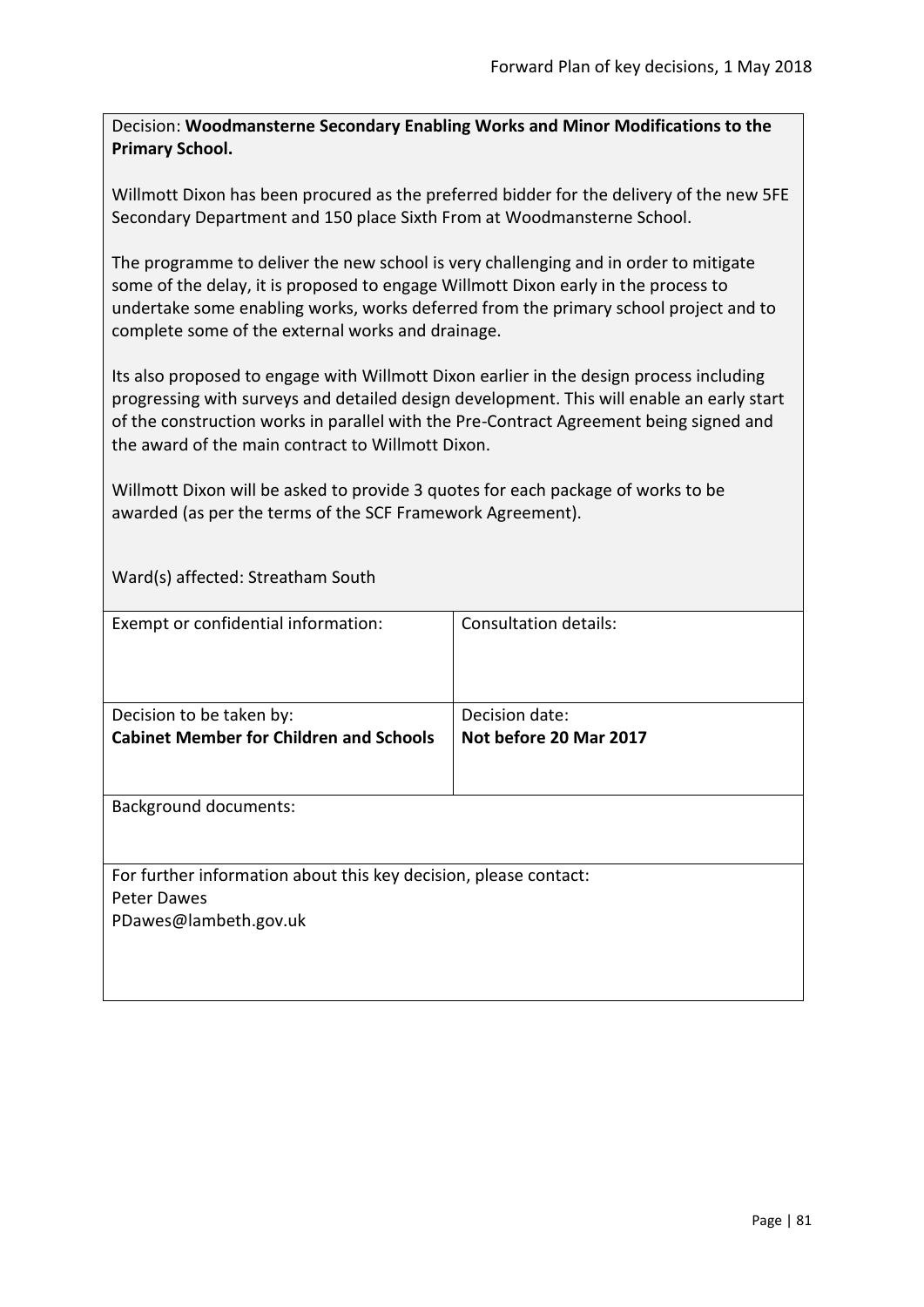| Decision: Telferscot SEN Resource Base works                                                                        |                              |  |
|---------------------------------------------------------------------------------------------------------------------|------------------------------|--|
| To appoint a construction contractor to undertake construction work on the for the<br>Telferscot SEN Resource base. |                              |  |
| Ward(s) affected: Thornton                                                                                          |                              |  |
| Exempt or confidential information:                                                                                 | <b>Consultation details:</b> |  |
| Decision to be taken by:                                                                                            | Decision date:               |  |
| <b>Cabinet Member for Children and Schools</b>                                                                      | Not before 13 Mar 2017       |  |
| <b>Background documents:</b>                                                                                        |                              |  |
| For further information about this key decision, please contact:                                                    |                              |  |
| <b>Rosemary Mann</b>                                                                                                |                              |  |
| rmann1@lambeth.gov.uk<br>6th Floor International House                                                              |                              |  |
| Tel: 020 7926 3221                                                                                                  |                              |  |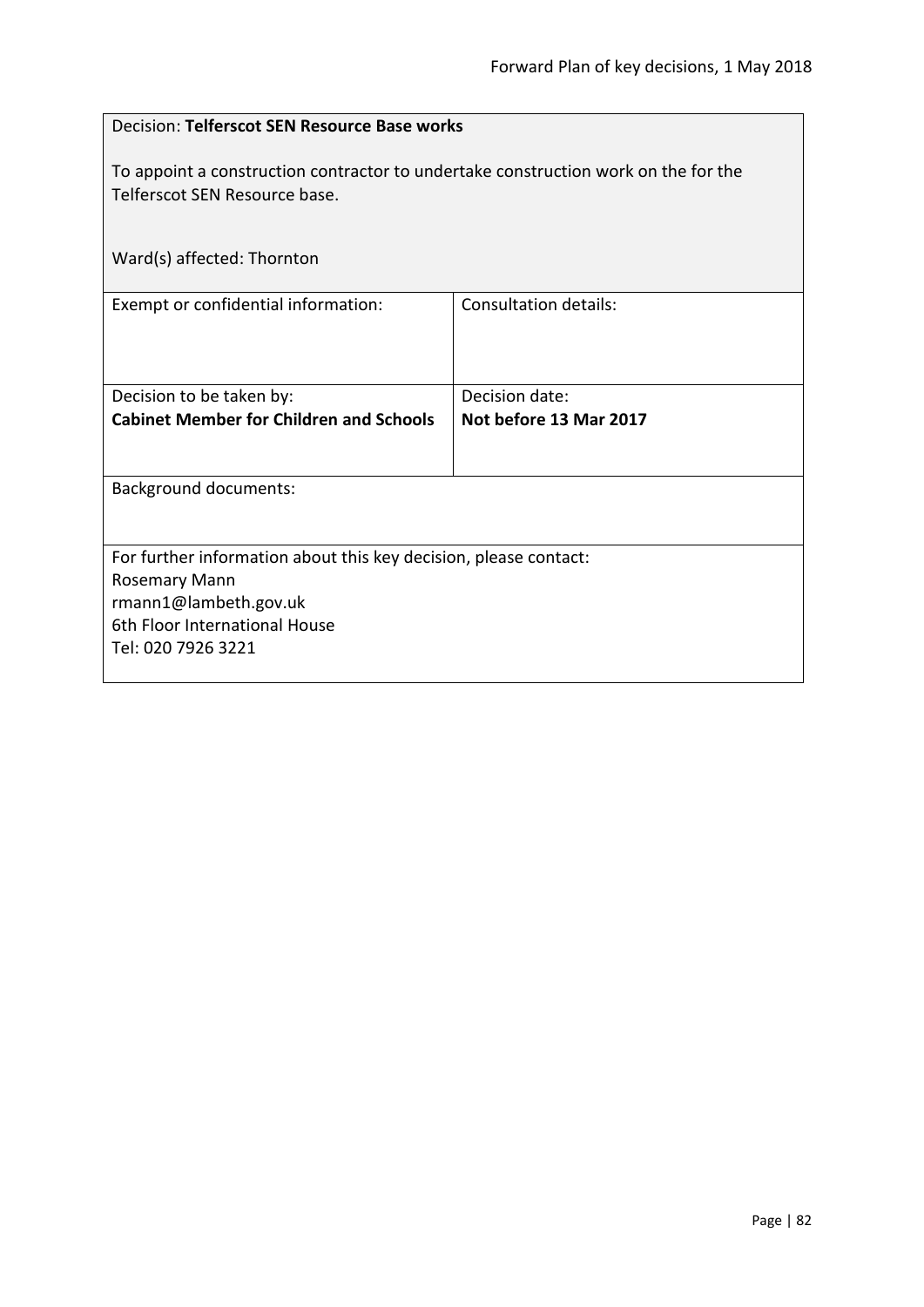| Decision: School admissions policy and arrangements for 2019/20 entry                                                                                                                                    |                              |  |
|----------------------------------------------------------------------------------------------------------------------------------------------------------------------------------------------------------|------------------------------|--|
| Ward(s) affected: All Wards                                                                                                                                                                              |                              |  |
| Exempt or confidential information:                                                                                                                                                                      | <b>Consultation details:</b> |  |
| Decision to be taken by:                                                                                                                                                                                 | Decision date:               |  |
| <b>Cabinet Member for Children and Schools</b>                                                                                                                                                           | 19 Feb 2018                  |  |
|                                                                                                                                                                                                          |                              |  |
| Background documents:                                                                                                                                                                                    |                              |  |
| For further information about this key decision, please contact:<br>Mark Stancer, Director of Children's Social Care<br>mstancer@lambeth.gov.uk<br>International House, Canterbury Crescent, London, SW9 |                              |  |